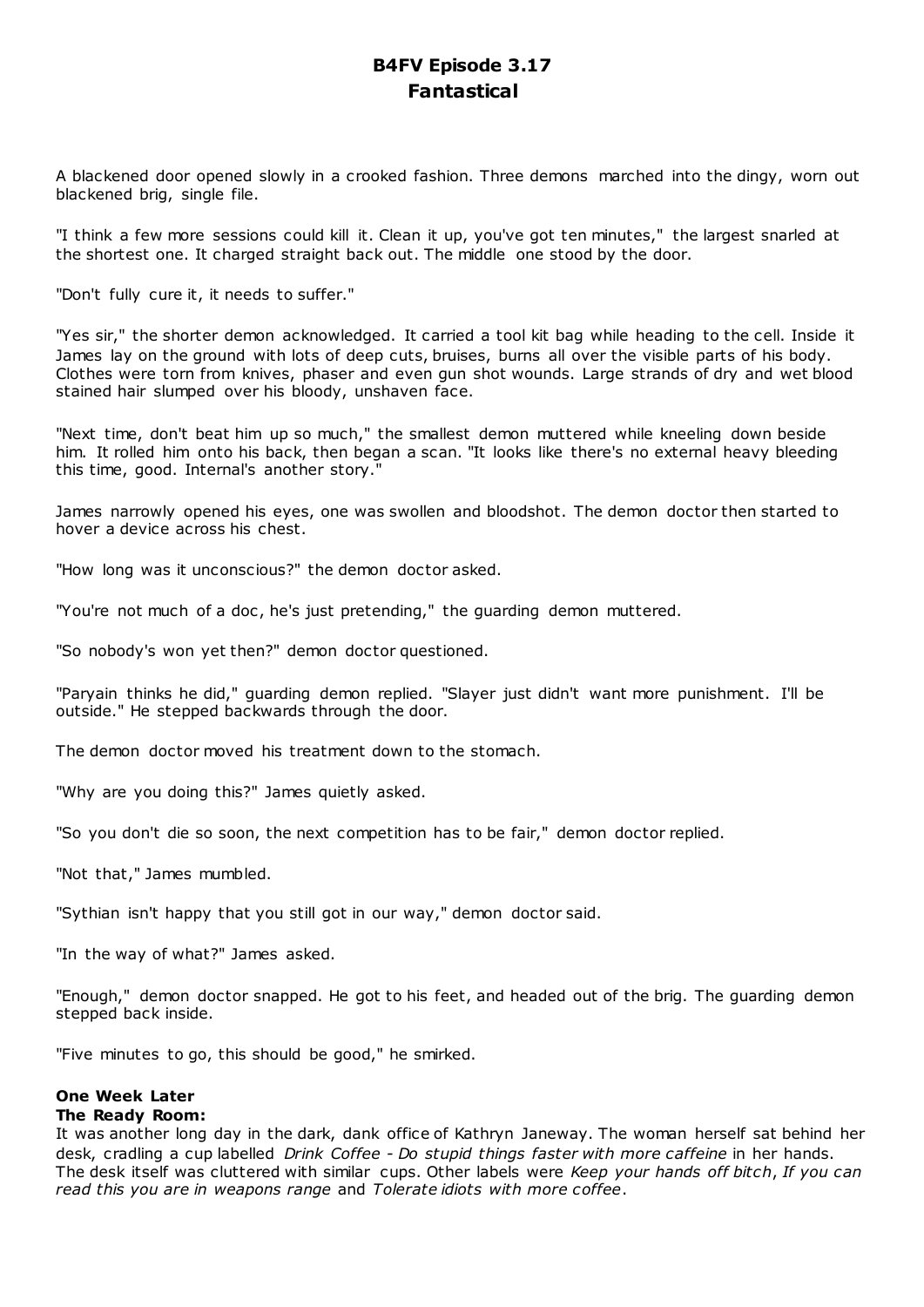The door chimed. Kathryn decided to ignore it as she finished the coffee in her current cup. Ignoring the nervous coughs from outside of the door, she picked up a flask and refilled her *Tolerate idiots with more coffee* cup. "Come in! Bitch," she snapped, whispering the last word.

Tuvok and Chakotay walked in, both holding pads. Tuvok hesitated for a moment to count the number of cups on her desk. Chakotay spoke up first.

"Uh Kathryn, whatever happened to one a day?" he asked.

Kathryn slammed the flask down, staring toward him with her death glare working on overtime. Without looking away she picked up her latest cup. Chakotay tried to avoid her stare, Tuvok however kept his own stare toward her desk.

"Why should I give a damn what you think, Chumpakotay?"

"Um cos I'm the father of that child you're drowning in coffee," Chakotay said. The two men clearly heard the sounds of the entire crew gasping in horror.

"Tuf\*\*k can you leave Mr Chump and me alone for a minute," Kathryn hissed.

"I can't Captain, we now have a Security threat," Tuvok said, raising an eyebrow. "And I do believe you mispronounced my name."

"Leave or there will be two dumbass," Kathryn grumbled.

Tuvok nodded, "yes Captain." He quickly stepped out.

"You know the only parts of this pregnancy thing I liked the sound of were the following. One, he or she would be able to play with it's niece/nephew, my upcoming grandchild. Two, I'd have told James by the time of birth and despite him being probably mad at me our baby would still have it's big brother. Thre.." Kathryn said.

"I get the idea, you're upset about James but you have another child to think about," Chakotay butted in.

"Three!" Kathryn snapped. "You're treading on all my coffee supplies here Commander." Chakotay tried to swallow a big lump in his throat while sweating slightly. "Now you made me forget the third, god damn you." She quickly downed her latest cup, and reached for the flask again.

"It mustn't have been that important then," Chakotay said.

Kathryn poured the flask into the *If you can read this you are in weapons range* cup. "Well well, it looks like both parents of this child are being very careless."

"Um yes, I can't help but... What does the first have to do with James, Jessie can be told surely. You won't even need to, there's only three kids aboard," Chakotay said.

"When I imagined it I was happy, and didn't have about thirty cups of coffee in my system by the afternoon," Kathryn muttered. "Do you really think I'm in the right state of mind to look after, remember to look after, or even remember to let our baby play with Naomi and my grandchild?"

"There's me," Chakotay muttered. "And you'll get over this sooner..."

"What makes you think you'll be alive to even see a baby bump develop on me, let alone the baby itself?" Kathryn hissed, eyes narrowing. "This is your fault."

"Mine? I didn't tell James to do a long jump into a dangerous anomaly," Chakotay said.

"That I'm in this situation you moron. If I wasn't pregnant I could drink as much coffee as I want or need," Kathryn said.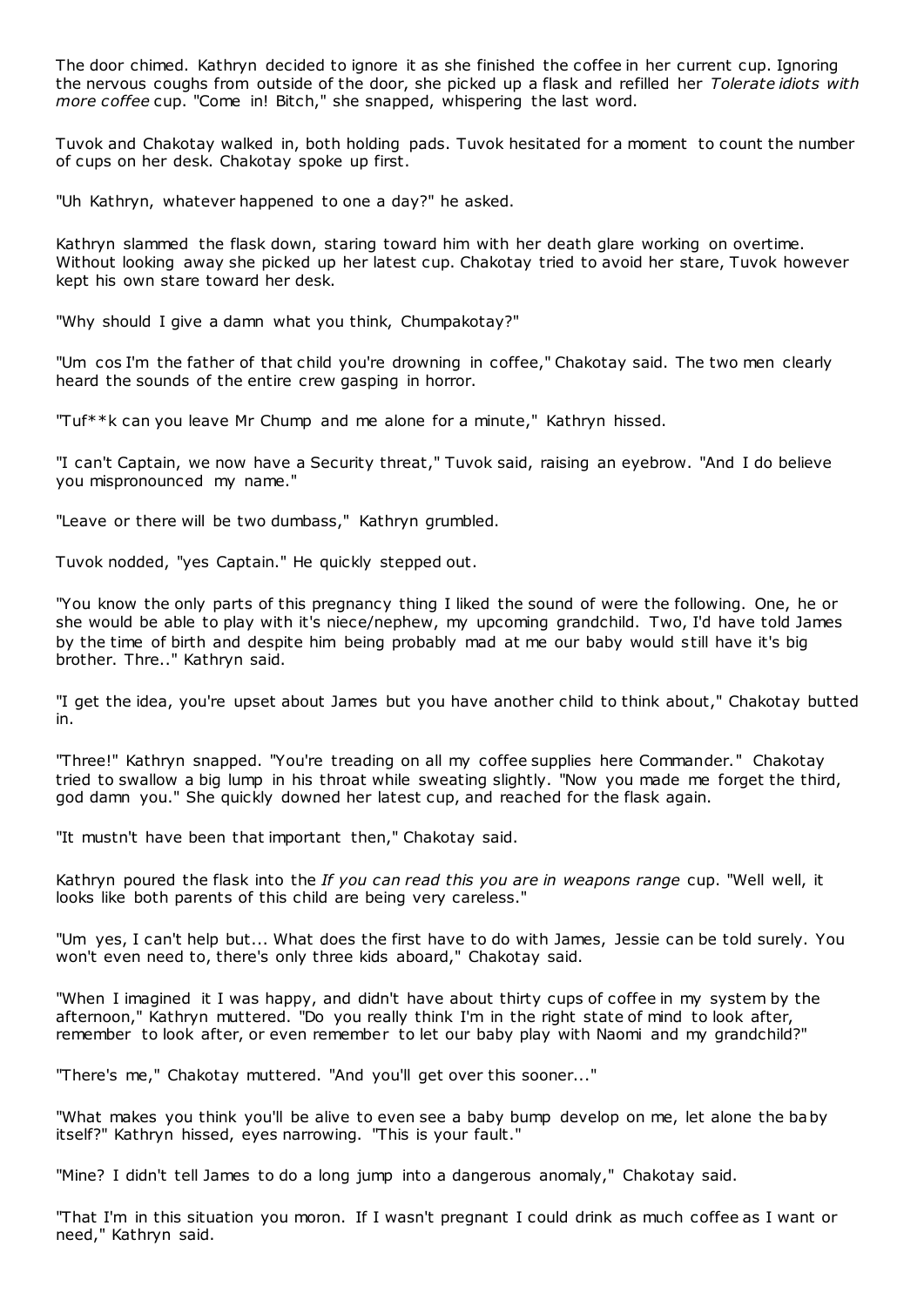Chakotay's eyes widened, "you mean that's not enough for you?"

"Hell no, if I wasn't caring about this baby in the slightest I wouldn't have the time to say a complete sentence. Not a long one anyway," Kathryn muttered. "Now if you ever suggest I'm heartless and only care about my first child, I'll personally see to it that this child never has a living sibling."

"Um I never suggested the first one," Chakotay said. "As for the second one I only suggested you cared more for your first, not only."

"Fine, my threat still stands," Kathryn said, smiling deviously at him while bringing the cup to her lips.

"Does that mean that you'd do the same to you?" Chakotay quietly asked.

Kathryn shrugged casually, "probably. I have this thing where stupid vain chimps get me pregnant, and I'm the one who always gets the punishment for it."

Chakotay's eyes shifted nervously, "I'd say James probably suffered more than you did with him."

"It was even until he decided to save this sorry excuse for a crew," Kathryn grumbled. "If he wasn't dead I'd ground him for life."

"Don't start blaming the crew," Chakotay said. "Oh and I'm not vain, or stupid."

"Then why do you keep talking?" Kathryn asked. "And why the hell are you here?"

"Um pad," Chakotay said, stretching his arm out to put the pad on the desk without getting much closer.

"What's on it?" Kathryn asked.

"I don't remember anymore," Chakotay muttered.

"Then go, you're giving me a headache ten minutes ago," Kathryn said. "Tell Tuthrash to come back later."

Chakotay frowned as he backed out of the office.

Kathryn sipped at her cup while looking directly at it's contents. Once it was lowered she noticed she had another guest standing in front of her.

# **The Bridge:**

"The Captain seems a bit more on edge than usual," Tuvok commented.

Chakotay sighed while taking his seat, "I know. I was hoping she'd be getting better not worse. Why didn't anyone tell me how much she was drinking?"

Tom shrugged his shoulders, "maybe cos Tuvok and I's the only people who have braved her presence lately."

"Again I ask, and braved. You should never say that word about yourself," Chakotay said.

"She always drinks coffee sir, I didn't see that part as particularly abnormal," Tom muttered.

"I guess not," Chakotay said.

# **Engineering:**

B'Elanna marched from the lift nearby the warp core, her face red in slight rage. "Where is Crewman Marsen?"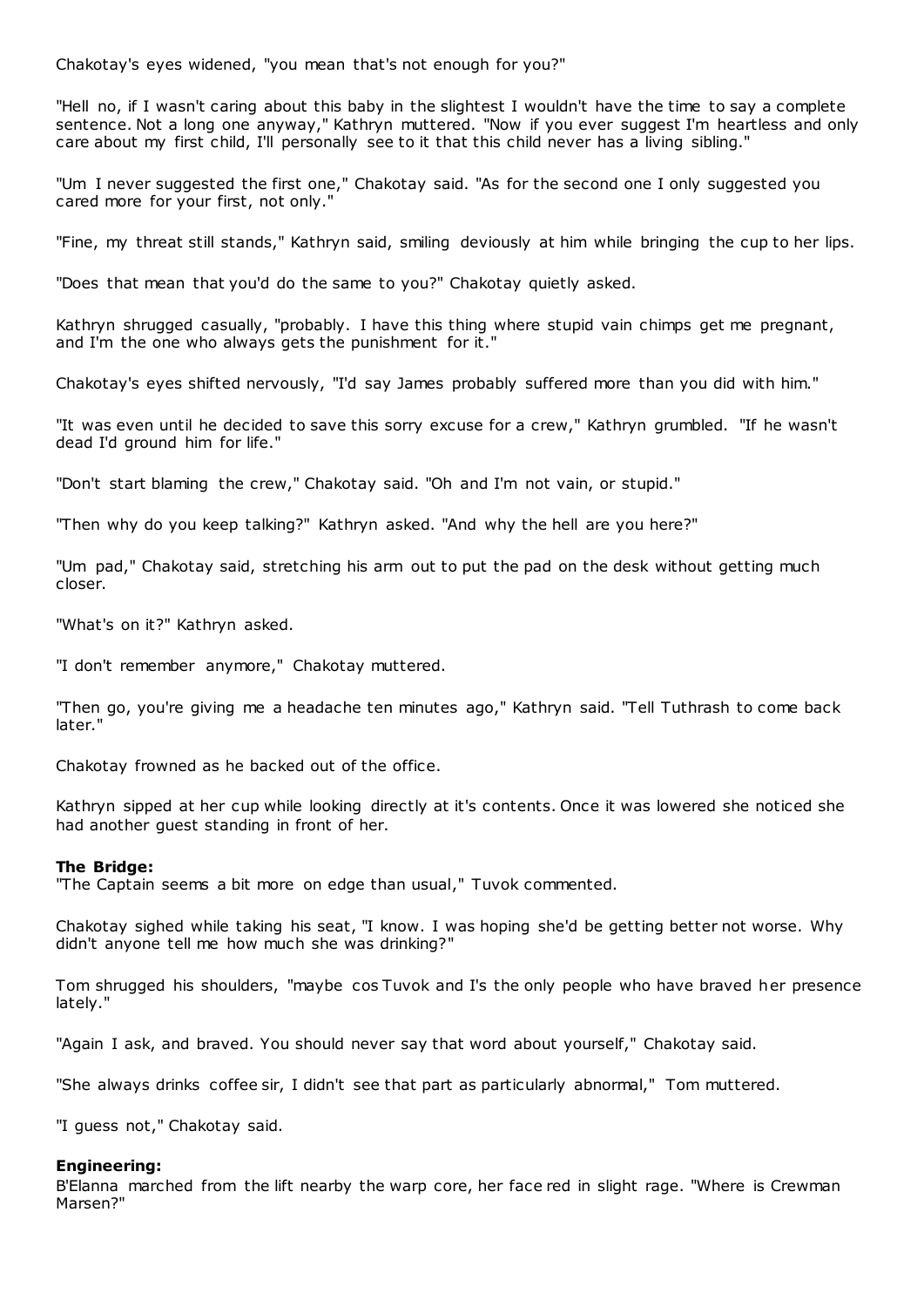Ian turned to look at her briefly, not daring to look her in the eye though. "He just left."

"Left, in a middle of a shift? I hope for his sake he was just going to the bathroom," B'Elanna growled, standing beside him.

"Nope but he will need to when he returns," Ian muttered. He glanced at her again just in time to receive a brief glare. "He said something as he left, I think it was to somebody called Jack. I don't know anyone here who's called that.."

B'Elanna frowned in confusion, "not anymore anyway. Did you see who he was talking to?"

"No, I was working," Ian said.

B'Elanna sighed, she walked over to the neighbouring station. "Crewman, did you see Marsen leave?"

The Engineer who was working there turned to face her. "Yes ma'am, but just as he was going through the doors."

"Was anyone with him?" B'Elanna asked.

"No ma'am," the crewman replied.

B'Elanna tapped her commbadge, "computer locate Crewman Marsen."

The computer responded, "Crewman Marsen is on Deck 11, nearby Engineering."

"Well this'll be easy," B'Elanna muttered, continuing her march to the exit. Before the doors opened for her everyone heard a loud crash come from outside. She glanced behind her briefly, "what was the source of that!?"

Ian turned back to his station, "uh.. a ceiling collapse just outside Engineering."

"What how, that's not possible," B'Elanna said. She rushed outside.

"Um I'm not sure either," Ian muttered to himself.

B'Elanna only had to turn the corner to find the source of the noise, and her missing Engineer. Buried underneath a pile of debris were two crewmembers, both still alive but trapped. "Sickbay, we have a medical emergency."

#### **Sickbay:**

Kes tapped her commbadge, "acknowledged, can they be transported?" The Doctor emerged from his office to stand beside her at the station.

In: "Both crewmembers are trapped under debris, I don't know if it would be wise to move them manually or by transport."

The Doctor nodded his head toward Kes, "you take biobed two, I'll take one. Be prepared for anything."

"Yes Doctor," Kes nodded. She rushed over to one of the three biobeds. The Doctor headed to the main one, tapping his own commbadge and opening a medical tricorder using his other hand. "Lieutenant tell the transporter room to transport to biobeds one and two."

In: "Acknowledged Torres out."

Two figures dematerialised on the biobeds the Doctor and Kes stood beside. They immediately began treatment. Kes' patient was bleeding heavily from his chest. "Doctor!"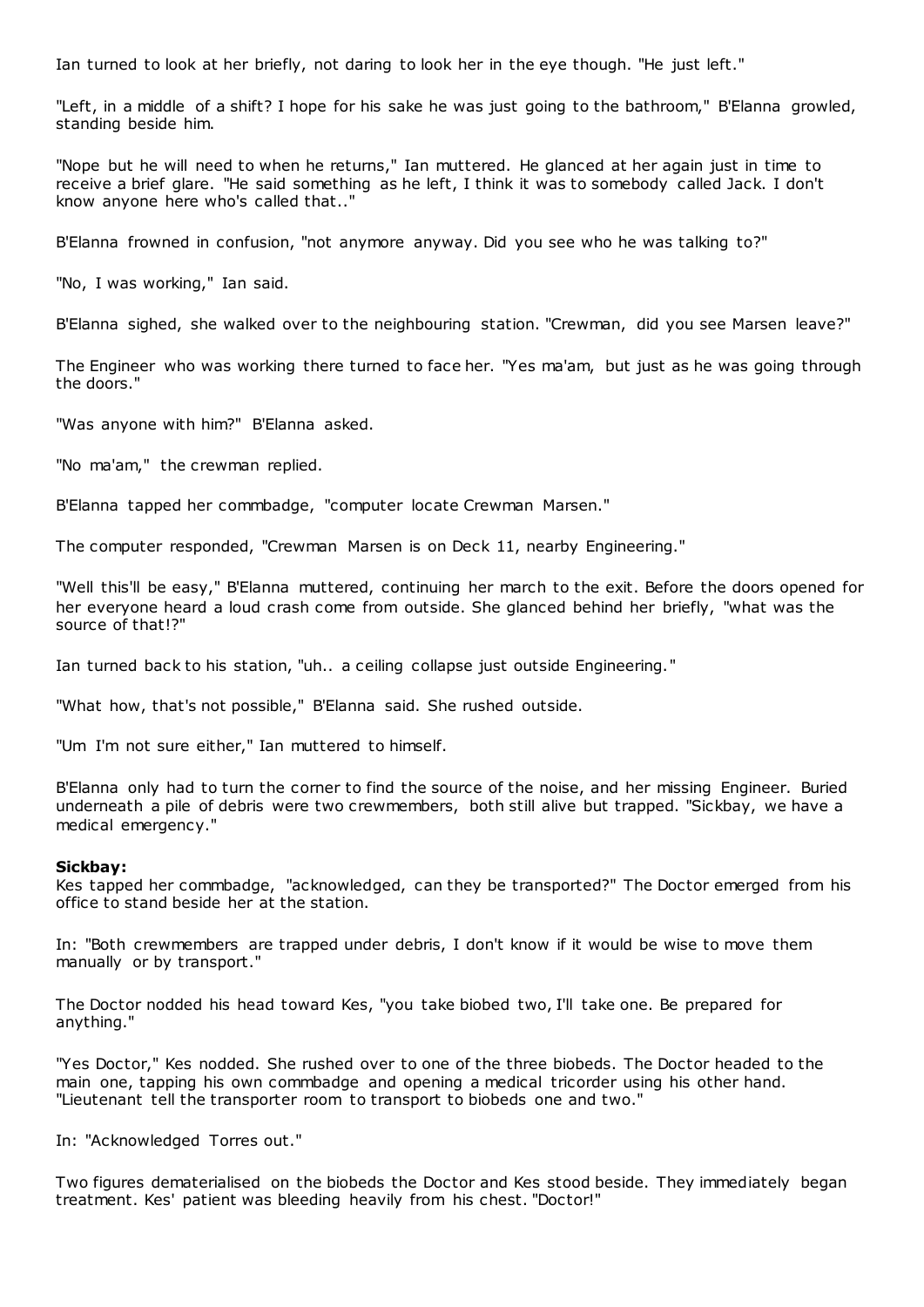The Doctor glanced briefly at her, "his injuries aren't as severe, he'll have to wait." He rushed to Kes' side.

The Sickbay doors opened. A man walked through them and headed straight towards Kes and the Doctor. "Kes."

Kes froze on the spot, "this can't be."

"Kes, I need your help here," the Doctor snapped.

Kes ignored him, slowly looking up from her patient to the man nearby. "Daddy?"

The Doctor frowned, "daddy?" He looked up briefly.

"How can you be here, you're dead," Kes quietly stuttered.

"How do you know, I appeared to be alive in Caretaker," the man casually replied.

"Kes I'm sorry but you'll have to have your mysterious reunion later, we have a patient," the Doctor said.

"You're right, I'm sorry Doctor," Kes mumbled. She looked down to continue working.

The man looked a little annoyed, "aren't I important enough to you Kes?"

Kes hesitated only for a second. "A man's life is at stake."

"A stranger? I'm not going to be here forever," the man said.

The doors opened again, Faye stuck her head through the door. "Um have you guys seen a big dog around?"

"No and a big dog better not be in Sickbay," the Doctor muttered in response. "Unless it's sick of course."

"Oh you'd notice if he was here, trust me," Faye said. She backed off a little, "Strider.. come here." Everyone heard a loud bark, and a few guys screaming hysterically in the distance. She giggled, "oh there he is." She ran out of sight.

"Interesting," the Doctor muttered.

Faye ran back into Sickbay, panting heavily and looking freaked out. "Uh doc .. you won't believe what just happened."

"Look Miss O'Tani, if that dog of yours has ate, bitten or just licked those men to death you'll be in the brig for a while," the Doctor groaned. "Now what is it?"

"He didn't get a chance to. They disappeared," Faye stuttered.

The Doctor sighed, "Marsen is going to be fine." He turned away from the biobed, "disappeared?"

"Well I thought that, so I got closer. There was a huge hole in the deck floor," Faye replied. "Those two guys were lying in rubble, and I think someone else was under it."

"And your pet?" the Doctor asked.

Faye put her hands on her hips, looking annoyed. "Hey I didn't bring him aboard, he just appeared. He died when I was a pre-teen you know."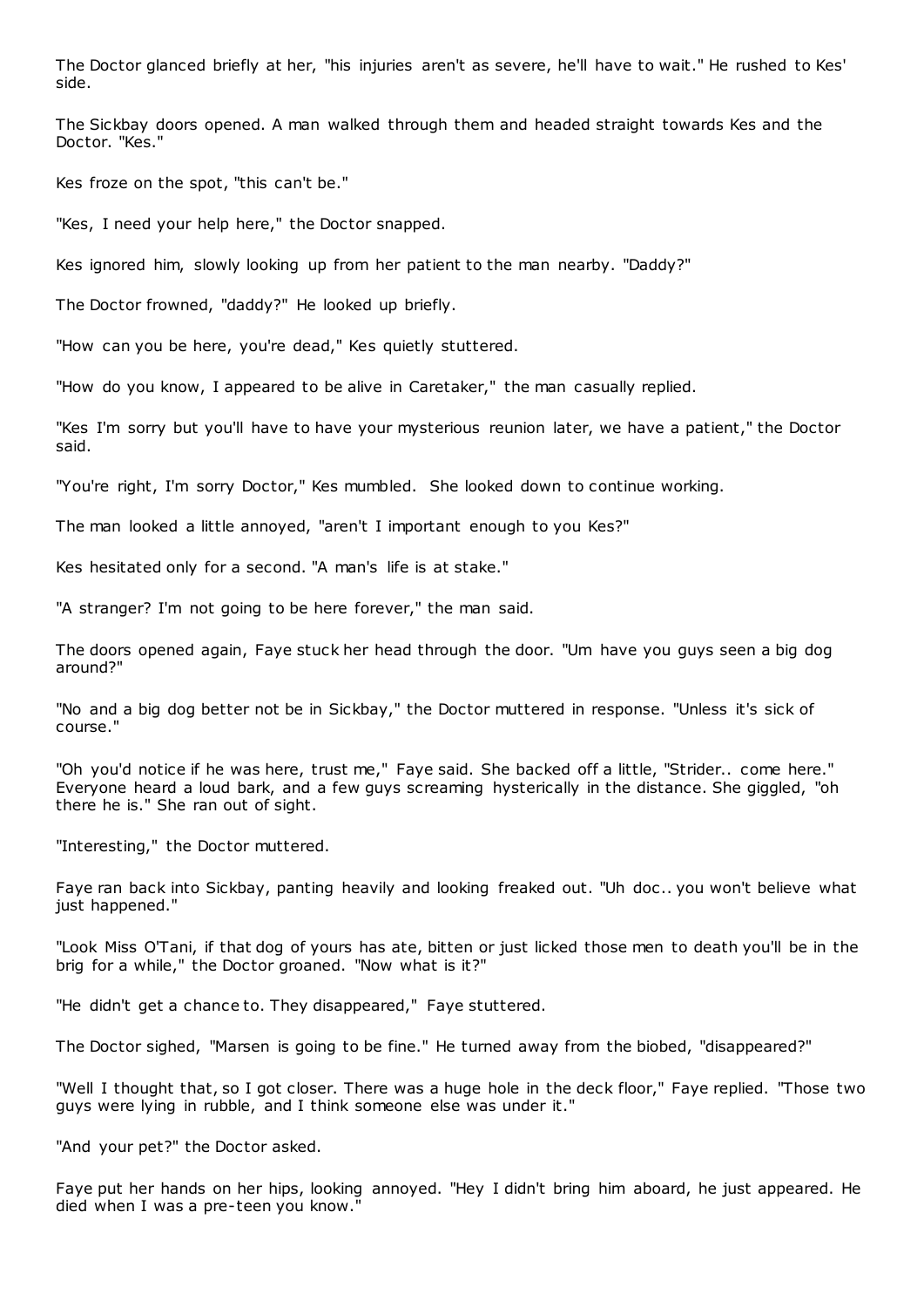"And it didn't occur to you that, that was in the least bit strange?" the Doctor asked.

Faye smiled sheepishly, "I was just happy to see him."

Kes looked up at where her father once stood, he had gone. "Like my father.. he just appeared too, now he's gone."

"Kes, Faye.. one of you contact the transporter room. We're not done yet," the Doctor said.

"Fine ok," Faye mumbled. She walked back out.

#### **Meanwhile:**

The demon leader Sythian and the demon Paryain stepped into the brig as a different demon was busy going punch happy on James.

"Five minutes are up Shak," Sythian hissed.

"Aaaw damn, I didn't even get any new blood," the demon moaned.

"Well you shouldn't be so weak," Paryain said.

Shak got to his feet and marched out of the brig.

"How long do we have now until the next window?" Sythian asked.

"Half an hour," Paryain replied. "Don't worry, after Rhyian and Argon we've only got the best in the queue on this deck. They'll no doubt win before then."

"Rhyian, why waste five minutes on him? The Slayer just has to breathe on him to win," Sythian laughed. "Should be amusing, never mind."

Paryain nodded, "do I still get my prize despite it just pretending."

"Yes, we need a few to go early," Sythian replied.

Paryain nodded again, he stepped out briefly. He reappeared with a small weaker looking demon. "Five minutes remember, though it'll take you longer than that to even go near him." The two larger demons stepped out.

"Great finally," Rhyian muttered to himself. He opened his thick jacket revealing weapons and gadgets. He took out one sphere gadget and a large dagger, then keyed in some commands at the station. "I'm going to need your help here." The green shield went down.

"Yeah I'll get right on it," James muttered while he sat up to rest his back on the wall.

"Well now the door's locked, I need to make a new exit," Rhyian said.

"Why should I help, and why me?" James mumbled.

Rhyian walked around the station with the dagger ready in hand, "oh I don't need you to help only me to escape. I need you to help you escape."

James stared at him with a slightly raised eyebrow, "what?"

"There's a Jeffries tube nearby, long ago the entrance was sealed, too many escapees," Rhyian said.

"You're a demon, why ask me to help?" James muttered.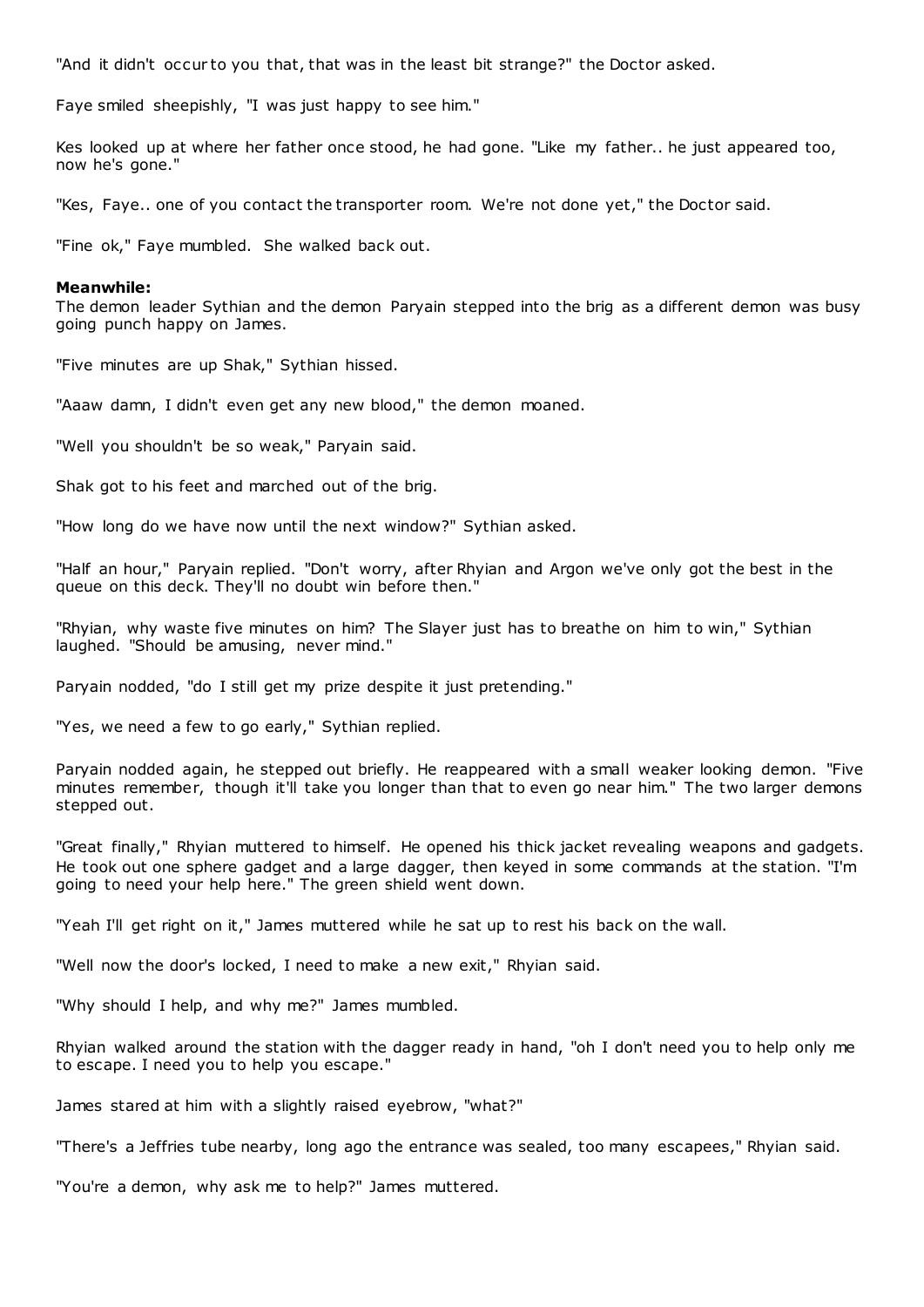"I bruise worse than humans do, and I have as much strength as one. No offense," Rhyian replied. He stepped closer, but jumped back when James climbed to his feet.

"Ok one of us isn't being clear, but I'm unsure of which one," James said.

"Me most likely, I stutter too much," Rhyian mumbled.

"Is this a new competition, I escape and the winner.." James said.

"Tug the chains," Rhyian butted in.

"Ok this is really cheating," James muttered.

"Ohno, just do it.. here," Rhyian said, handing him the dagger and closing the gap between them. "If it shocks you, you'll still be able to stab me in the gut."

James took the dagger off him, then tugged a little at the chains but nothing happened.

"See," Rhyian said. "It's expected if you still don't trust me, that's ok. But if you want to save your crew again, this is your only chance." He began to unlock the chains.

"Why are you helping me?" James asked with a frown.

"You don't know what it's like to be a weak cowardly demon when we do those kind of attacks. I won't kill anyone, and that's enough for my leaders to kill me and it's never quick," Rhyian replied.

"If you're serious about this, you're hardly a coward," James said.

"Shak says only cowards choose to die just to save a mortal," Rhyian said. "Ok the wall is w eak so you can do this without any noise. I've only got two minutes left."

"All right," James said while stepping out of the cell. Then he knelt down next to the wall.

"The opening should be.." Rhyian said. James simply put his right hand through the wall like it was paper. "Oh.."

"Not my first time," James said. He cleared away the wall to reveal the open Jeffries tube opening. "Wouldn't they kill you just for this? Surely this is worse."

Rhyian took out another tool, "you first. I need to reseal this."

James sighed as he climbed into the tube, taking bits of the broken wall with him, Rhyian crawled in after him. He reattached the bits of wall pieces, covering the cracks with energy from the device. "Let's go."

"Ok I don't get you," James said while crawling away. Rhyian soon followed.

"Nobody does."

#### **The Conference Room:**

All of the remaining senior staff plus Faye sat around the table.

"He chased two guys down the corridor, then poof.. they disappeared, only they didn't. They fell down this hole in the floor, no sign of my dog either," Faye was saying.

Chakotay sighed out of boredom, "uh huh, I hope you gave up your writing career plans."

Faye pouted, "yes."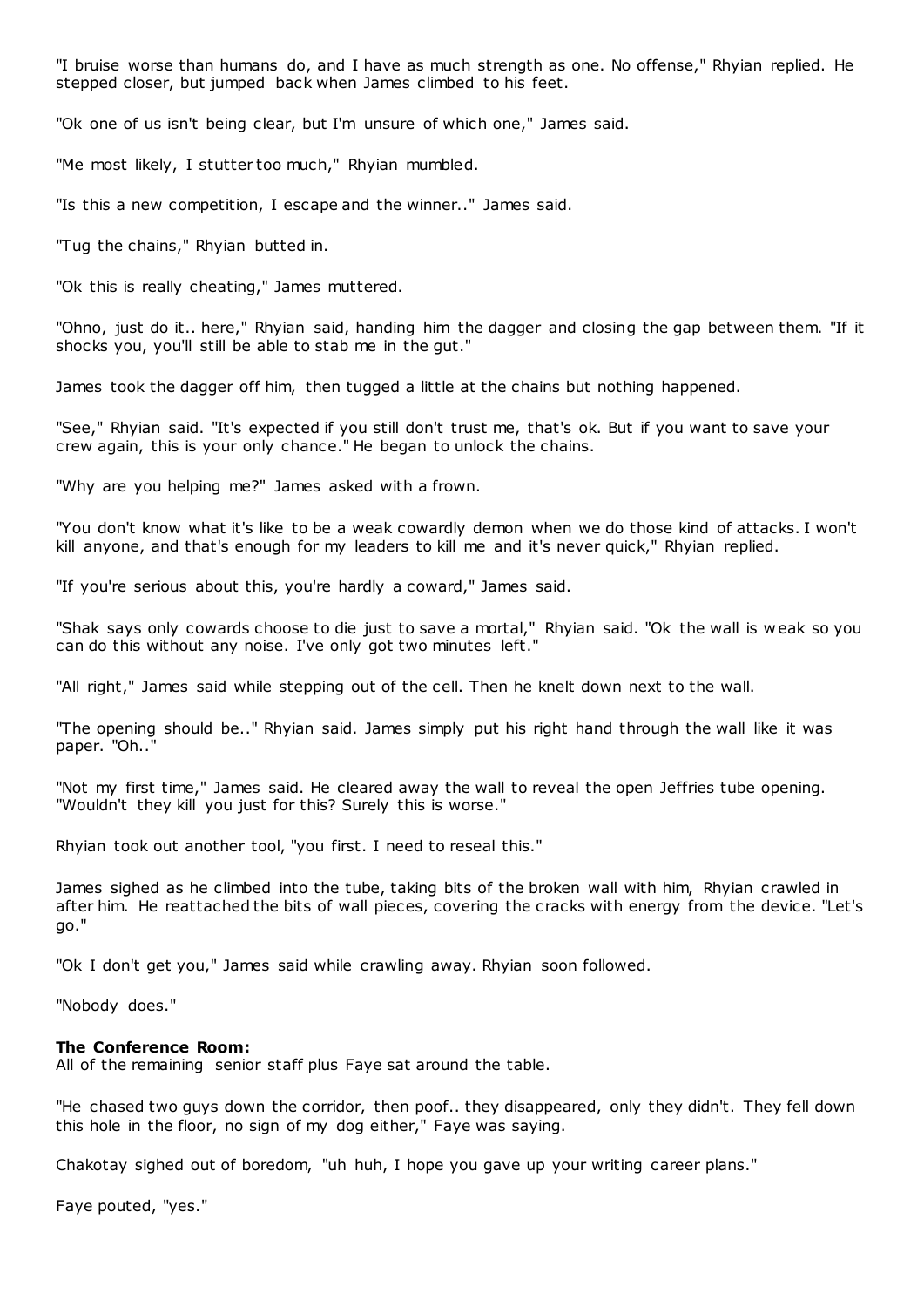"That's similar to what happened with Marsen. He walked out talking to a crewmember called Jack, he died during the rift incident. Moments later the ceiling collapsed," B'Elanna said.

Kes nodded her head, "my father also appeared. Nothing happened but he did distract me from treating Marsen."

"So we're haunted, oh boy," Tom stuttered. "Please tell me it's not going to be as creepy as that girl haunting that file."

"I really doubt we're being haunted here," Chakotay said. "Doctor did you scan anyone to see if they were hallucinating or.."

"No, I saw Kes' father myself and I can't hallucinate like humans do," the Doctor replied.

"Well you can't from the same thing.. somebody could easily program you to or a virus could damage your program," Harry said.

"Still, if I was seeing things I highly doubt I would be seeing the exact same thing as Kes," the Doctor said. "Apart from the injuries from the ceiling collapse, Marsen seemed normal."

"Any theories?" Chakotay questioned.

"Um somebody's trying to kill us by pretending to be dead people," Tom said.

"Did Kes' father really die though, I was very confused about that," Harry said. "The original Resolutions said so but we saw him in Caretaker."

"Oh who cares about that," Chakotay muttered. He glanced at Kes, "sorry I didn't mean it that way."

"I hope there's other theories besides Tom's, I hate the idea that he could be right," Ian said.

Tom rolled his eyes, "I'm smarter than you, get over it."

Chakotay sighed, "it seems to be the only one anyone can come up with, with the information we have so far. B'Elanna how did both of those ceilings collapse?"

"I don't know Commander, we're looking into it," B'Elanna replied.

"All right let's just pretend for a second that Tom's theory is correct," Chakotay said. Tom smiled smugly. "I know it's like trying to imagine Neelix cooking a decent meal, but still try."

"Charming," Tom grumbled.

"If somebody is leading us into traps, how could they be doing this and are they actually responsible for the accidents too?" Chakotay questioned.

"It's probably telepathy, how else could they know how to trick us?" the Doctor replied.

Neelix muttered to himself, "I do cook decent meals."

"What was that Neelix?" Chakotay demanded, narrowing his eyes slightly.

"I said wouldn't Faye, Kes or Mr Vulcan have noticed any telepathic activity by now if that were it," Neelix replied.

"The other theory is the crew's records," Harry said. "Whoever it is could find out about deceased relatives, and use it to their advantage."

"Does the crew's records mention Faye's dead dog?" Chakotay asked.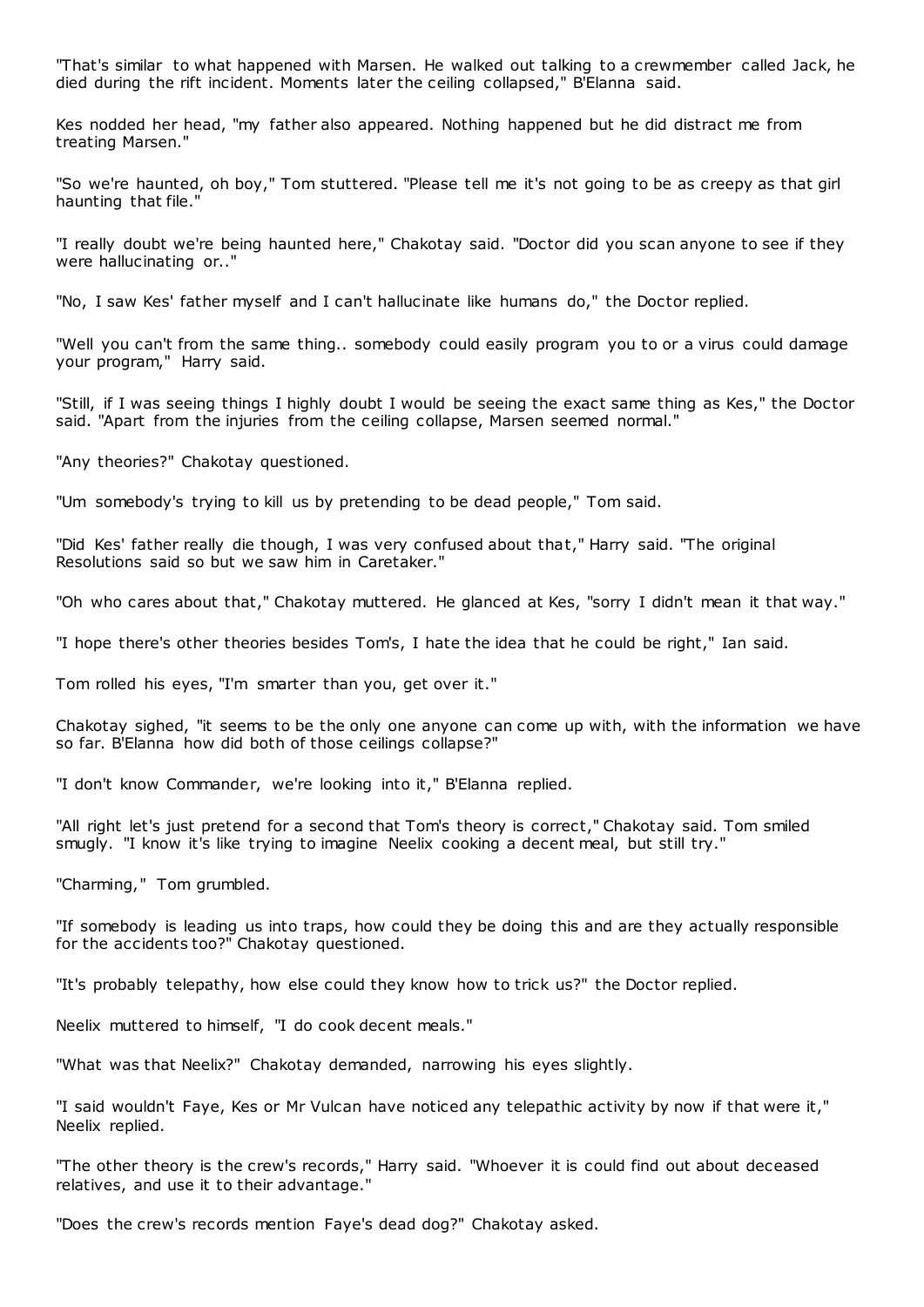"Hey, his name is Strider," Faye angrily muttered.

Tom stuck out his bottom lip while nodding his head, "hmm Lord of the Rings."

Faye stared at him with wide eyes, "what, oh god.. I hate those movies."

"We're getting off track here," Chakotay groaned.

"No sir it wouldn't have mentioned that. Two of the victims have been telepathic crewmembers, I find it hard to believe that whoever's doing this could scan their memories without them noticing," Harry said.

"Both Kes and Miss O'Tani's telepathic abilities are undisciplined, it's still a possibilit y," Tuvok said. "O'Tani is half human as well.."

"Hehe you're Troi," Tom teased.

Faye glared in his direction, "take that back. I don't sense stupid emotions, I have the read people's minds part."

"You could be right Mr Tuvok, but Kes has sensed a lot of presences in the past.. why is now any different?" Neelix asked.

"No doubt we'll find out. Doctor, Kes return to Sickbay. Tom you assist them just in case," Chakotay ordered. "Tuvok get your best Security members on double duty, we need more teams around the ship to keep tabs on everyone."

"Aye Commander," Tuvok said. "Should I inform the Captain?"

"Do you think she'll care at all?" Tom questioned.

"Probably not but she'll probably be mad if we don't tell her," Chakotay replied. "Though she'll be mad if we interrupt her, we may as well just tell her."

Tuvok tapped his commbadge, Chakotay nodded his approval. "Tuvok to Captain Janeway."

In: "I'm busy.. get lost."

"Captain we have a situation on our hands," Chakotay said. "Crewmembers are seeing.."

In: "Janeway out."

"I'd better go brave her," Chakotay muttered, slowly rising from his chair. Everyone nervously watched him leave to meet his doom, once again.

"He's either very brave or very very stupid," Harry said.

"Bravery and stupidity are usually the same anyway," Ian said.

"We may as well be dismissed Commander, unless you have any further orders," Harry said.

Tuvok nodded, "that'll be all. Remember, do not follow anybody who should not be here. Including dead pets."

"Well I hardly think that my grandfather would have worked the same way as my dog," Faye muttered. "Maybe my Nana, she always spooked people out by talking in their heads, never aloud. She's not dead though."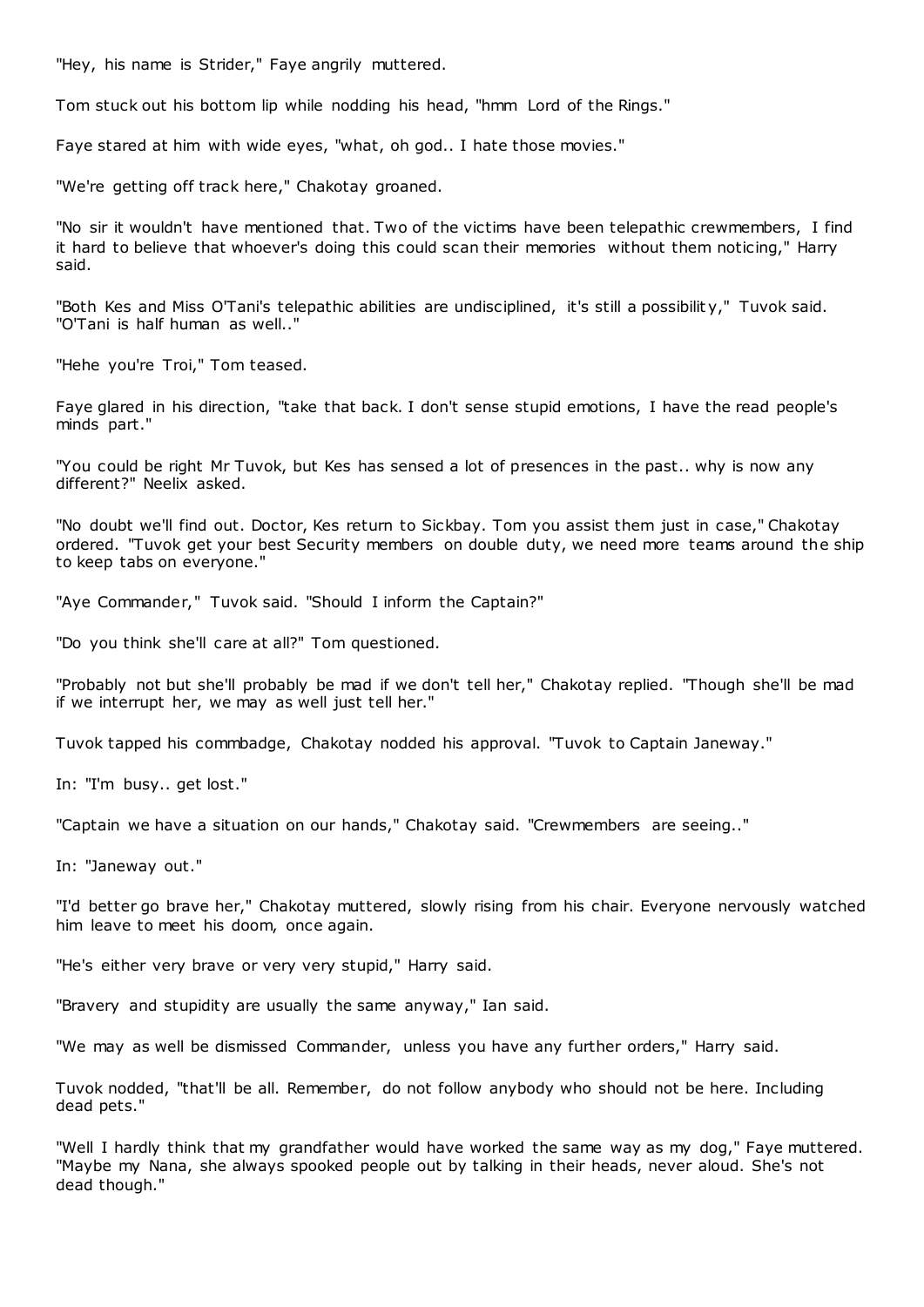"Oh brother, even though that all sounded really stupid she's right," Tom said. Everyone got up and headed for the nearest exit.

# **Meanwhile:**

Chakotay slowly walked into the Captain's Ready Room expecting the worst to happen. He looked around to find no sign of her, strangely enough there was an unfinished c up of coffee sitting on the desk. It was the same one she filled before he left earlier.

"Computer locate Captain Janeway."

The computer responded, "Captain Janeway is on Deck Thirteen."

Chakotay's eyes widened, "what?"

"You heard me," the computer responded.

"Uh.." Chakotay said, now looking confused.

"Now you sound like a chimp, Chimpotay," the computer said.

"Ookay," Chakotay muttered, slowly stepping back into the bridge.

"How did it go Commander?" Harry nervously asked.

Chakotay marched toward the nearest turbolift, "Tuvok you're with me." He stepped inside, Tuvok followed him without uttering a word.

"Couldn't have been that bad," Harry said.

# **Meanwhile:**

James and Rhyian had stopped in the middle of the Jeffries tube, Rhyian was working on another two gadgets.

"What are those for?" James questioned.

"One is designed to hack into any system, this is to help hide us from the sensors which isn't a challenge really," Rhyian replied, gesturing at the smaller one.

"So many questions," James muttered to himself. "You're not like any demon I've met before."

"I'm not surprised. I'm no fighter, I'm only still alive for my expertise," Rhyian said. "Me and two others keep the ship running, if they kill us and the ship's systems are broken then they're stuck. But if they get onto your ship, they can just keep smarter humans alive."

"So that portal I came through was just to let your friends through," James said.

"Not exactly. It alters the space around the source and causes a few distortions in random places. Only six got through last time, one returned safely," Rhyian said. "He's specialised in invisibility though, if you saw him you'd beat him easily, he's my size."

"That explains my shower," James muttered. "Damn perv."

"Perv?" Rhyian mumbled. He shook it off. "The portal was designed to destroy your ship while give us extra power. By that time we'd have enough to take your ship's place, if we had just destroyed you in a simple way we would have been destroyed while entering your space time."

"Ok you're from an alternate reality or time, so where is my crew then?" James asked.

"You've got the right idea. We share your space and time, we're just separated by a small minuscule dimensional shift. Our kind exist here, no-one else does," Rhyian replied. "Your crew never existed on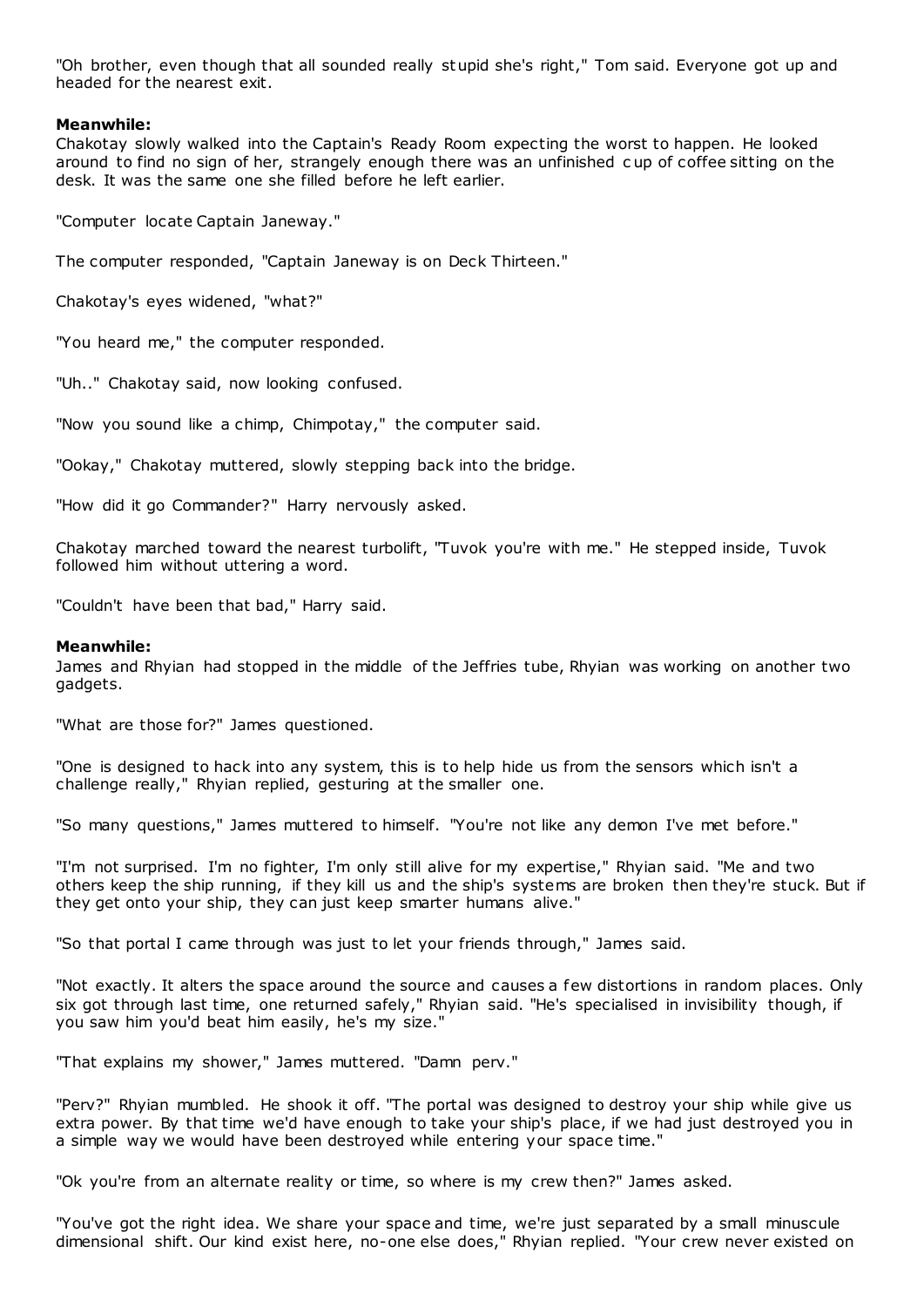this Voyager, we can sense them only barely but you can't sense us. Though a few months ago there was an incident with two of your kind, well three."

"Oh you were the invisible demons. Tell me, did you cause the loops?" James questioned.

"If we interfere with your shift the way we did then there's a fifty nine percent chance of a temporal disturbance, on both sides," Rhyian replied.

"So, why are we just sitting here? You mentioned saving my crew again," James said.

"We can't do anything yet, if we do we'll lose our chance. They're creating another portal," Rhyian said.

"So it has to be big enough for me to get through again," James said.

"It's barely big enough to be seen, plus we need a plan to fight off the guards they'll have when they realise you're gone. We'll need to destroy the machine so it doesn't happen again," Rhyian said.

"How long do we have until it's big enough again?" James asked.

"Six hours roughly," Rhyian replied. "I wouldn't worry, only I know that our crap sensors can't get through the interference on Deck Thirteen. However I feel better with a fail safe." He activated the small device. "This'll mask our lifesigns."

"You must know enough about what made the anomaly to destroy it.." James said.

"I know what you're thinking, and no I didn't create it. Carden did, he's not as smart as me but he's got the whole mystical expertise that our crew rely on to cause trouble," Rhyian said.

"Ok but do you think you could sabotage it if nobody bothered you?" James questioned.

"Impossible, a few will be monitoring it and they'll have their best guys guarding it this time," Rhyian replied. "Remember I can't fight."

"You're forgetting that I can, and I know my way around a computer," James said.

"You can't do both. It'll need to be destroyed after you've gone through," Rhyian said.

"I wasn't planning on doing it alone," James said.

"No offense but I didn't know Slayers had plans that didn't have nothing but violence in them," Rhyian said.

"I just said that as we need to think of a distraction or two," James said. "What kind of weapons do you have anyway?"

#### **Normal Voyager:**

Tuvok and Chakotay stood in the turbolift with one unknown crewmember.

"Why would she go there for?" Chakotay asked.

"There's no logical reason as nobody's worked or lived there for over a year," Tuvok replied. "Perhaps it is one of the 'ghosts'."

"Deck Thirteen is unstable due to the rift, it's the only place that hasn't been touched by repair personnel," Chakotay said. "Let's hope we're not too late."

The lift stopped, the doors opened. The unknown looked scared to death, "Darren, oh god.."

Chakotay grabbed her arm, "if he's dead don't follow. Computer keep going to Deck Thirteen."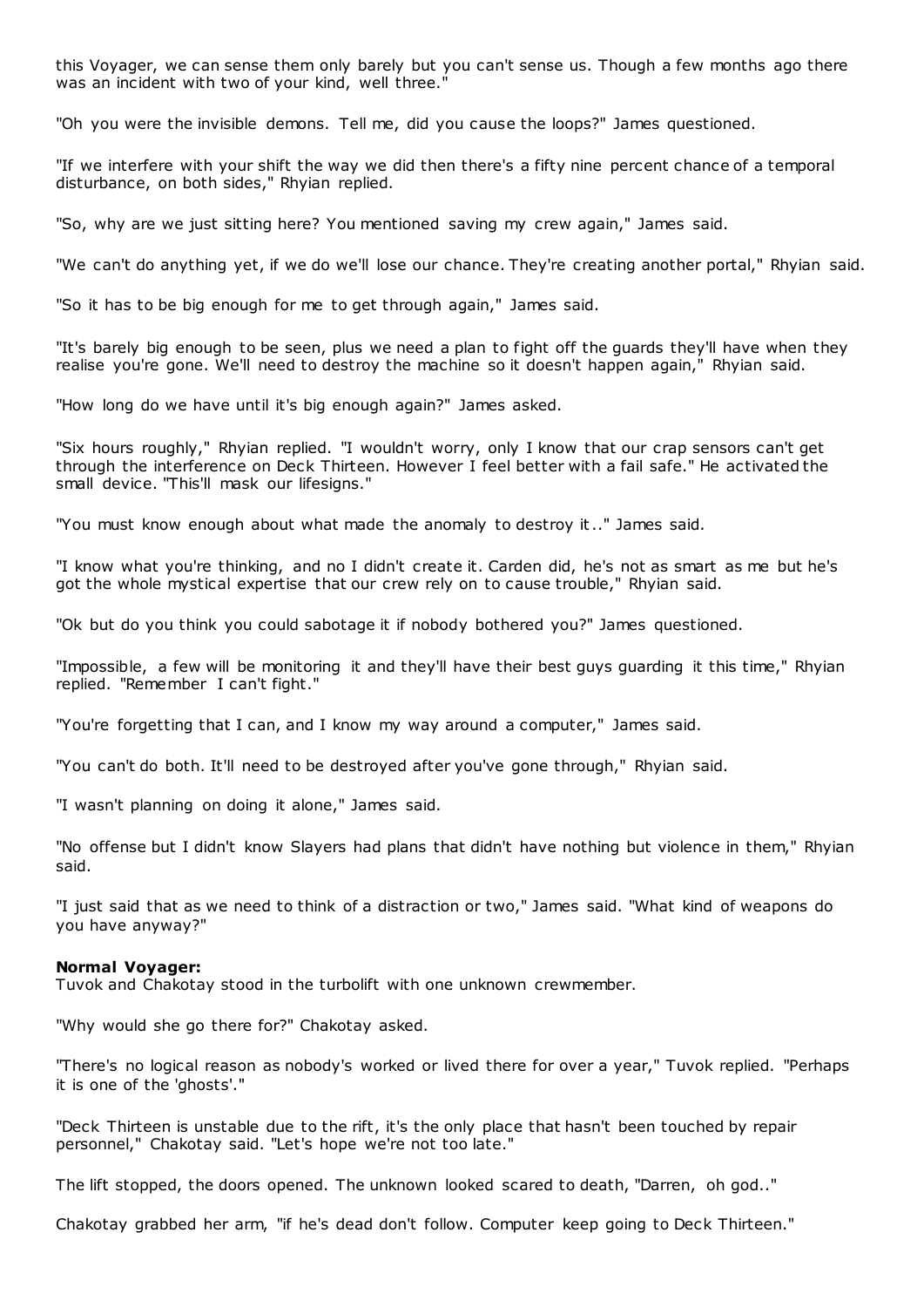"Follow? That guy choked me twice, why would I follow him?" the unknown said.

Tuvok raised an eyebrow, "interesting." Just then the lights went off, the turbolift creaked for a second.

"I thought the ghosts lure them out not.." Chakotay said. "What's going on?"

"Logically the entity would adapt.." Tuvok said.

"Tuvok what the hell do you mean by that?" Chakotay snapped.

Before Tuvok had a chance to respond the turbolift began moving again, but much faster than usual. The three occupants were thrown into the door.

"Computer, halt turbolift!" Chakotay yelled.

# **Engineering:**

Everyone working stopped what they were doing as loud crashing sounds got louder, then it stopped. B'Elanna raised her hand in the air, gesturing everyone to stay where they were. She slowly headed for the main door. She turned a different corner to the last event, there she saw something she never thought she'd ever see. The turbolift now was standing in the middle of the corridor with a trail of destruction behind it, everyone who was in it had fell in a c rumpled heap by the wall like they'd had been thrown clear from the lift.

"I think I'd rather have been choked," the girl muttered.

Tuvok tried to sit up but the girl had landed on his legs. "Crewman, will you please."

"Sorry sir," she muttered.

"What on earth happened?" B'Elanna asked.

"After we stopped at Deck 8 the turbolift decided to go speeding," Chakotay groaned. "Tuvok, will you get the hell off me!"

Tuvok raised an eyebrow while looking down at the man he had landed on. "I apologise Commander." He climbed to his feet.

"Obviously the turbolift ran out of shafts to go along. We're lucky it didn't decide to go down to Deck Thirteen like we asked or we'd be floating in space," Chakotay muttered. He pulled himself to his feet.

"Um you're on Deck Ten, if you were going along then you should have ended up on Deck Nine," B'Elanna said.

Chakotay frowned, "that's impossible."

"Indeed Commander. The turbolift should not have even gone 'speeding' in the first place, let alone go down the vertical shafts after Deck Nine's horizontal ended," Tuvok said.

"And you forgot the best part, deciding to go horizontal again just so we crash here," the crewmember muttered.

"Ok you guys just figure that out, I've got to rescue the Captain," Chakotay said, he rushed down t he corridor.

"Indeed," Tuvok said, he followed.

"Next time I see him I'm just going to say something stupid, just so he replies with 'indeed'," B'Elanna said, rolling her eyes. "Sickbay?" The crewmember nodded. "In the meantime I think the turbolifts should be shut down until something.." A creaky sound interrupted her, and then a familiar voice.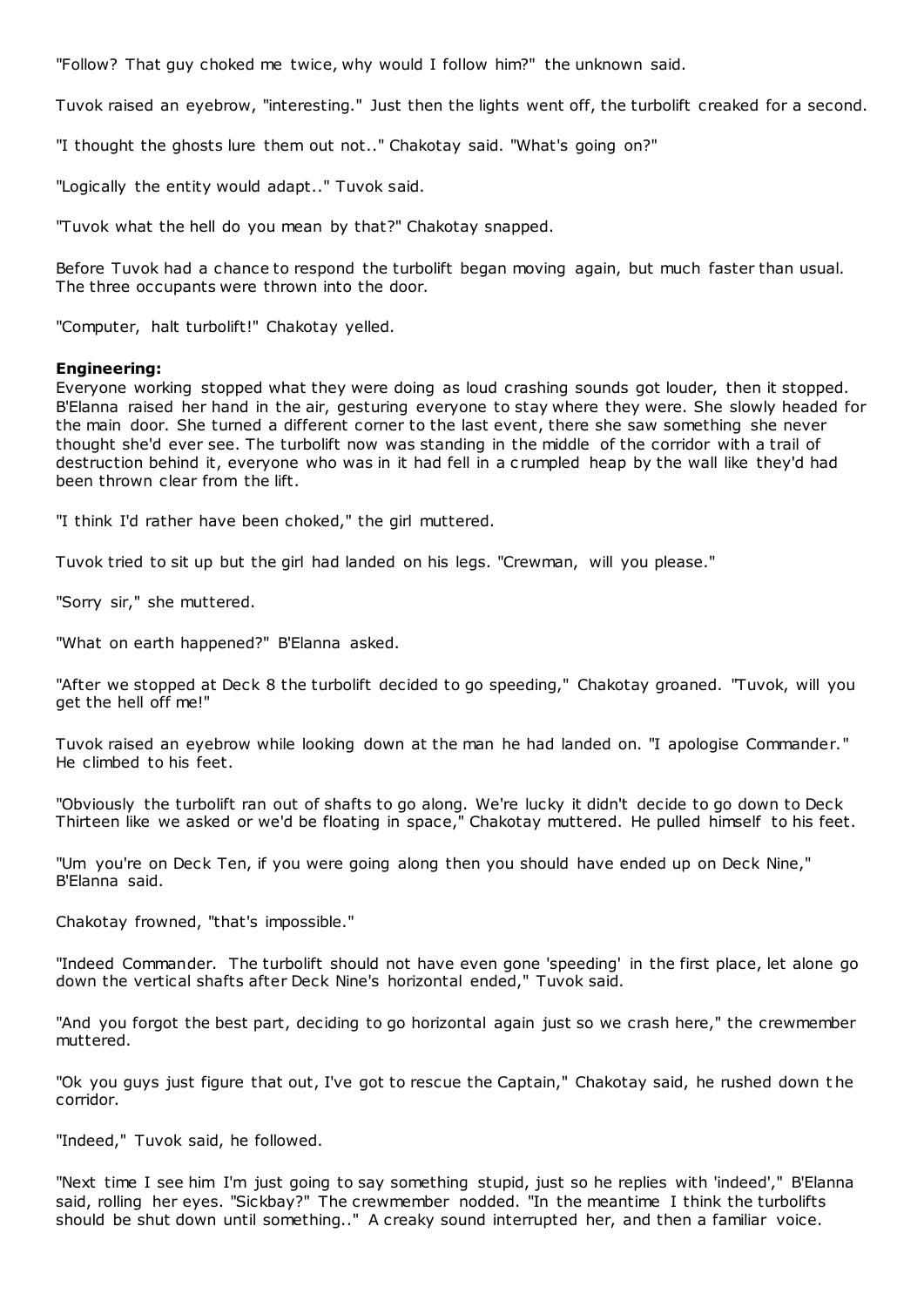"What the.. I just got out of a turbolift for god's sake!" Kathryn's voice screeched.

"Else happens," B'Elanna continued. She walked closer to the damaged turbolift. "Captain? Why is Tuvok and Chakotay off to rescue you?"

"I don't know but for their sake it better be hunting down extra coffee supplies, I'm already getting bloody withdrawals," Kathryn's voice replied. "Now what the hell happened here!?" B'Elanna sighed in response.

#### **Deck Thirteen:**

A Jeffries tube door opened, Tuvok climbed out first with Chakotay right behind him. "Let's try in here," Chakotay said, gesturing his head toward the room where the rift once was.

"Do you know what the Captain's ghost might have been?" Tuvok questioned.

Chakotay glanced back at him briefly, "I have a good idea yes." He frowned as he entered the room, "Tuvok.. did you bring a tricorder?"

Tuvok took a tricorder from his belt, "aye Commander."

"I think we know what happened to the turbolift and ceilings," Chakotay said.

Tuvok stepped further forward, scanning in front of him. "I do believe that they're linked with the ghosts crewmembers have been seeing."

"But how? For one thing that girl said.." Chakotay said, it hit him mid sentence. "It adapts like you said, so telling the crew to stay away from their ghosts won't help everyone."

"It is intelligent, there's no way to know how it'll strike next time," Tuvok said. He stopped directly in front of another small ball of light, the t ricorder beeped at him. "Confirmed Commander, it's another rift."

Chakotay sighed, shaking his head. "But how, it was closed."

"Perhaps when Ensign Taylor went through it, it only stunned its growth temporarily and it's starting fresh," Tuvok said.

"Things were bad enough the last time, now this time we have aliens luring our crew into any disaster this rift causes," Chakotay muttered.

"This alien is either responsible for the first and the current anomaly, or it is taking advantage this time around," Tuvok said.

Chakotay turned on his heel to leave, something stopped him at the last second. "Tuvok, that thing couldn't have done anything to the Captain.. I mean directly?"

Tuvok continued to scan, "we are the only people on this deck." He tapped his commbadge, "computer locate Captain Janeway."

"Say pretty please," the computer responded.

Chakotay groaned, "her ghost lured her here, and now we can't detect her lifesigns. I'll search this deck and..

"Commander, I am the Chief of Security.. with the Captain in her current condition you are in command. I should search for her," Tuvok said.

"Why do I get the feeling you'll not back down from that?" Chakotay questioned.

In: "Janeway to Chumpotay and Turash, report to my Ready Room.. NOW!"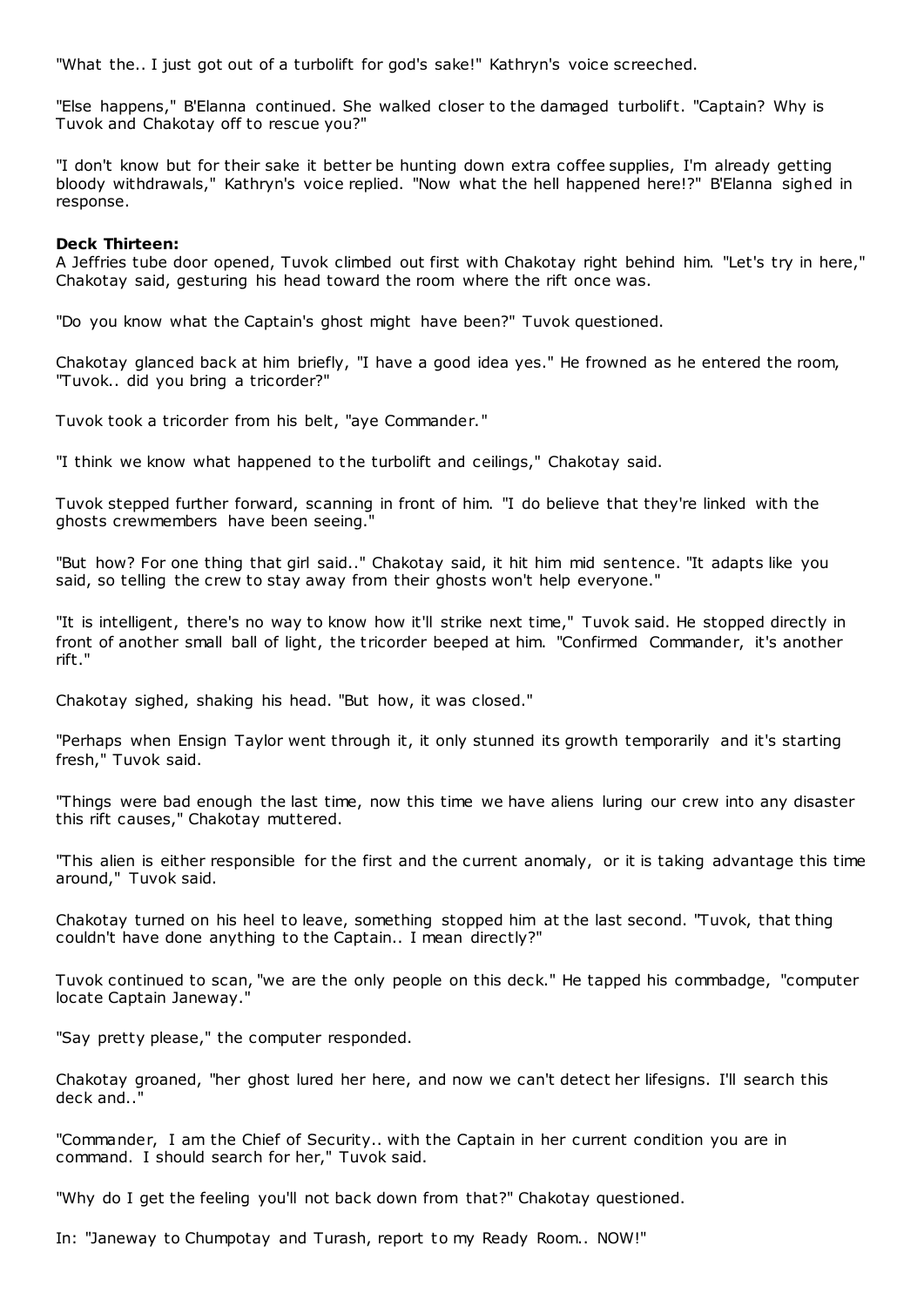"Um.. how come those names came through to us?" Chakotay asked.

"Hmm I wonder, hehe," the computer giggled.

"Interesting," Tuvok commented. "The Captain seems to be unharmed, maybe she saw through the ghost and returned before anything happened."

"I don't know, if it was the one I thought it was we wouldn't be having this conversation," Chakotay mumbled. He headed back the way we came.

#### **The Ready Room:**

Kathryn paced backward and forward muttering angrily to herself. Chakotay and Tuvok watched her nervously, fearing the worst. "Now I don't know where to start gentlemen."

"Um Deck Thirteen Captain?" Chakotay suggested.

Kathryn marched over to stand in front of the two men. "I'll decide where to start Commander! Now why didn't either you tell me about these so called ghosts?"

"I tried Captain but you told me to get lost," Tuvok replied.

"Oh.." Kathryn said awkwardly. She shook it off and got angry again, "I bet you had the Conference meeting before then, you should have told me sooner."

"Damn she's good," Chakotay whispered.

Tuvok raised an eyebrow, "indeed. Captain you have shown no signs of interest of anything that has happened aboard ship since Ensign Taylor's death."

"I still would like to be told Commander," Kathryn muttered.

"Excuse me, but what happened on Deck Thirteen?" Chakotay asked.

"Simple I was tricked, but I figured out it wasn't real and left," Kathryn replied. "Only to end up at Deck Ten blocked in by another turbolift that had crashed."

"So nothing happened to you? Odd," Chakotay said. "How did you figure it out?"

Kathryn rolled her eyes, "now I want to know why that damn anomaly is back, I want an answer right now!"

"We don't know for certain Captain, we can only theorize," Tuvok said. "I do believe that it's growth was stunned, and now has sufficient energy to regrow again."

"Tuvok also believes that whoever's responsible for the ghosts are using the malfunctions to it's advantage," Chakotay said. "Or was actually responsible for both, and is deciding to step up it's att ack this time round."

"No no," Kathryn grumbled. "I want to know why on earth James' death was in vain, damn it. It was bad enough that he saved your arses but now it seems he just died to delay our deaths for a while."

Chakotay glanced nervously at Tuvok, "we already have a head start from the last time we tried to find a solution. We may have time to actually save ourselves."

"Indeed. The anomaly hasn't affected the escape pods or remaining shuttles, we must act now if we are going to shut down power to drain it," Tuvok said.

Kathryn groaned, "what's the point, it's just going to appear again."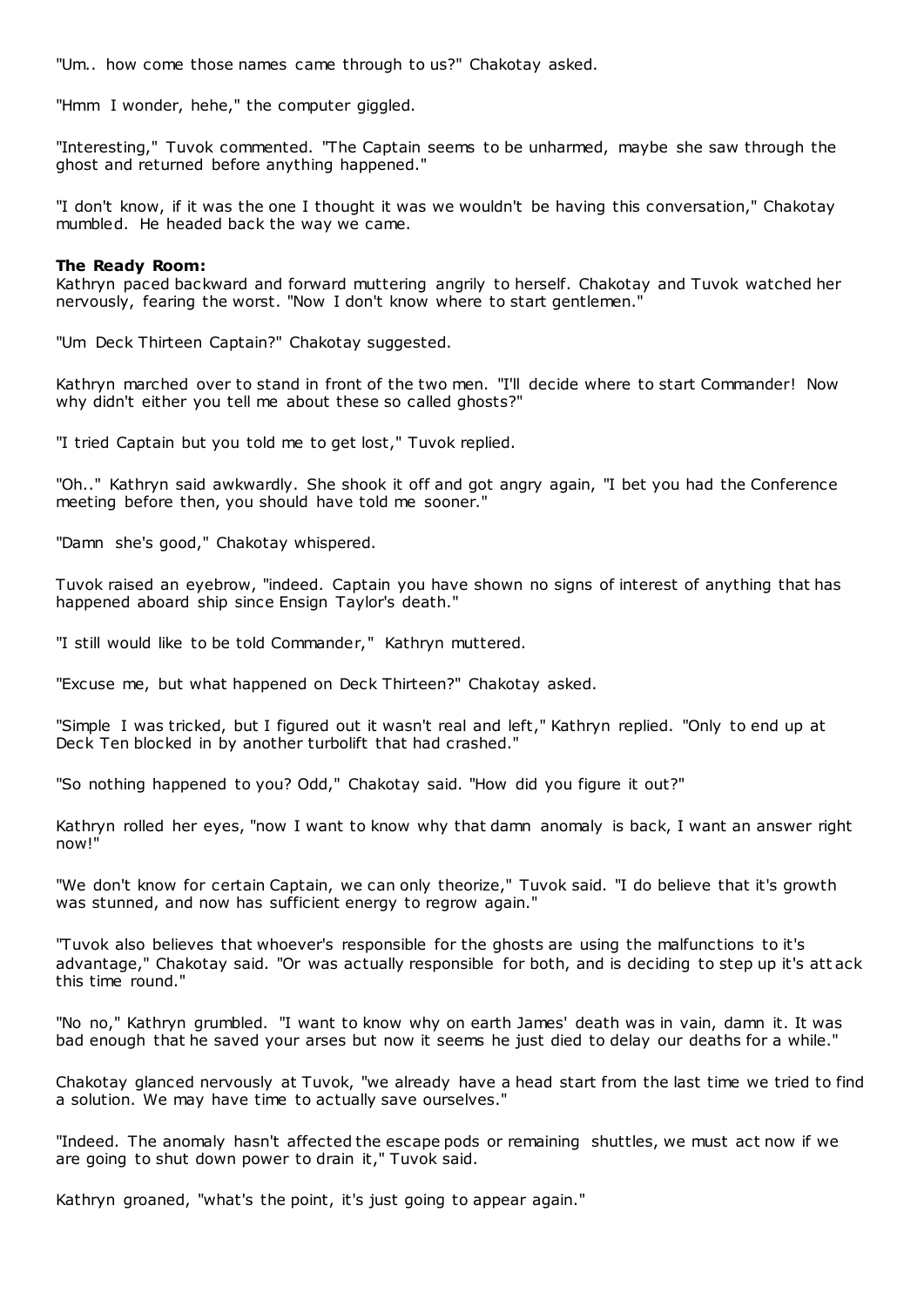"Well now that we have somebody or some people messing with us like this, we have the possibility that someone's doing this to us.. that maybe our way out," Chakotay said.

"We didn't find any ships the last time, we're still nowhere near any planets. What do you suggest brainiac?" Kathryn asked.

"Um investigate, but I do think we should listen to Tuvok," Chakotay replied.

"No.. we've already had a turbolift crash, you said that we have some kind of presence. Do you really think something that can do that much like this will let us just evacuate the ship, and fix it?" Kathryn said.

"Captain if this alien isn't responsible for the rift there's a good chance they can't interfere. They can probably only influence us," Tuvok said.

"If they can appear as the dead, there's no stopping them from appearing as living crewmembers," Chakotay added on.

"So what are you saying, we can't trust anyone?" Kathryn questioned.

"No, it's just a word of caution," Chakotay replied.

Kathryn sighed, she made her way back over to the desk. "Commander it would have more success doing that in the first place. If it could do that, it would have done it already."

"Captain, how did you know it was a trick?" Chakotay asked.

Kathryn stared at him bewilderedly, "cos the person was dead you moron. I only followed out of curiosity."

"Who was it?" Chakotay asked.

"Enough," Kathryn snapped. "I want that anomaly slowed down, the dead poser captured at the very least. Am I understood?"

"Yes ma'am," Chakotay and Tuvok responded.

"Now get out, I want to have a coffee alone," Kathryn said. The two men quickly left her sight. She stood still for a few minutes, her face slowly filling with rage. Then when her face couldn't get anymore red she swung her arm at the numerous cups on the desk, they all smashed onto the floor. With that she marched out of the Ready Room via the door on the left.

#### **The Conference Room:**

Chakotay, Harry, Tom, and Ian stood around nearby the wall station, having a discussion about the situation.

"With every ghost incident we figured there must be a pattern," Harry was saying.

"Unfortunately we'll have to wait for one or two more, maybe more, to happen," Ian said.

"We have to wait for any member of the crew to get killed and/or injured, I hope you have a good reason," Chakotay grumbled.

"Yes sir. Because the anomaly is playing havoc on the ship's systems our inward sensors were giving us misleading information. We've fixed it for now," Ian replied.

"Every member of the crew's been notified, everyone should be in pairs at least and should report any visitors," Tom said. "We scan and hopefully we'll find something that'll help us find this guy or gal."

"Everybody's been notified, are you sure?" Chakotay questioned.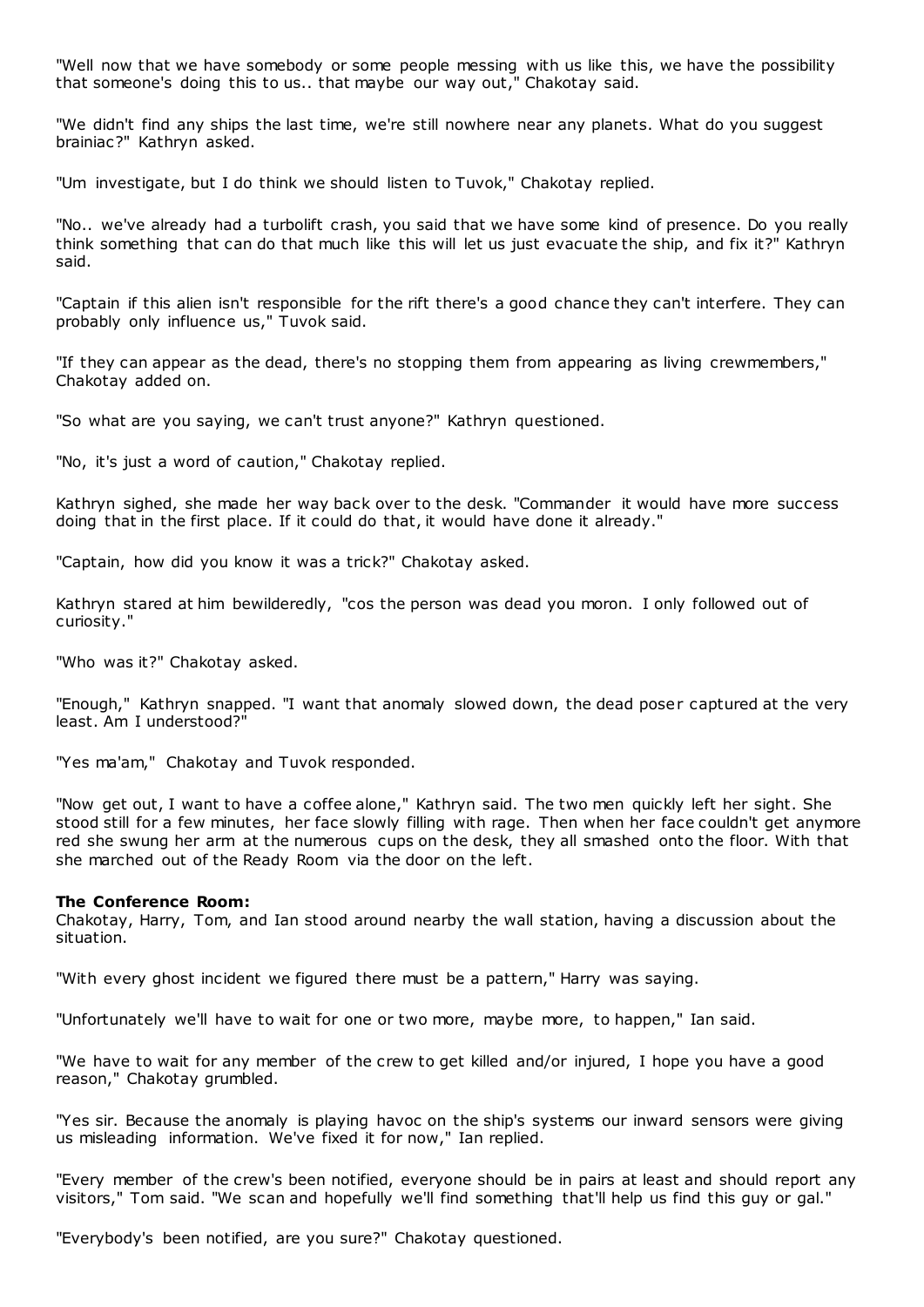"Yes sir, everyone will have received the message through their stations, or off duty computers," Tom replied.

"We couldn't risk broadcasting it over the comm, our alien will probably hear it," Harry said.

Chakotay groaned, "we have one crewmember who's off duty who won't look at their computer. Take it from me, the last thing she needs is a visitor from our ghost maker."

Ian's eyes widened, "oh my god, Jessie. Sir I'll handle it." He quickly ran out.

"She's an easy target, we may be too late," Tom said.

Chakotay sighed, "if I remember right Danny's looking after her. She should stop her from leaving unless.."

"Unless there's something to hurt and/or kill her in the comfort of her own room," Tom said.

"Not in her room no, but James'.. he has weapons," Harry said. "Too many. She wouldn't get in there would she, Danny will stop her, unless the ghost can emulate strength and stuff."

"I'd better go with Ian, keep me apprised you two," Chakotay muttered. He walked out.

Tom glanced at Harry looking worried, "just how many weapons?"

"A whole big bag full, probably more. He always seemed to carry one or two on him," Harry muttered. "Why ask, he's gone."

"Would it be too morbid to recycle them into the replicator?" Tom asked. Harry groaned, shaking his head while walking away from him.

#### **Meanwhile:**

Rhyian peeped his head around a corridor corner. James just walked out after him, and started down the corridor. Rhyian quickly ran to catch up with him.

"You're not on your Voyager anymore."

"I noticed that yeah," James muttered.

"You can't just walk around like you are," Rhyian mumbled.

"You don't have to check, I know when they're around now," James said.

"You do, how? Some are smart enough to not make any noise," Rhyian said.

"There's a distinctive smell I didn't notice right away," James replied.

"Since you were so confident no-one was around I'm going to take it as a compliment," Rhyian said.

"Take it anyway you want," James sighed, he stopped at a door and opened it.

Rhyian glanced at the device in his hand, "this thing won't last long, we have to be quick."

"It shouldn't take long," James mumbled as they both walked through the door. It closed behind them, Rhyian stood in front of it while James went towards the weapons lockers.

"I hope you don't plan on going through with this, there's got to be a better way," Rhyian sighed.

"For example? I don't know a way that won't get us killed before we get anywhere," James said.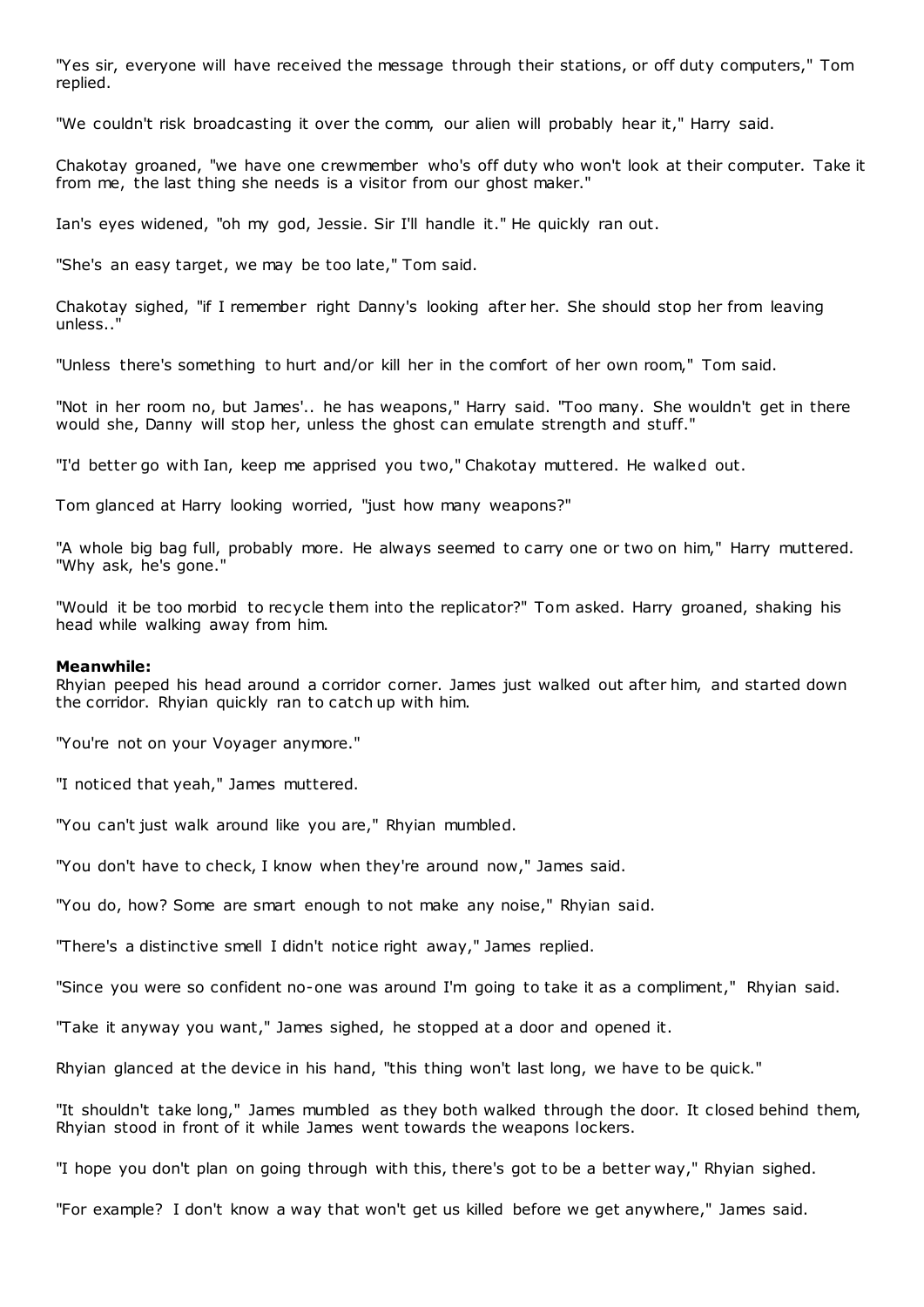"I don't know. If you get killed, captured or injured enough, you won't be able to close the portal. No offense but you're hardly in good condition to fight," Rhyian said.

"Then you'll just have to destroy the machine to do it," James muttered.

"Um, I thought you wanted to get back home," Rhyian said.

"I do but Jessie's safety is my priority," James said.

"Jessie, she's... you mentioned her earlier," Rhyian mumbled.

James glanced back at him, "probably. If I can't get back but still can save her it's good enough for me."

Rhyian smiled, "she's your, what do humans call it? Partner?"

"Nah I don't like that term," James said. He opened one of the lockers on the wall. Instead of the usual phaser rifles, there were knives, swords and other more bloody weapons stored inside.

"I'm amazed though that a Slayer's risking an awful lot by uh... dating," Rhyian mumbled.

"I'm really not risking anything," James sighed. "I'm not, let's just say it works for me."

Rhyian stepped forward, "you know I do have weapons already."

"I know, we need a lot more," James said while taking a sword out of the locker. "There's got to be something I can use."

"I think you've got plenty," Rhyian said.

"No... we need something in case the worst happens, like you dying or something," James said.

"We don't keep ready made bombs," Rhyian sighed.

James glanced over his shoulder to look at him again. "I know, we just need material to make a few."

"I've got enough to make a couple," Rhyian smiled, patting the side of his coat. "Let's get back to our stronghold, if you're finished that is."

"How long do we have left?" James questioned.

"Not long, we need to draw a battle plan," Rhyian replied. He headed back to the door at such a speed so James didn't have time to reply. He took a few more smaller weapons with a sigh, then followed.

#### **Jessie's Quarters:**

"Ian calm down, she's still here," Danny said. "I checked her after getting that message on her computer."

"Dan this is really important. Do you think if the ghost took James' form it could make her do anything?" Ian asked.

"Don't be stupid. If she thinks he's back from the dead she wouldn't do anything stupid," Danny replied.

"I guess, but she'll probably see right through the fake," Ian said.

Danny sighed, "of course she will. Stop worrying will you. If I suddenly see James walk out of there with her, I'll stop her from leaving... unless the ghost has left a bomb or something." Ian turned a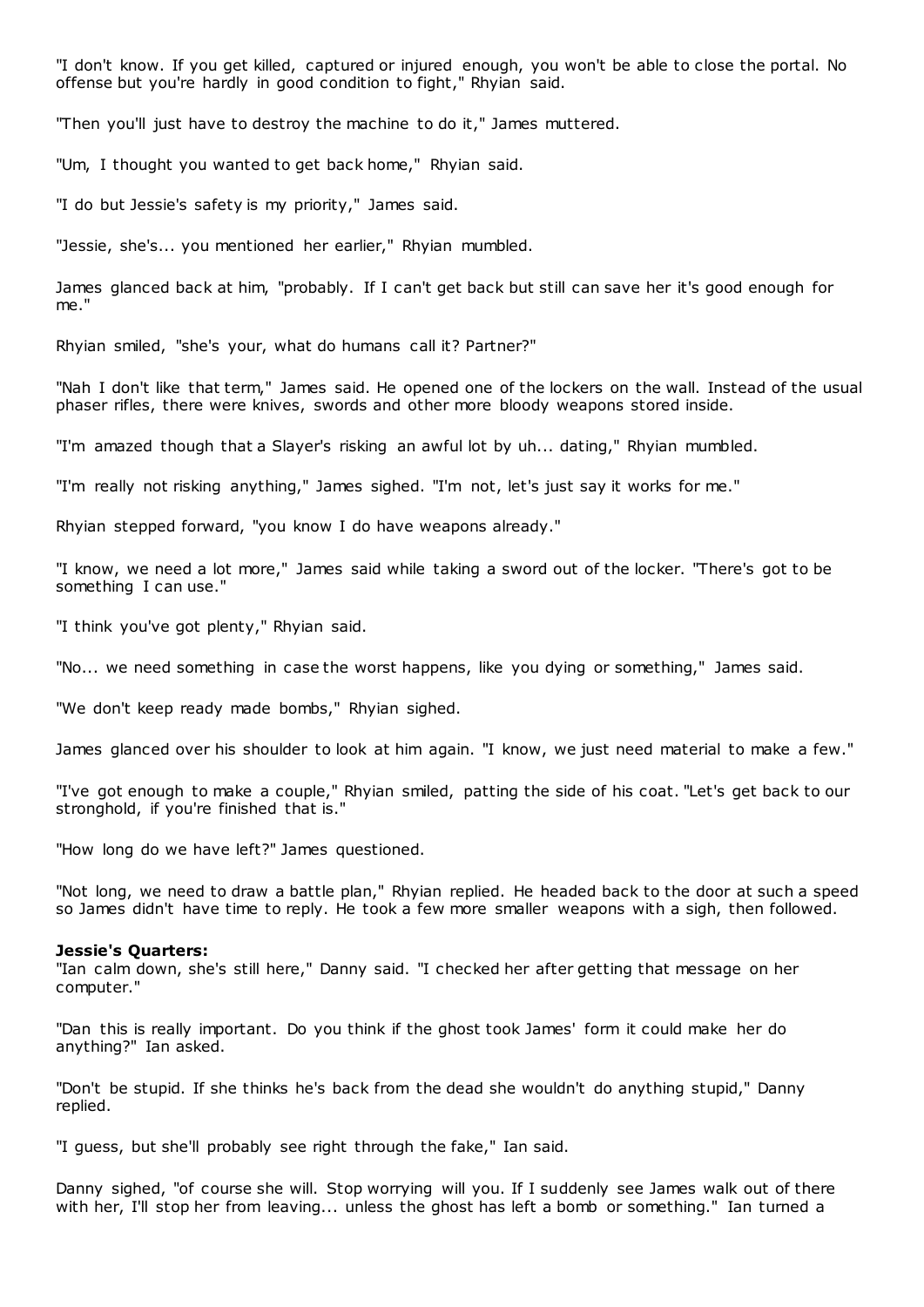shade paler. "Ian don't worry, a James ghost won't do her any psychical harm but it may make her recovery harder."

"Then maybe you should keep her company, or at least tell her about this. Haven't you?" Ian questioned.

"No she was sleeping. I wasn't going to disturb her, she hasn't slept properly in two weeks," Danny replied. "And she doesn't want company, do you think I haven't tried?"

"We've got to do something, who knows what'll happen if we leave her alone," Ian said.

Danny frowned, she stood up to stand in front of him. "Uh, where did she come from?"

Ian slowly turned his head back, then he turned himself fully around. "Uh, I don't think Jessie's the problem...'

"Don't tell me," Danny muttered. The two stared directly at a young teenaged girl standing at the door.

"Amy, it's not really you," Ian mumbled.

"Amy? Oh... sister, right," Danny said.

The girl stepped closer, Danny and Ian backed off a little. "What are you talking about big brother? I need help, what is this place?"

"Ohno, don't do that," Danny said.

The girl looked upset as she glanced toward Ian, "what's happening? Why do you look older?"

"You don't know?" Ian mumbled.

Danny roughly shook his arm, "Ian don't engage it. We have to ignore it... though that could kill us, we don't know."

"I was fighting with these men," Amy quietly said. "I was up on the wall, oh god James... the shuttle was going toward him."

Ian shuddered slightly turning away, "no, stop it."

Danny stared at the girl bewilderedly, "you heard him you sick asshole, stop it. How do you know so much of the details, Ian wasn't even there when you died."

"Died? I can't be dead," Amy stuttered. "Big brother... help."

Ian covered his ears with his hands, "no no no."

Danny marched over to the young girl, "you heard me, stop doing this to him and answer my question. How do you know what happened to her?"

"Danny," Ian said, turning back around.

"Don't go protective brother on me, this isn't her," Danny muttered walking back over to him.

"I don't understand, big brother. What's going on?" Amy asked.

"Why don't you tell us," Danny said.

"Dan, whatever she wants us to do, we have to do the opposite," Ian whispered to her.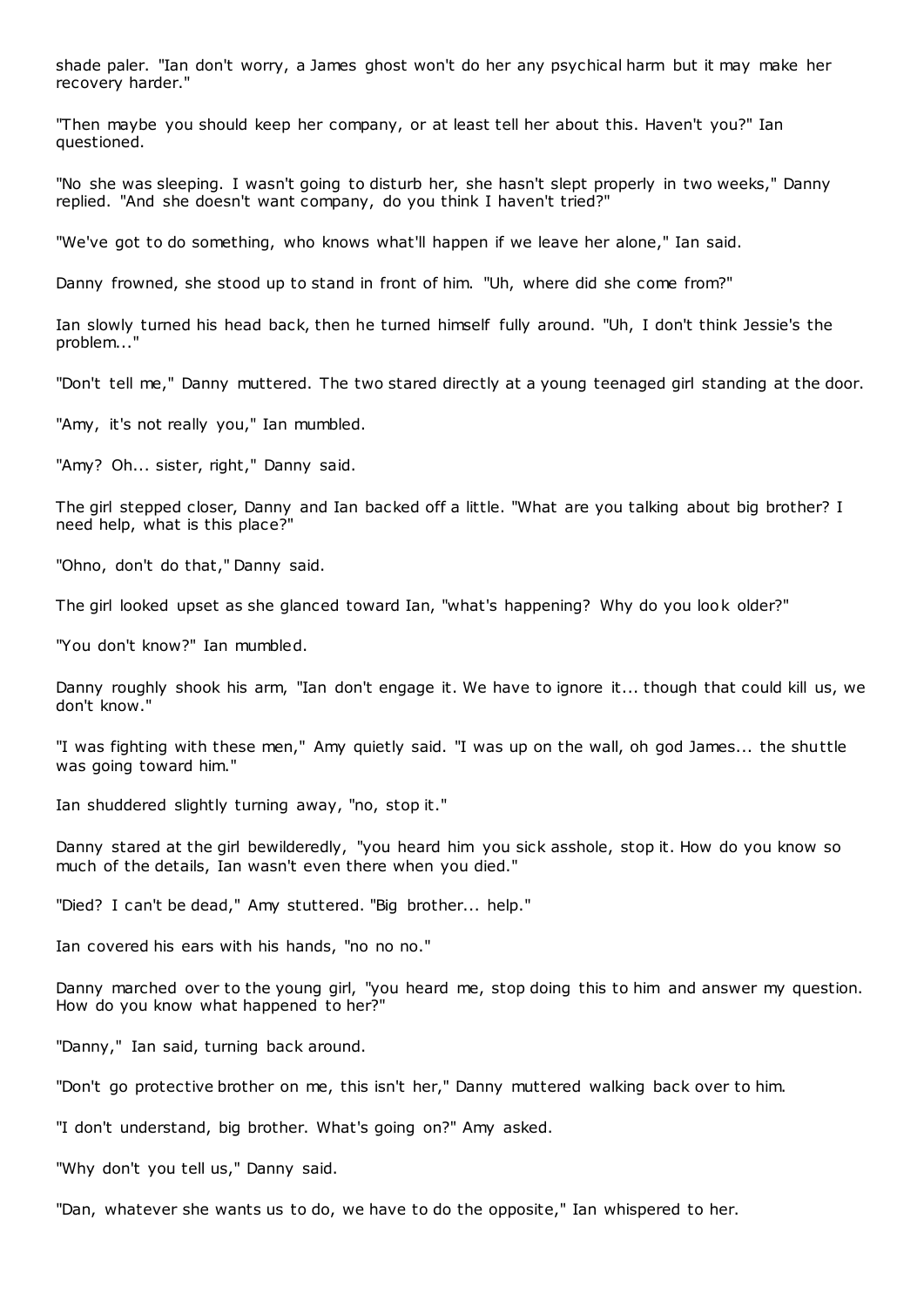"Ok gotcha," Danny whispered back. "Listen, we know what you really are, you can stay the hell away from us."

"Danny," Ian pretended to scold. He stepped closer, "this is all a bit weird, we're all confused. Amy, what's the last thing you remember?"

"The fight I told you," Amy replied in a scared tone of voice. She wrapped her arms around herself, "the shuttle was about to hit him. Is he ok?"

"Well he was ok from that but..." Ian replied awkwardly. He bravely stepped closer to her, Danny looked a bit uneasy as a result. "He's fine, you know him, he'd probably survive a brutal stabbing or disintegration."

Danny rolled her eyes. "Oh very smooth Ian," she quietly said to herself.

"Oh good, now what is this place. It looks like a starship," Amy said. She walked forward toward the two, both of them looked very uneasy as she passed them and stood by the window. "It really is beautiful out here."

"Um yeah," Ian said, looking toward Danny with wide eyes. She nodded her head. "Would you want a tour of the ship, or maybe catch up?"

"Catch up? I don't understand this," Amy said, glancing back at the two briefly. "You look older, we're here, if I was in a coma I would have grown too." Danny edged toward Jessie's bedroom, she typed in something on the side panel then edged back to Ian's side.

"Amy, what were you and James doing exactly?" Ian asked, gesturing his head toward the door. Danny nodded again. The two slowly backed off.

"We were defending somebody, these men were attacking her," Amy muttered. She frowned to the sound of the doors opening and closing, then turned around quickly. Her expression changed from frightened teen girl to a devious creepy smile. "Hmph, humanoids."

Danny and Ian headed down the corridor as fast as they could. "What about Jessie?" Ian asked.

"If the spirit thing set a trap like we thought, the lock on that door should keep anything contained," Danny replied. "I hope."

"Just in case we should beam her out," Ian said.

Danny stopped dead in her tracks, she sniffed the air while glancing around at their surroundings. "Do you smell that?"

Ian stopped just ahead of her, "yes I do, it's smoke." Danny stared at something behind him with a horrified expression on her face, he slowly looked behind him. "The ghost, it wanted us to leave," he stuttered.

"Damn," Danny managed to squeak.

# **The Bridge:**

"Commander, a fire has broken out on Deck Eight," Tuvok said.

"Cause?" Chakotay questioned.

Before Tuvok could answer, Harry and Tom rushed in from the Conference Room. "Sir I think we've found something," Harry said.

"Not now Ensign. Tuvok, get anybody in danger out of there," Chakotay ordered. "I take it the systems responsible for putting out fires has been affected."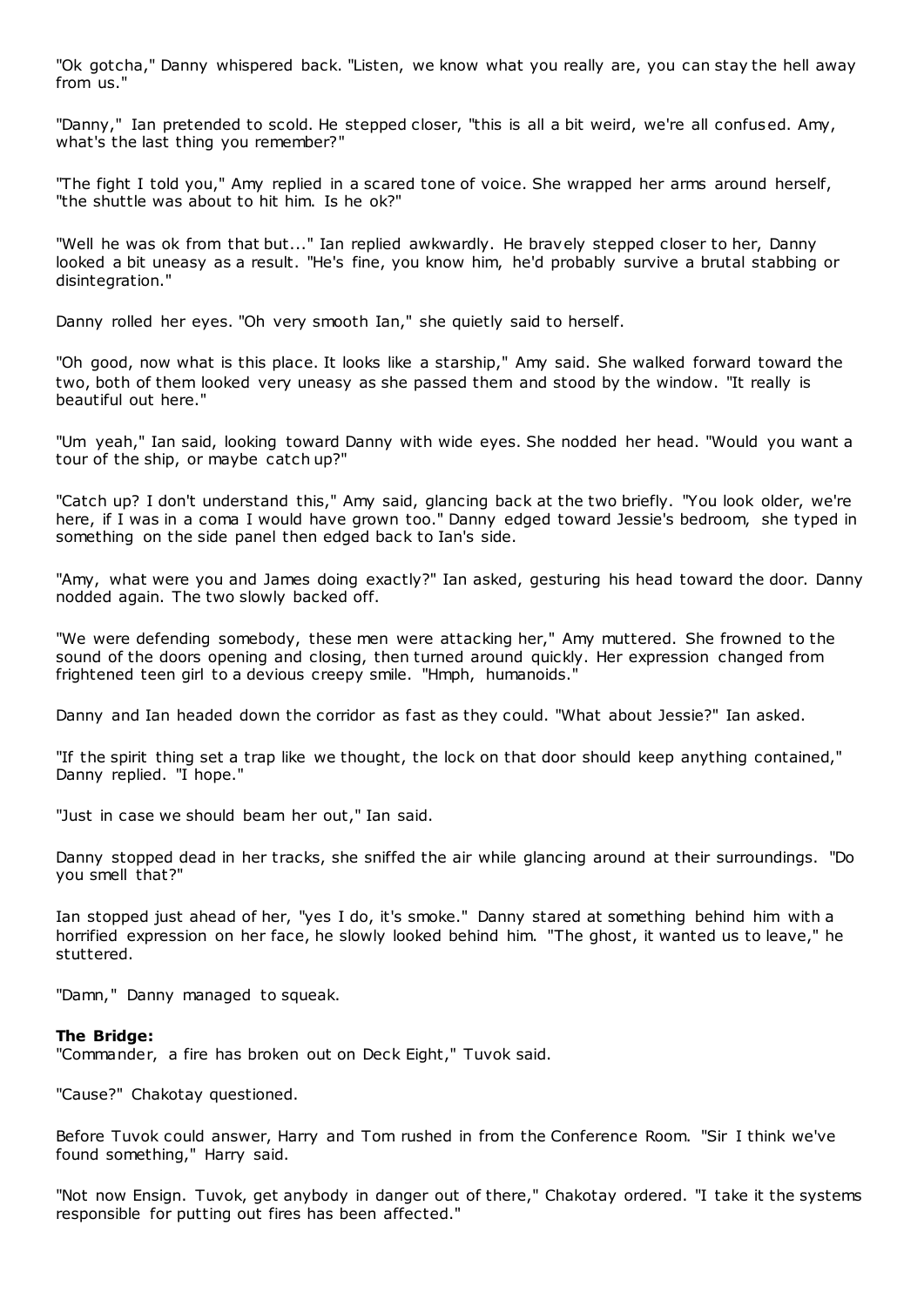"Aye Commander," Tuvok said. He headed into the turbolift.

"You take it right, that's what we were reporting, mostly," Tom said.

"Don't you mean more or less?" Harry muttered.

Tom glanced at him weirdly, "no cos I'm not reporting less. Mostly."

"Whatever. What's the other thing?" Chakotay asked impatiently.

"I was scanning the area when we noticed the fire, we found two strange readings, one in someone's quarters on Deck Eight, and in the corridor right where the fire started. The second one was moving away, the first one didn't leave until just now," Harry replied.

"Do you have any ideas what it is?" Chakotay asked.

Tom smiled slightly, "we think it could be our ghosts sir."

# **Deck Thirteen:**

The turbolift doors opened crookedly to reveal Kathryn. With an annoyed sigh she stepped out holding a tricorder. Immediately she began scanning while slowly going down the corridor. "Come on, what happened here?" The tricorder beeped as she reached the rift. "Come on, you were luring me here for a reason. What was it?"

# **Meanwhile in Sickbay:**

The Doctor and Kes were busy treating five patients, two of them being Danny and Ian. All of them were black from the smoke, a lot of them were having trouble breathing and were coughing most of the time. One of the five was badly burnt.

Chakotay walked inside, "report Doctor."

"Five crewmembers suffered smoke inhalation, however Johnson here suffered third degree burns on sixty percent of his body. He was found at the source of the fire," the Doctor said.

Chakotay glanced briefly at B'Elanna who stood nearby, "and what was that exactly?"

"Johnson and I were working on the turbolift systems," B'Elanna replied. She turned to stand close to him. "I was going to go into the turbolift itself and investigate the wiring, but he volunteered to do it for me. While I was working outside I'm sure I heard him talking to somebody. Then it happened."

"So the fire started in the turbolift itself?" Chakotay questioned. "How did it spread?"

"When I stood up the doors opened automatically, I hate to say it but I was lucky to get out with just smoke inhalation," B'Elanna replied. "It shouldn't have spread that far sir, that anomaly seems to be working faster than the last one. It's already compromised a lot of the systems."

"I doubt Johnson caused the fire, it must have been the rift that caused it," Chakotay said.

"He was talking to somebody other than himself Commander, I heard another voice in there. That turbolift never moved anywhere while we were there," B'Elanna said. "Why else would the aliens talk to him in there."

"It probably knew something was going to happen, and kept Johnson in there longer by talking to him," Chakotay muttered.

Danny moved off her biobed to join them. "Commander, Ian and I were visited by a ghost as well."

"You were?" Chakotay said.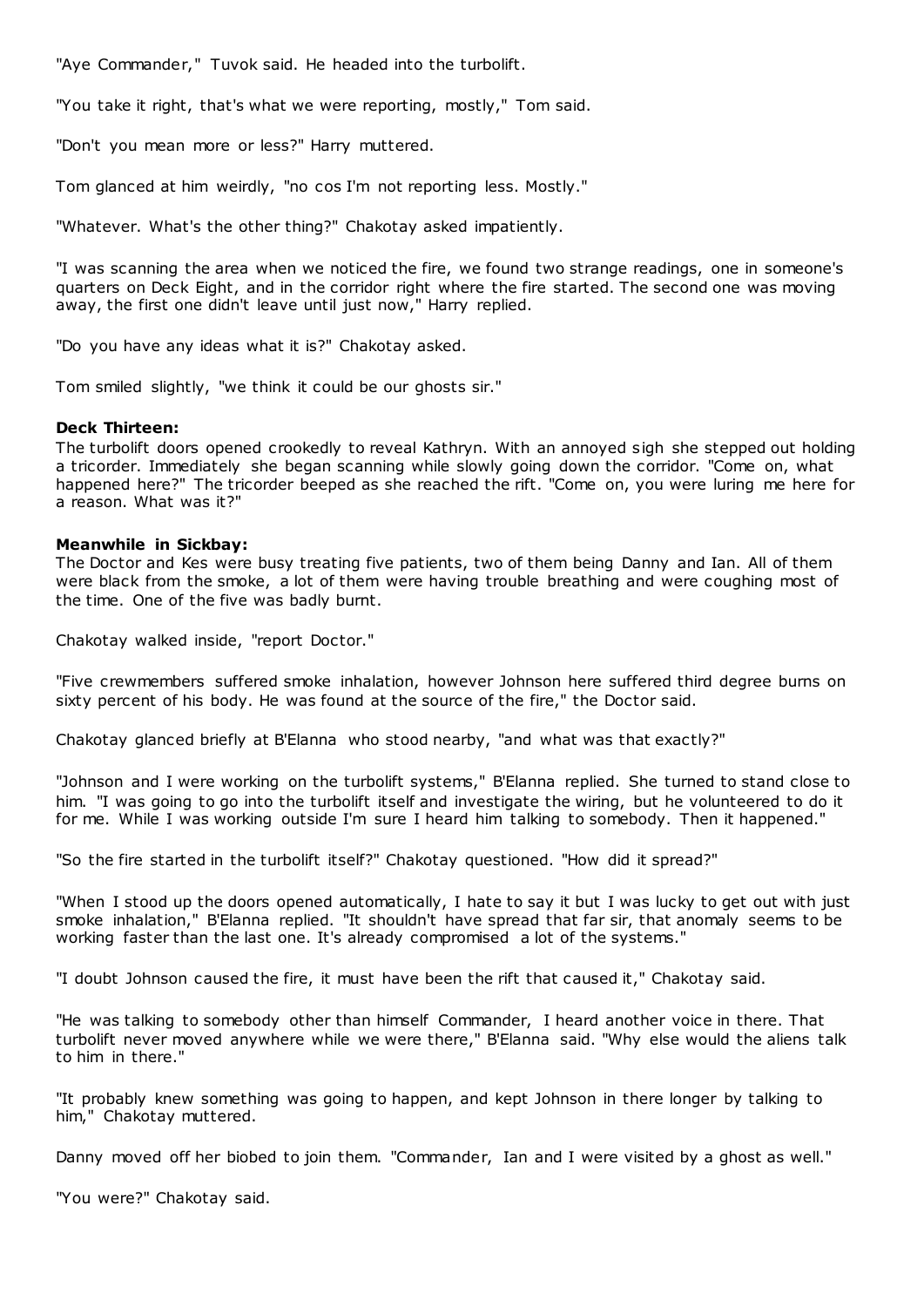"It decided to be Ian's sister. We weren't sure what to do sir, we tried to do the opposite of what it wanted us to do, so we left as it seemed to want to stay in the quarters," Danny said.

"It tricked you," Chakotay groaned. "Tom and Harry detected strange energy readings coming from not far from where the fire was, and someone's quarters."

"Jessie's," Danny said. "Damn it, she still doesn't know."

"Go with somebody Danny, for god's sake be careful," Chakotay commanded.

Danny nodded, she then ran out. The Doctor sighed in annoyance, "Commander, she hasn't been fully treated."

"I'm sorry Doctor, but her life's not at risk, Jessie's just might be," Chakotay said.

#### **Engineering:**

B'Elanna walked from station to station, giving out orders to her staff while Kathryn followed and talked to her. They both finally stopped nearby the warp core as B'Elanna started work on the small station on the banister around it.

"I'm telling you, B'Elanna. I need to know for certain," Kathryn said.

B'Elanna sighed in annoyance before turning to look at her. "Why would the same creature who's luring to disasters and distract others so they still get caught in it, waste their time to give us hints?"

"I think there's more than one of them. One's playing games, the other trying to help us," Kathryn replied.

"Captain the one that lured you to Deck Thirteen probably was taking you somewhere. You just probably did the opposite of what it wanted you to do, so the accident on Deck Thirteen still happened," B'Elanna muttered.

"Nothing happened besides that blasted portal forming," Kathryn said.

"Strange, I thought the anomaly was causing all the incidents," B'Elanna said, rolling her eyes.

Kathryn forced her death glare on to medium power only. "This isn't the time for t hat. You knew what I meant. Apart from the obvious, nothing's happened there. I even returned later to find out why it lured me there, there was nothing."

"But we would have seen the anomaly without its help," B'Elanna said.

"We don't know if that's what it was doing. It might have given me a hint on how to stop it, but I left too soon," Kathryn said.

"Conveniently you seem to be the only one who's not been tricked into an injury," B'Elanna muttered. "A lot of people know it's a lure, but they all pick the wrong option. Why are you any different?"

"I don't think I am in that aspect. I do think I was never in any danger," Kathryn replied.

"So what was it you wanted me to check?" B'Elanna sighed.

"Is anyone looking for any patterns in these luring incidents?" Kathryn questioned.

"Tom and Harry, I'm not sure if they've found anything though," B'Elanna replied. "I did ask any of my staff if they see any ghosts, that they scan it."

"And?" Kathryn said.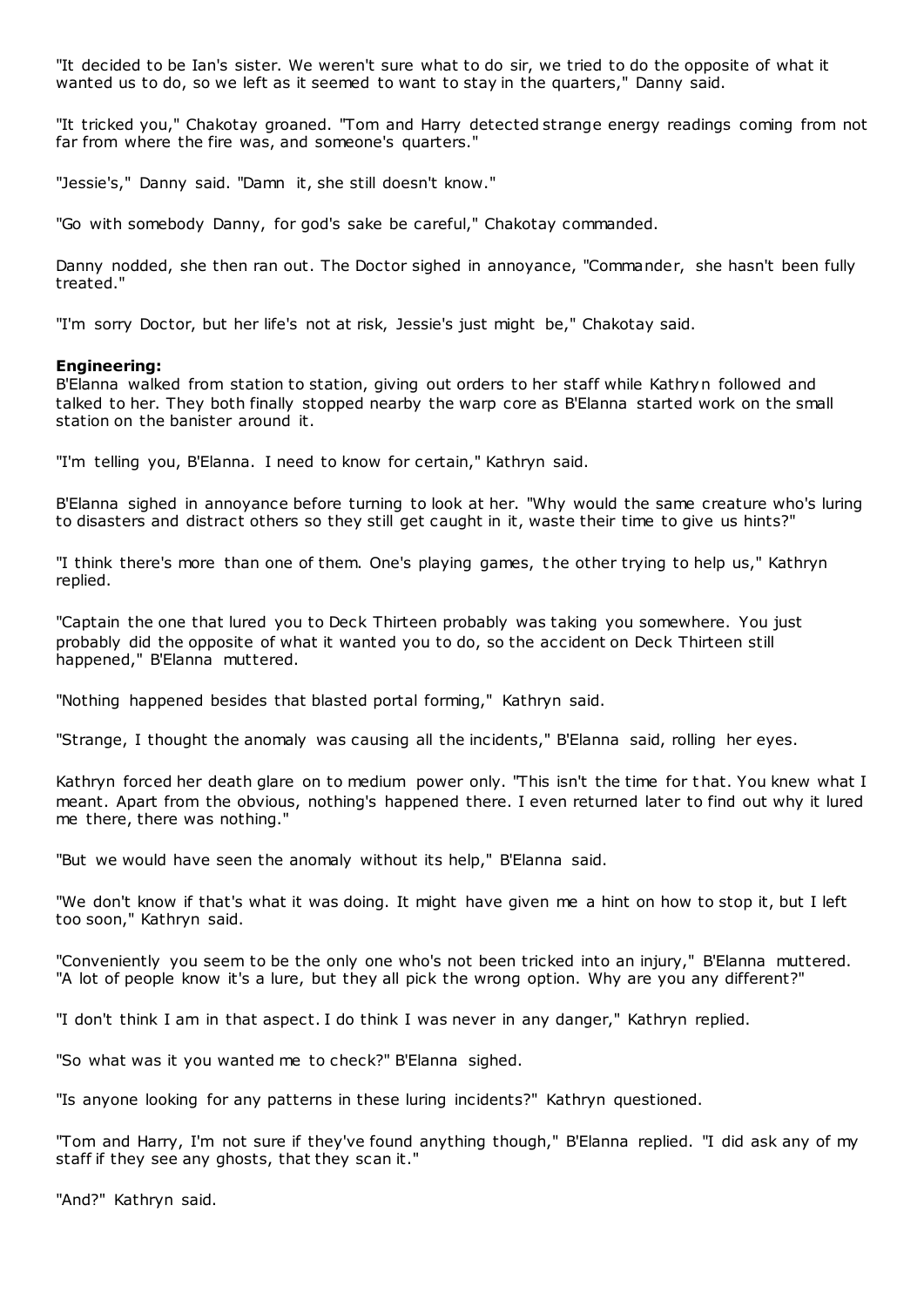"I'm still waiting for Chaplan to deliver the tricorder from Sickbay," B'Elanna said. "I'll inform you if I find anything."

"Thank you. That'll be all," Kathryn said. She turned around to leave.

"Captain?" B'Elanna said, stopping her. "The anomaly has interfered with systems relating to power shut down. I'm afraid that plan is out until it's fixed, by then it may be too late again to attempt it." Kathryn continued on her way.

# **Deck Eight:**

A repair team were busy working on cleaning up the area. One of the men turned the corner scanning away at the burns on the wall. His eyes looked up briefly, they caught sight at a blurry figure in front of him only just for half a second.

# **Meanwhile in Jessie's Quarters:**

The bedroom doors opened, Jessie walked through them. Her face showed confusion but at the same time looked as if she didn't care or want to be. She looked back at the doorway, the lights in that room continuously flickered on and off in a random fashion. The doors closed crookedly. "Danny? You still here?"

The main doors chimed, loud frantic knocks soon followed. "Um... come in?"

The same frightened crewmember scrambled through the door, "oh god you've gotta hide me."

"From who, or what?" Jessie asked.

The crewmember glanced at her briefly, "a Cardassian, it's got a phaser on kill."

"Oh brilliant, thanks for luring him or her here of all places," Jessie said.

"Oh I'm sorry," the crewmember sarcastically said.

Jessie headed toward the door, "why the sarcasm. I mean it, thanks." She stopped as the door opened, the crewmember instantly dove for the sofa to hide behind it. "Wait, Cardassian? That's not right."

"No, none of this is right. You should hide too," the crewmember said.

"Weird, I'll take my chances," Jessie muttered. The doors closed behind her as she left.

"Unless it wants us to hide. God damn it..." the crewmember said to himself.

# **The Conference Room:**

Tom and Harry stood by the wall panel, Harry leaned against the back of one of the chairs, holding a padd in his hands. The two were seemingly hard at work.

"Harry, you can't think of anyone dead that'll effect you right?" Tom questioned without looking away from the panel.

"Not off the top of my head, no," Harry replied. "These things are so elusive. One minute they're there, the next..."

"At least we know they're detectable. Maybe we can only scan them when they're playing their tricks," Tom said.

Harry looked up from the padd, his face lightening up a little. "If we can keep constantly scanning, we could transport any crewmembers in danger."

"Not really, they'd probably figure out a way to use the transporters against us too," Tom muttered.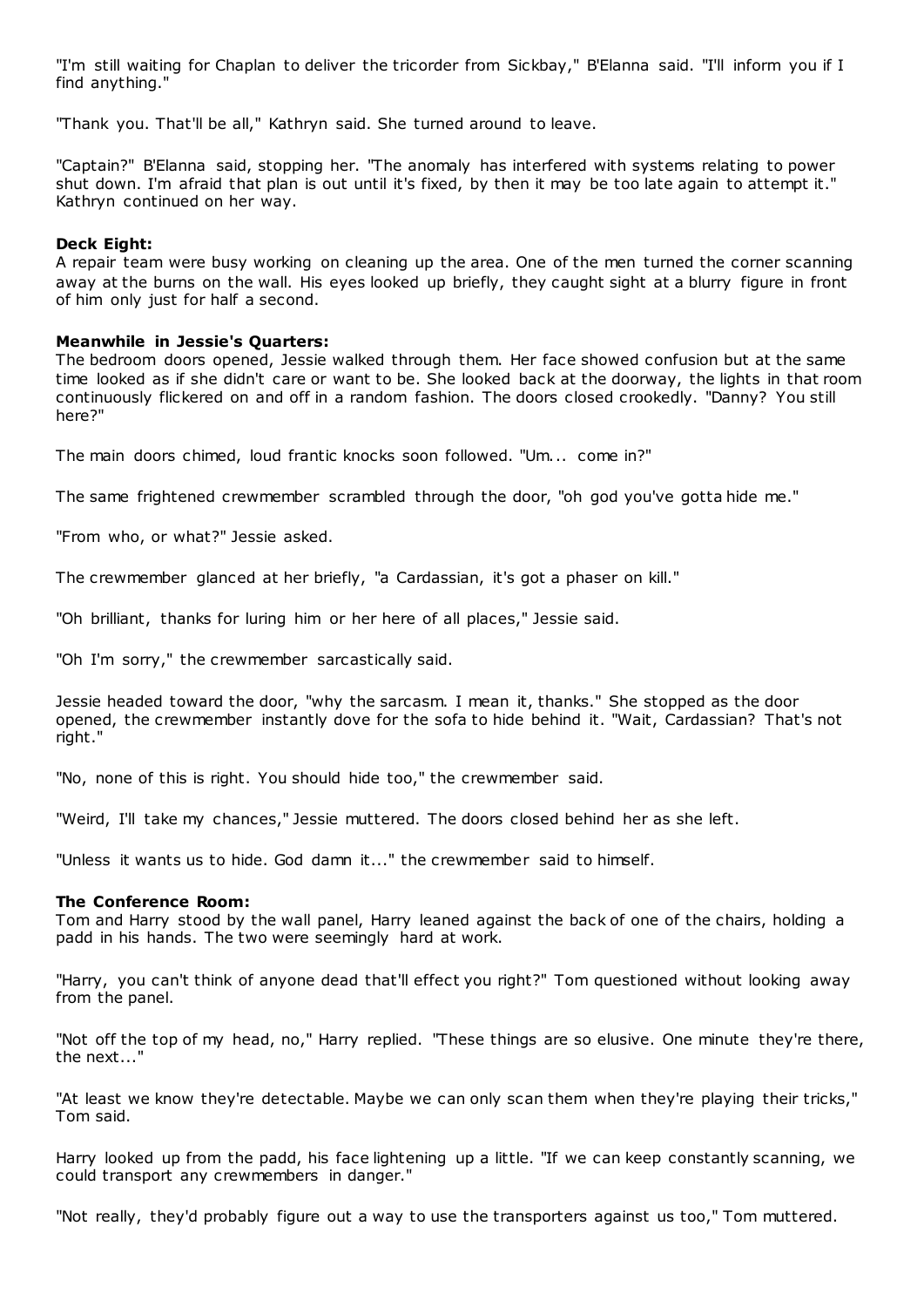"I don't think they're causing the accidents at all though," Harry said.

"Yeah but it's only a matter of time before the anomaly interferes with that system, and these things always seem to know when there's trouble," Tom said. "Besides we can't rely on the sensors all the time, they could break again."

"Aren't you Mister Optimistic ," Harry sarcastically groaned, shaking his head.

"I'm just being Mister Realistic ," Tom said. "We've done this all before, and we lost several people. All we could be doing is delaying the inevitable."

"That doesn't sound like you at all," Harry said. "We're just trying to keep the crew alive and in one piece here, everyone else are working on the problem."

"These guys are a problem. I say we focus on one of them, and try to catch it," Tom said.

Harry shook his head, "easier said than done. I told you, they disappear after they've done the deed."

"We've got to stop swapping over," Tom smirked. "Now you're the Pessimist."

Harry smiled, "ok fine. What was your idea?"

"The same thing happened two weeks ago, we can at least try to guess what's yet to happen. Also these aliens won't move too far to their next target now, the anomaly disasters are more common the bigger it is," Tom said. He pointed a finger at the wall panel, on it was a schematic style picture of the ship. "Look there's one now on Deck Eight again, there's obviously a lot of activity there for this thing."

"Good idea," Harry said.

The two men quickly left the Conference Room via the furthest away door.

#### **Meanwhile:**

Rhyian sat in the Jeffries tube, working on a large padd. James sat nearby looking totally uninterested and bored, while sharpening a few daggers.

"We should then converge from the back. You fire the rifle as a distraction and..." Rhyian muttered. He looked toward James, "are you listening?"

"Barely," he muttered in response.

"But this is important," Rhyian moaned.

James groaned, "I know."

"We need a battle strategy if this is going to work," Rhyian said.

"No we don't," James said. "At least not that exact anyway."

"Don't you care..." Rhyian mumbled.

James finished sharpening one of the knives, then casually threw it toward him. It plunged into the wall right beside him.

"What are you doing?"

James shrugged his shoulders, "it seems sharp enough to me, don't you think?"

"You're crazy, did someone give you a concussion," Rhyian stuttered.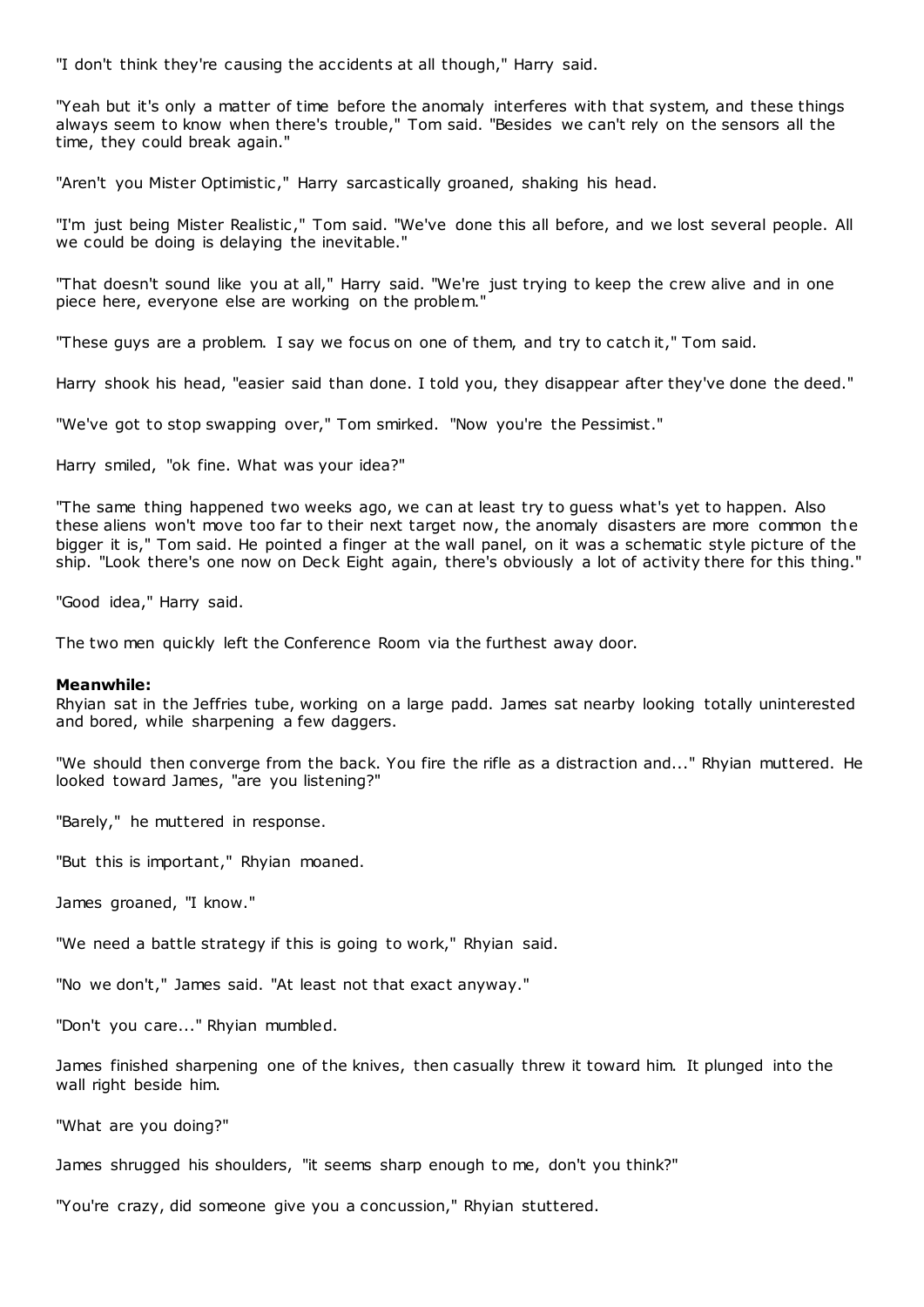"I don't need a literal blow by blow plan, I don't fight that way," James said.

"So you just charge in?" Rhyian said.

"Well it's better than having an exact plan that leaves no margin for error," James muttered. "Imagine if something didn't go exactly as planned, you'd be screwed."

"But we need something," Rhyian said.

"Don't worry, that's why I listened a little," James said.

"Good," Rhyian said. "Do we both agree on distraction idea two going first, I move in to work, then you arrive to fight plan?"

"Sounds good, now we..." James said, glancing at Rhyian. He was still working on that padd of his. "Ok I'll just wait till you're done then."

"The no thorough plan thing works for you, it won't for me," he said.

"I told you, that's a really bad idea. What would you do if it didn't go exactly to plan, panic?" James sighed.

Rhyian dropped the padd and stared directly at him. "I'm not like you. I'm not exactly brave, and I don't live in a safe environment. Yes I would panic if I didn't have a proper plan, I feel safer with it."

"When have I gave you the impression that I was brave? Right now I'm not in a safe place either," James said.

"You're a Slayer right, so... this should be relatively easy for you," Rhyian muttered.

"I think the last two weeks is proof of how wrong you are, for god's sake you've seen the state I'm in," James said as he swapped daggers.

"You're born for this sort of thing though. I wasn't obviously or I'd have demon strength like the others," Rhyian muttered.

"I'm not a machine you know," James mumbled.

"What could you possibly be scared of?" Rhyian raised an eyebrow.

"Oh I don't know, this whole plan messing up. I'm scared that I'll die before we succeed, and my crew'll die because of it. Heck I'm trying to avoid thinking that there's a chance I'll never get back there," James replied. "I could give you a list of stuff that's not related to this, if you want."

Rhyian stared with disbelief in his eyes, "I don't understand. If I was like you I'd find it hard to be scared of much."

"I didn't expect you to understand. Being like this just gives you more things to be scared of or worried about," James mumbled.

The pair sat in silence for a while. James changed the last dagger to a sword half way through it.

Rhyian was the one who broke the silence, "tell me about her."

"Who?" James muttered.

"That girl of yours. She must be something if you're like this," Rhyian replied.

James looked up with a frown on his face, "like what?"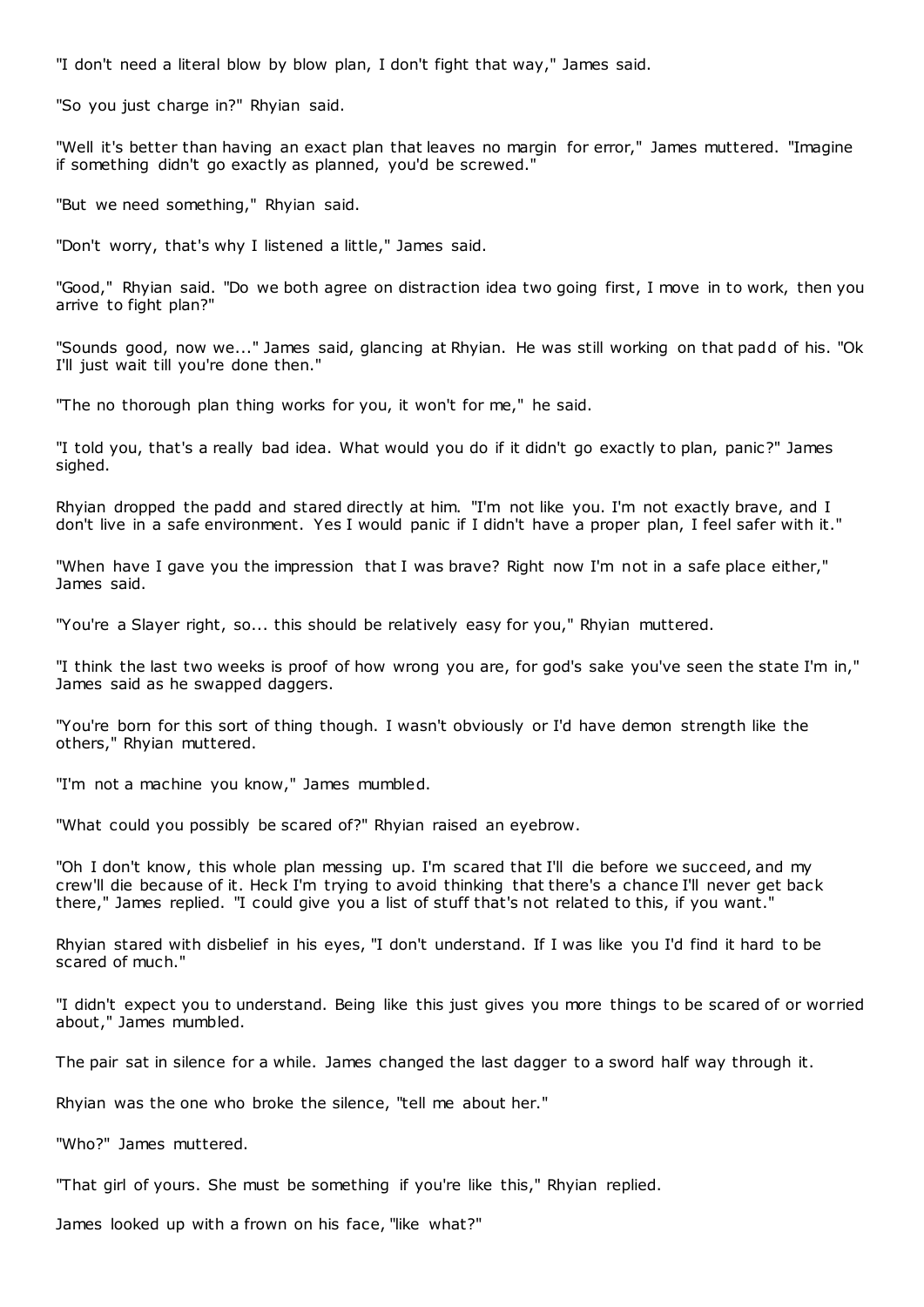"The usual Slayer attitudes are 'charging in, do what they can, no care for themselves, dying is apart of the job'..." Rhyian replied. "No personal lives or else they'd risk losing it."

"Um I kinda got the first two covered anyway," James said.

"No I mean they don't usually care if they could die, even more so in a mission like this one," Rhyian said.

"Ok, and you've narrowed the reason for this down to Jessie," James said. Rhyian watched him uneasily. "Good call, what do you want to know?"

Rhyian relaxed a little, smirking slightly. "It's gotta be a first for the history books. Besides I was taught that Slayers were unfeeling robots, obviously I knew better than that but it's still interesting."

James sighed while placing the sword down beside him. "I hate to repeat myself, but what do you want to know?"

"Anything you don't mind sharing," Rhyian replied.

"All right um... she's fun, spirited, fiesty..." James said. He smiled to himself, "she will always say what's on her mind. She's eccentric, in a good way. There's no-one else like her, there should be."

"She does sound interesting," Rhyian said. "You must miss her loads."

"Stating the obvious," James said.

"What does she look like?" Rhyian asked.

"All you need to know is that she's gorgeous, what does it matter anyway?" James replied.

"True," Rhyian sighed. "We should prepare."

"Yeah, we need a way to hide the weapons," James said.

"I got an idea about that, not original though," Rhyian said.

#### **Deck Eight:**

Tom and Harry climbed out of the Jeffries tube, both holding tricorders. "Anything?" Tom questioned as he scanned toward the end of the corridor.

Harry's tricorder responded as he slowly turned on the spot. "It's nearby."

"Harry," Tom said in a warning tone. Harry continued turning until he faced the same direction as him, just in time to see Jessie disappear around the corner. "She's not following the source of the alien's signature."

Both tricorders started beeping madly, then they heard what sounded like an animal with small claws crawl around above them. Tom pointed his tricorder above his head but the noise started to fade away. "That was it."

"We should go after it," Harry said.

"What about Jessie?" Tom questioned. Both tricorders stopped beeping. "Damn, we lost the signal."

"Ok that decided it," Harry muttered in response. He and Tom rushed after Jessie.

Moments later Danny crawled out of the same Jeffries tube exit, she looked around confused... "god damn it, I hate these things. Computer... where am I?"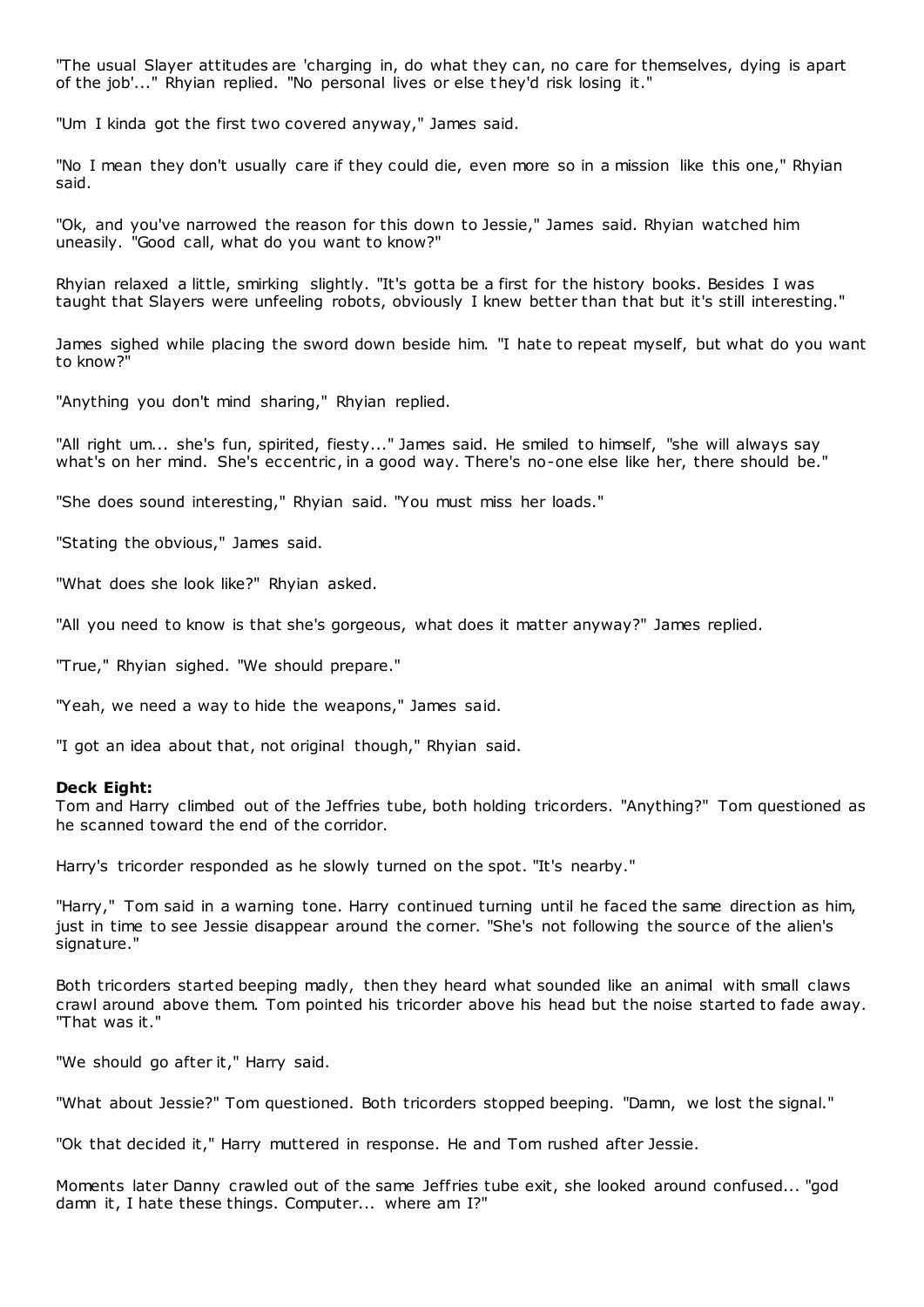The computer responded, "Deck Twelve."

"Crap!" Danny groaned, climbing back in.

The computer laughed quietly to itself, "heh humans are such suckers."

# **The Ready Room:**

Kathryn sat back down behind her desk reading one of the two padds in her hands. She brought the computer closer to her while keeping her eye on the padd. The door chimed. "Come in!"

Chakotay meekly stepped in, but stayed at the doorway. "Captain, I've just been talking to B'Elanna."

"Good for you," Kathryn muttered.

"She told me you have a theory," Chakotay said.

"A theory that's not going to help us stop these intruders on its own," Kathryn said. "Did Chaplan return the tricorder?"

"Yes," Chakotay sighed.

Kathryn looked up at him impatiently, "well?"

"The ghost didn't appear on the scans, but nearby there was the same energy readings Tom and Harry are investigating," Chakotay replied.

"So nothing new then," Kathryn groaned. "Have there been any incidents where crewmembers saw ghosts, but weren't injured?"

"There's a couple, but those incidents effect other people who get injured instead. For example Faye's was her ghost but injured other people. The strangest one was a repair crewmember on Deck Eight reporting a Cardassian with a weapon, nothing happened to him," Chakotay replied.

"That's the report I'm reading now. It's exactly like mine, his decision didn't seem to save him, it was because there was no disaster he could have been tricked into," Kathryn said.

"It's just a recent one, we should still be on our toes," Chakotay commented.

In: "Paris to Chakotay."

Chakotay tapped his commbadge, "Chakotay here. Give me some good news."

# **Deck Eight:**

"I'll give you some news," Tom said as he and Harry stood at the broken turbolift. "Jessie has been affected, we saw her wandering the deck while chasing one of the intruders."

In: "Did you see anything with her?"

"No, she just turned the corner when we saw her," Harry replied.

"I don't know how she did it but she left the deck, the turbolift's are still offline and the Jeffries entrance she was heading towards has been blocked by debris from the fire," Tom said.

# **The Ready Room:**

"Could she have transported out?" Chakotay questioned.

"B'Elanna told me you need a command override to use any turbolift or the transporter," Kathryn muttered. "How the hell did she know how the override, it's not like she has connections anymore."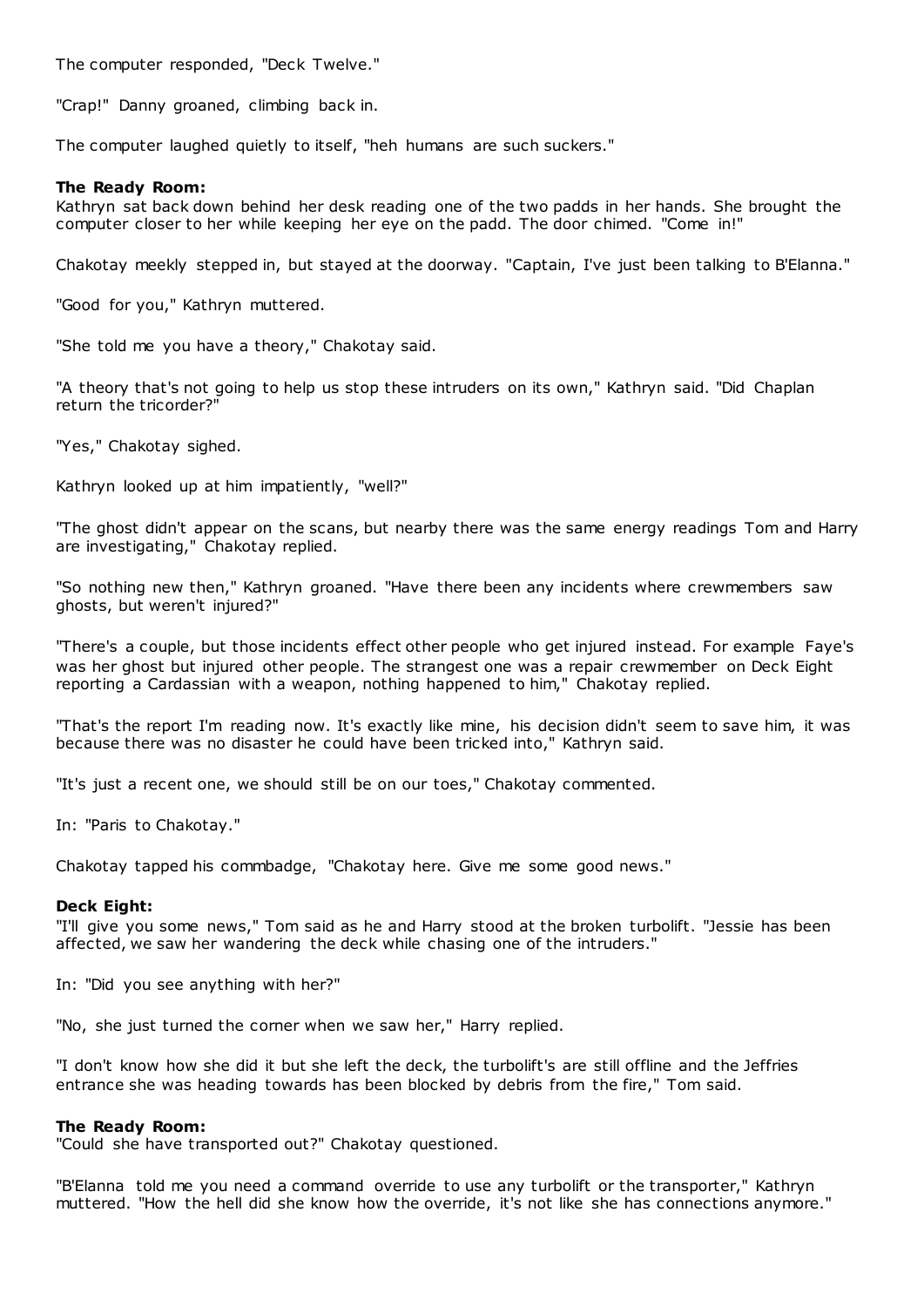Chakotay and Kathryn both turned a little pale as they looked at each other. "Of course, her ghost is James," Chakotay said.

Kathryn growled as she jumped to her feet, "that's the second time they have used his form to trick someone, it stops here." She marched toward the door.

"But Captain," Chakotay said. Kathryn stopped next to him. "These ghosts can take dead people's form, they even have access to some memories... this proves that these aliens can use James to manipulate any crewmember into doing what they want with his hacking skills."

"Now it's even more personal," Kathryn growled, she pushed him out of the way of the door and stormed out.

"It is?" Chakotay muttered. "Tom, have you heard everything?"

# **Deck Eight:**

Tom and Harry were now running towards the Jeffries Tube door they entered the deck through. "Yes sir," Tom replied.

In: "Forget Jessie, you have to continue the search."

Tom and Harry stopped in their tracks, both with shocked expressions on their faces. "But sir?" Tom said.

In: "You heard me. These things can easily hack into ship systems..."

"Probably with Jessie herself, Chakotay," Tom said.

"I doubt it. Jessie's an easy target for these things, they can probably lure her into any disaster..." Harry said.

Tom sighed, "I always said her and James were puppy dogs to each other, if one jumped off a cliff the other would follow."

In: "Exactly. I'm sending a Security team after her, Chakotay out."

Tom and Harry sighed, glancing at each other.

# **Meanwhile:**

Jessie stood on one side of a turbolift, looking for once a bit lost for words and unsure what to think. James stood on the other side.

"You do trust me don't you?" he was saying. Jessie didn't respond, she just stared at him. "It's for the best, for all of us."

"Computer halt," Jessie ordered. For once the computer responded and the turbolift stopped normally. "It'll kill me, it's not like you to..."

"No it won't, not really. Don't you want us to be together?" James said.

"Of course I do," Jessie mumbled.

"I can't stay here long, I don't want this to be the last time I see you," James said. He looked around him as he started to fade away. "Trust me Jess, please."

Jessie reached her hand out to touch him but he disappeared completely. The turbolift doors opened, a Security team pointing phasers were on the other side.

"Crewman, step out of there," one ordered.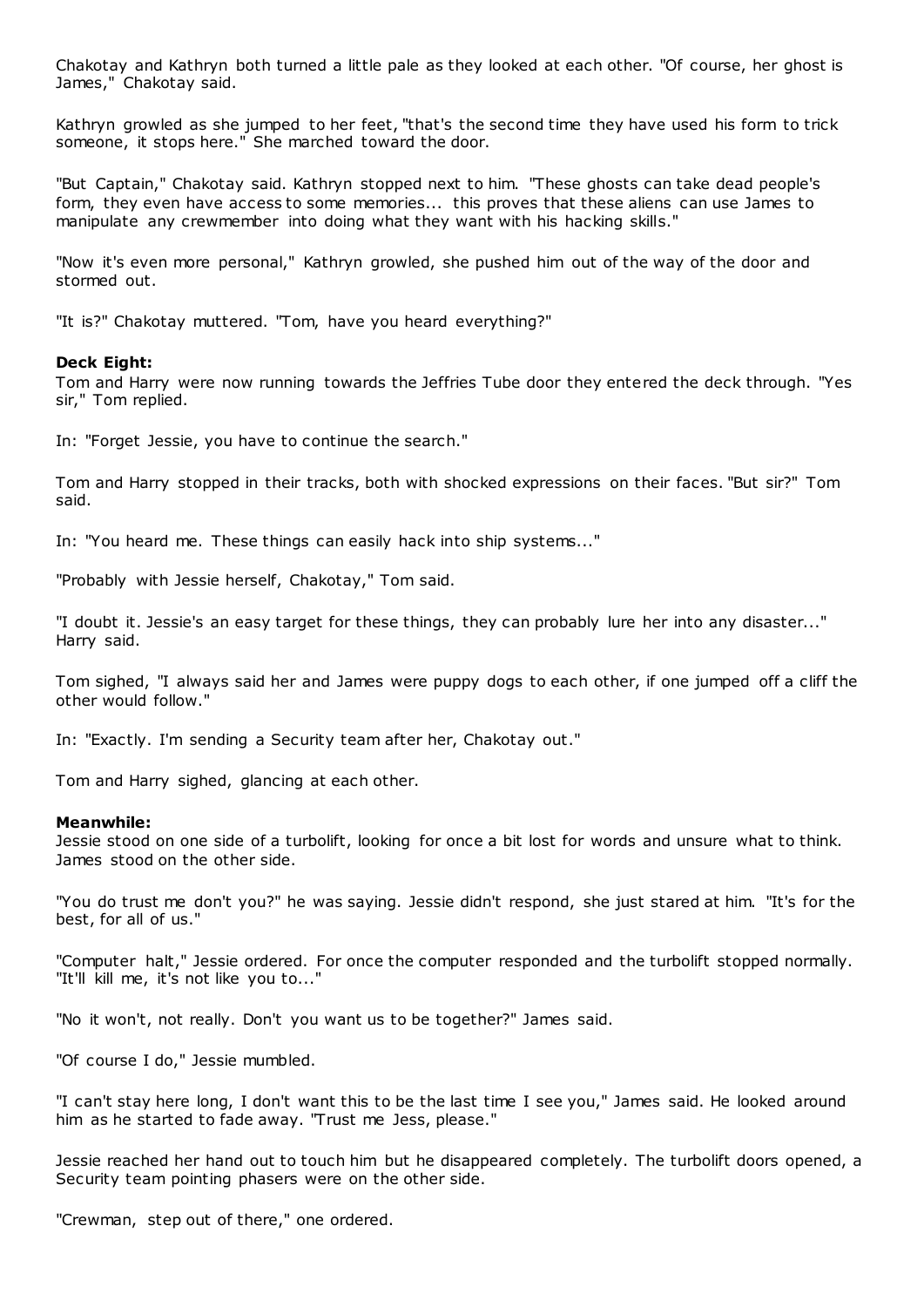Jessie didn't respond, she just stared at where James once stood. The team carefully moved toward her, and lead her out of the turbolift.

# **Deck Thirteen:**

Kathryn stood in the middle of the large room where the portal was, staring deeply into it.

"What is it?" she sighed.

In: "Security to Janeway and Chakotay. We've found Crewman Rex, she's fine."

"Was anyone else affected?" Kathryn questioned

In: "Not that we know of yet ma'am, she looks a bit shaken up that's all."

Kathryn sighed, "fine. Janeway out."

The portal grew to be five metres wide, the ship shook a little.

"That's it," Kathryn said. Backing away she clicked her fingers, "that's what, but why? Why are you here?" She then turned to run back to the turbolift.

#### **Deck Five, nearby Sickbay:**

Several crewmembers stopped walking and looked above them. The sound of a creature crawling from above stopped just above Sickbay's first entrance. Tom and Harry arrived on the scene, this time Tom had a phaser in hand while Harry still had a tricorder.

"It's up there," Harry said.

"Where exactly?" Tom asked, raising his voice.

"It's in the ceiling, I don't know," Harry muttered.

Tom groaned, he aimed the phaser above Sickbay's door. It opened, three people stepped out all wearing Cadet uniforms. They stared directly at Tom, this froze him on the spot.

"Oh crap, my turn... what do I do?" he stuttered.

Harry stood by his side, "shoot quick."

"Tom how could you do that to us," one cadet said.

Another one shook his head disgust, "and he's doing it all again."

"What, I'm not doing anything. Stop it," Tom stuttered.

Harry quickly grabbed a hold of the phaser in his hands, the tricorder stopped beeping and the cadets faded away. "Damn it, so close."

"Sorry Harry," Tom muttered.

"Don't be, we should have expected it would defend itself this way," Harry said, placing a comforting hand on his shoulder. "Come on." He continued down the corridor, Tom followed.

#### **The Mess Hall:**

The hall was filled with repair teams surrounding the kitchen. A large part of the ceiling had fallen down and covered half of it. Kathryn and B'Elanna were standing nearby it talking to Tuvok.

"Crewmembers reported seeing Neelix talking to another Talaxian," he was saying. "Then the ceiling collapsed."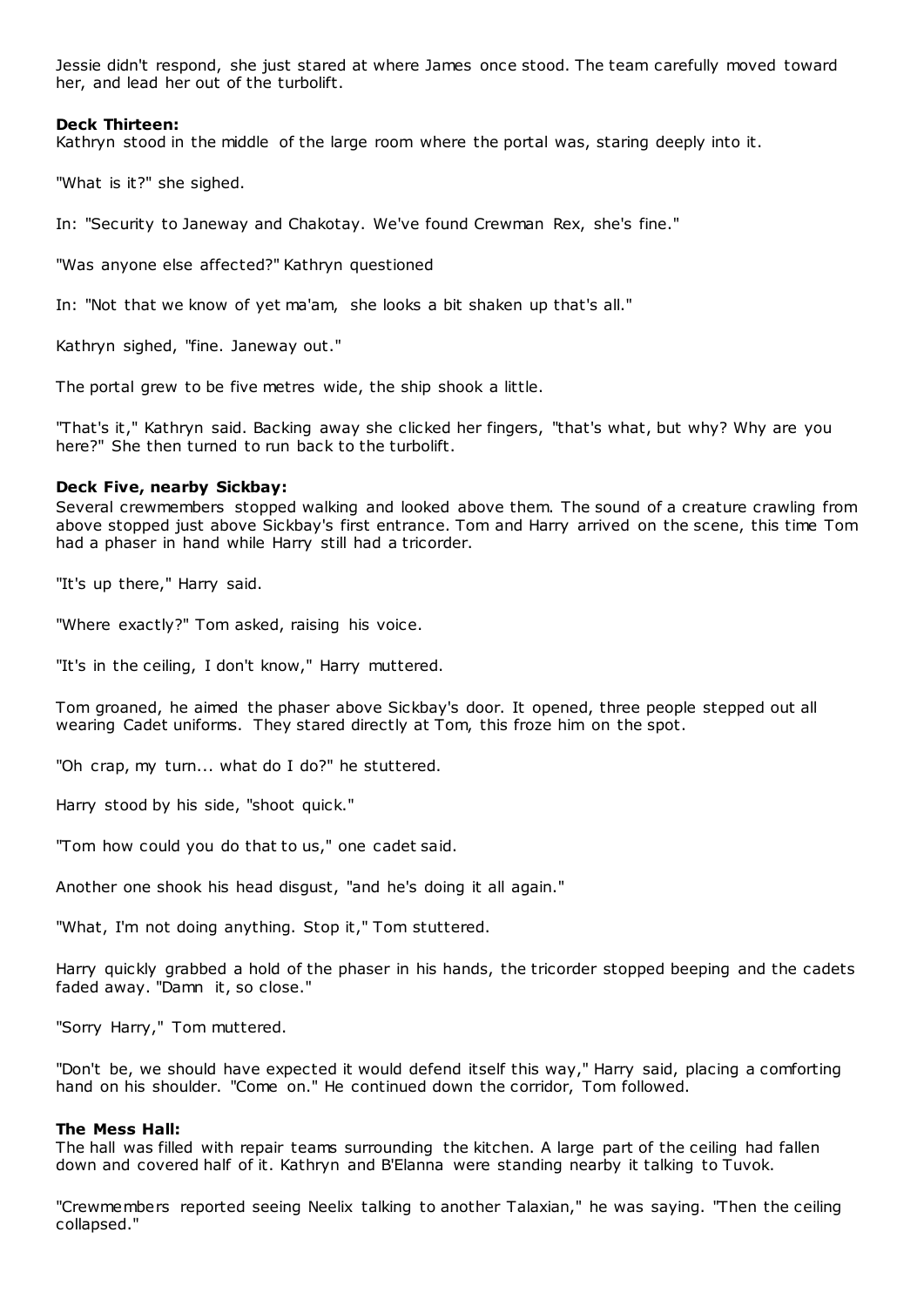"How is he?" B'Elanna questioned.

"He's recovering in Sickbay," Tuvok replied.

"Please tell me somebody is getting somewhere with this investigation," Kathryn grumbled.

B'Elanna sighed, "all we've got is that disasters have more chance of happening on the higher decks."

"I thought that too. The good one appeared on Deck Thirteen," Kathryn said. "I think it's here to keep the others from causing more trouble than they are already, and to help us. It posed as somebody to give me the push I needed to leave the Ready Room, and lead me there to show me something."

"The anomaly, like I said..." B'Elanna said.

"I don't think it was that, not completely. I'm sure it was trying to give us a solution for the anomaly," Kathryn said.

Tuvok raised an eyebrow, "Captain, that's just mere speculation. There is no proof."

"Maybe not but we're running out of time, and we haven't got any proof to help us solve either problems. All we have is our instinct, and mine is telling me that the answer is on Deck Thirteen itself," Kathryn said.

"It's probably telling us to send another crewmember into it," B'Elanna muttered.

"Mister Richards told me that Taylor thought he had reason to believe only he could close it," Tuvok said. "There is no scientific explanation for that, however a lot about Taylor can't be explained."

"How long until the anomaly breaches the hull?" Kathryn questioned.

"I'd say about three hours," B'Elanna replied. "Captain there won't be much left of Deck Thirteen left to examine. When the anomaly was closed the last time there was barely a few metres left of corridor left."

"I'm going down there. If I can't figure it out, I'll do what he did," Kathryn said, she headed toward the nearest door. Tuvok and B'Elanna quickly followed her.

"Captain, you can't," B'Elanna said.

"I agree Captain. There is no guarantee that your plunge would even stop it. It's against all regulations for the Captain to do such a thing," Tuvok said.

Kathryn turned around to face them, "I don't remember reading a rule that says 'do not jump into an anomaly that will kill you to save the ship'. My crew is in danger, it's my duty to help them."

"Well there should be," B'Elanna said.

"Does anybody have a better idea, huh?" Kathryn questioned.

"I believe we should continue the hunt for these creatures, they may know a solution. Also we should delay the anomaly but reducing power on less essential decks," Tuvok replied.

"We've already done so, the aliens tried to keep several crewmembers on decks where we cut life support. We can't risk doing that again," B'Elanna said.

Kathryn groaned, "how dumb are some people on this ship? Fine you continue your little hunt, cut power again to Deck Thirteen and below. Shut down the warp core if you have to, we need the time." She marched out muttering to herself, "I still say the answer is on that deck."

"I'll return to Engineering," B'Elanna sighed, she followed Kathryn.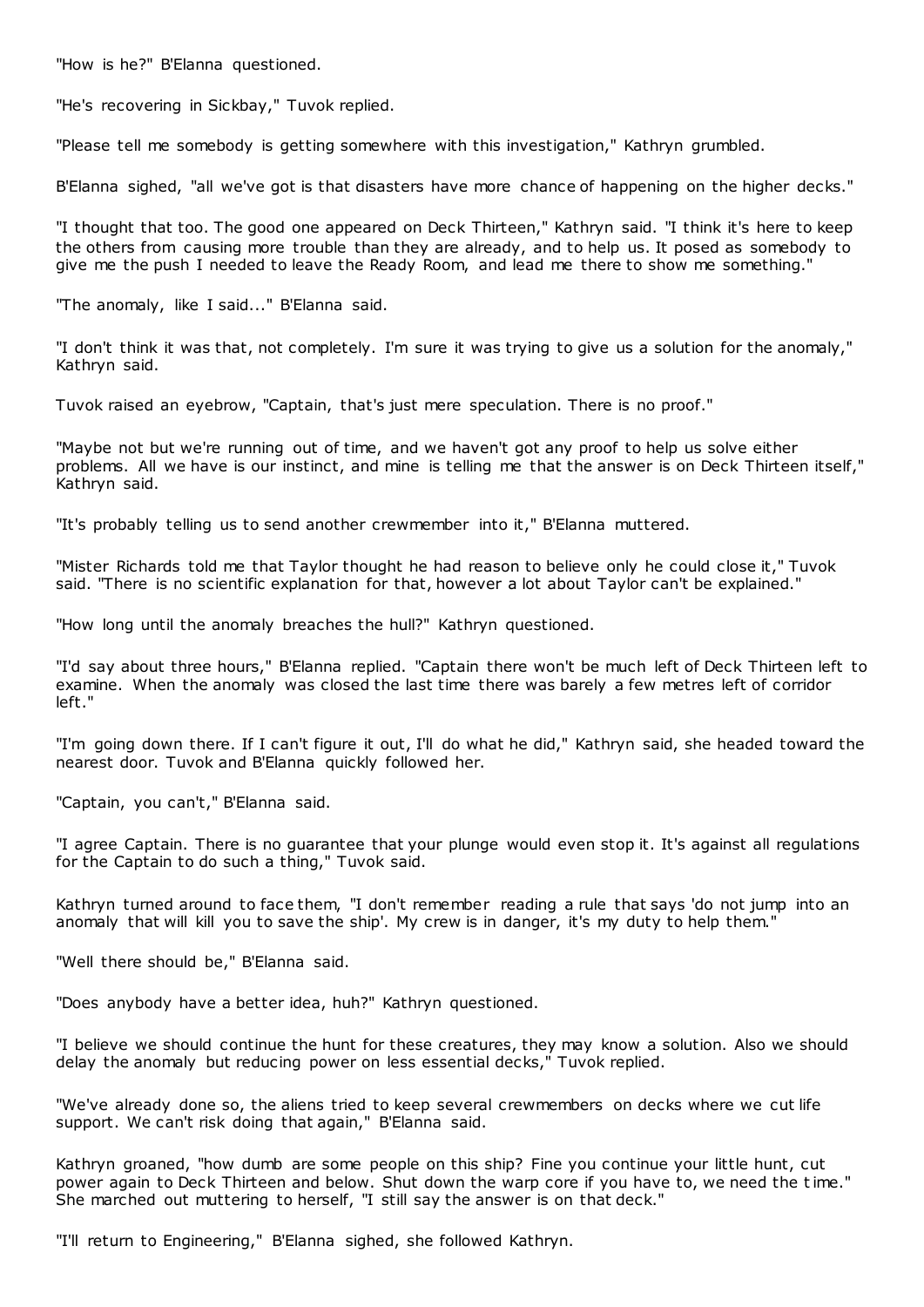# **The Alternate Deck Thirteen:**

Rhyian had changed to a sneaky camouflage style outfit, while James had acquired a tall jacket to go over what he was wearing earlier. He looked around a corner, not far was the portal and a large group of demons. He moved back around. "It's time for the distraction."

Rhyian sighed, "good luck."

"You too," James said, raising a phaser rifle. He walked away leaving Rhyian on his own.

Sythian arrived on the scene to stand in between his minions. "Keep an eye out you useless little trolls. No doubt the Slayer will try to close it again."

"What about Rhyian?" one demon questioned.

"Kill him, if he's still alive he must have betrayed us," Sythian snarled.

All of the demons heard something small dropped down amongst them. "What was..." one said, then he noticed a small spherical item lying next to his foot. With a slight nudge using his foot it exploded, throwing a lot of demons whole or otherwise clear away.

While the living ones were all distracted Rhyian ran in and started working at a station. He cowered slightly so no-one could see him.

Sythian glanced around, "enough! Stay on your guard! It came from above!" He pointed toward a huge hole in the ceiling where you could see a Jeffries tube and of course the next deck. A group of demons ran toward it.

"Some stay, span out, keep..." Somebody grabbed him from behind, he turned around and ducked slightly but he still got a hard punch in his face. Only when he fell backwards to the ground he knew what happened.

James stood in front of him, pointing a large crossbow like weapon directly at his face. Instead of an arrow, it was loaded with a jagged knife.

"I hope you have a first officer," he smirked slightly, then he pressed the trigger to fire it.

Demons gathered around him as he pulled a sword from inside the jacket. The group attacked, he fought back with the sword and using the bow like it was a bat.

# **The Bridge:**

Everyone heard a thud come from the Conference Room. The door opened to a peeved looking Chakotay. "Stupid door," he grumbled. The door closed again just as he tried to step out.

"Sir, I think I found something," Claire said from the helm. Tuvok made his way over to her. "A cloaking field, it jumps around a lot."

The door opened again, Chakotay tried again but it closed before he got out. Craig at Tactical heard him ranting to himself. "It really should hurry up and kill us."

Tuvok raised an eyebrow, "jumps?"

"Yeah at first I thought the ship was just messing with me but..." Claire stopped speaking when she looked straight ahead of her. A middle aged, medium built man stood in front of the views creen, leering at her like she was just a piece of meat. "It's not real," she muttered to herself, but her arms began shaking out of her control.

The man moved closer. Tuvok pulled out a phaser, pointing it at him. "Continue the report, he's just trying to stop you."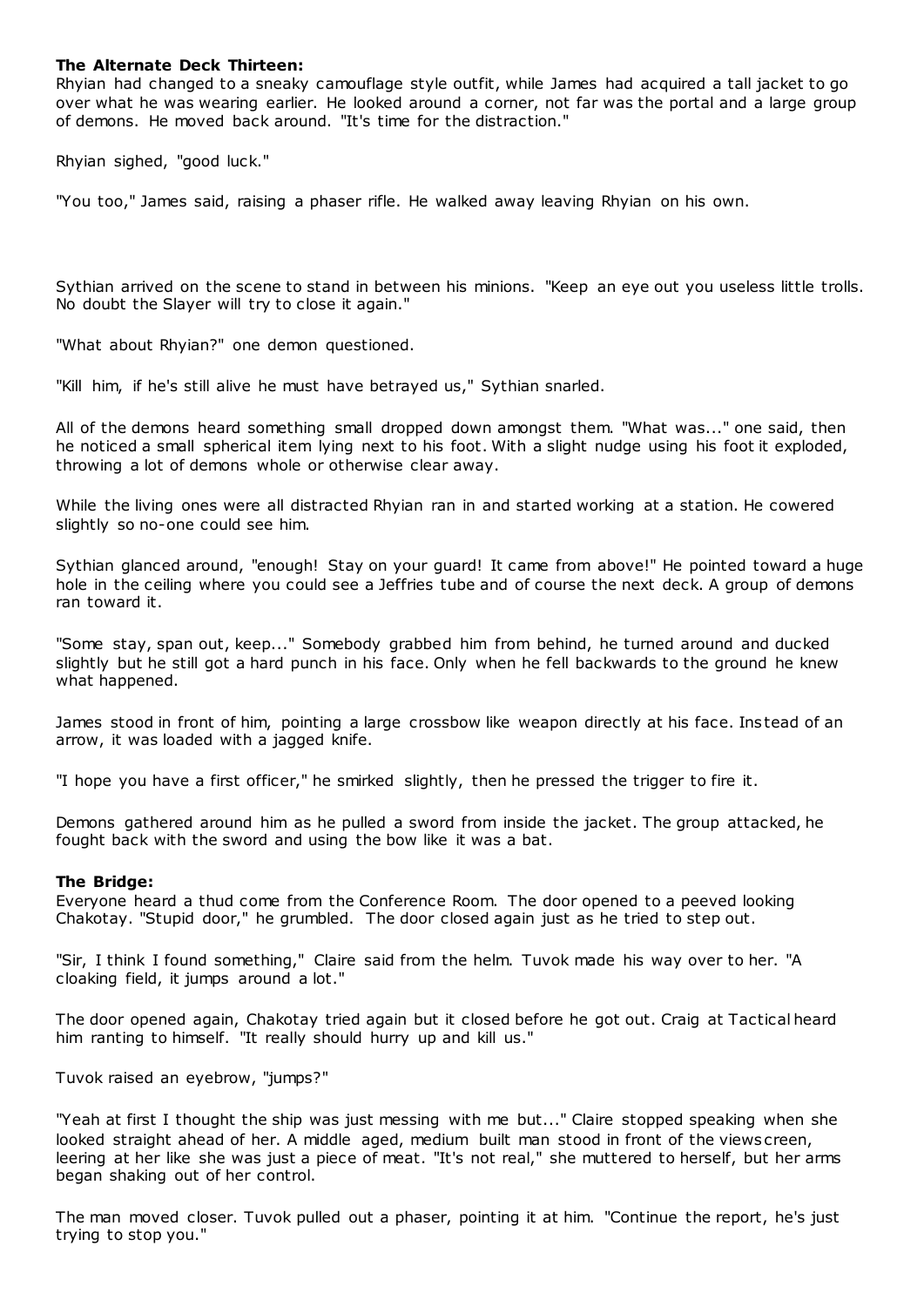"Yes sir... It appears that the ship is in the pla..." The man placed his hand on the helm.

"You're looking good Clara," he sneered, moving his hand closer to hers. She jumped to her feet and stumbled backwards. Tuvok attempted to fire but it went straight through the man, and hit the viewscreen.

"I'm sorry," Claire stuttered.

Craig quickly left the helm to go to her and Tuvok's sides. He hesitated before replacing her at the helm. "Sir the cloaking field she found is a decoy. They appear to be moving, but they're not. There's multiple at..."

Claire butted in a warning tone of voice, "Craig."

The man was in the middle of morphing into a young slim woman. "Craig," she softly said.

Craig refused to look up from his station, "you'll have to do better than that. There's multiple at different frequencies to look like they're moving, or to make us think it was a problem with the sensors."

"I'm sorry son," the woman said.

Tuvok walked forward to pull Craig away from the helm. He worked at it himself, "confirmed, a ship bearing 43..." The console began losing power in different spots, only for a couple of seconds each. "The helm's overloading." Everyone nearby quickly backed away.

"You really shouldn't do that," the woman said. Moments later the helm exploded. "I don't like to break the rules."

"Who are you?" Tuvok asked. Claire moved to stand behind him, and took out a tricorder. "Are you causing the anomaly?"

"It's amazing how little you know," the woman smiled, shaking her head. "No of course not."

"Why are you here then?" Tuvok questioned.

"Why do you think? You're parasites, you are not worthy of them," the woman replied. She looked around Tuvok, "you can scan all you want Clara. There's nothing you can do without your pet Slayer anyway."

"You're demons?" Tuvok said.

"Pet Slayer? What the..." Craig muttered in confusion.

"Don't you worry about it sweetheart," the woman softly said.

"Stop it, stop looking like my mother," Craig muttered angrily.

The woman laughed, "oh the boy has a backbone after all. So long." She faded away into nothing.

"The energy reading's left the bridge," Claire said.

"Lewis, take Tactical and arm weapons on the co-ordinates 4561.32," Tuvok ordered.

"That's not what you were saying earlier," Craig said as he and Claire headed for the Opps and Tactical stations. Chakotay finally managed to escape the Conference Room.

"Indeed. They know that we know their current position so they'll move to a certain area to avoid their decoys. It's a logical place to move," Tuvok said.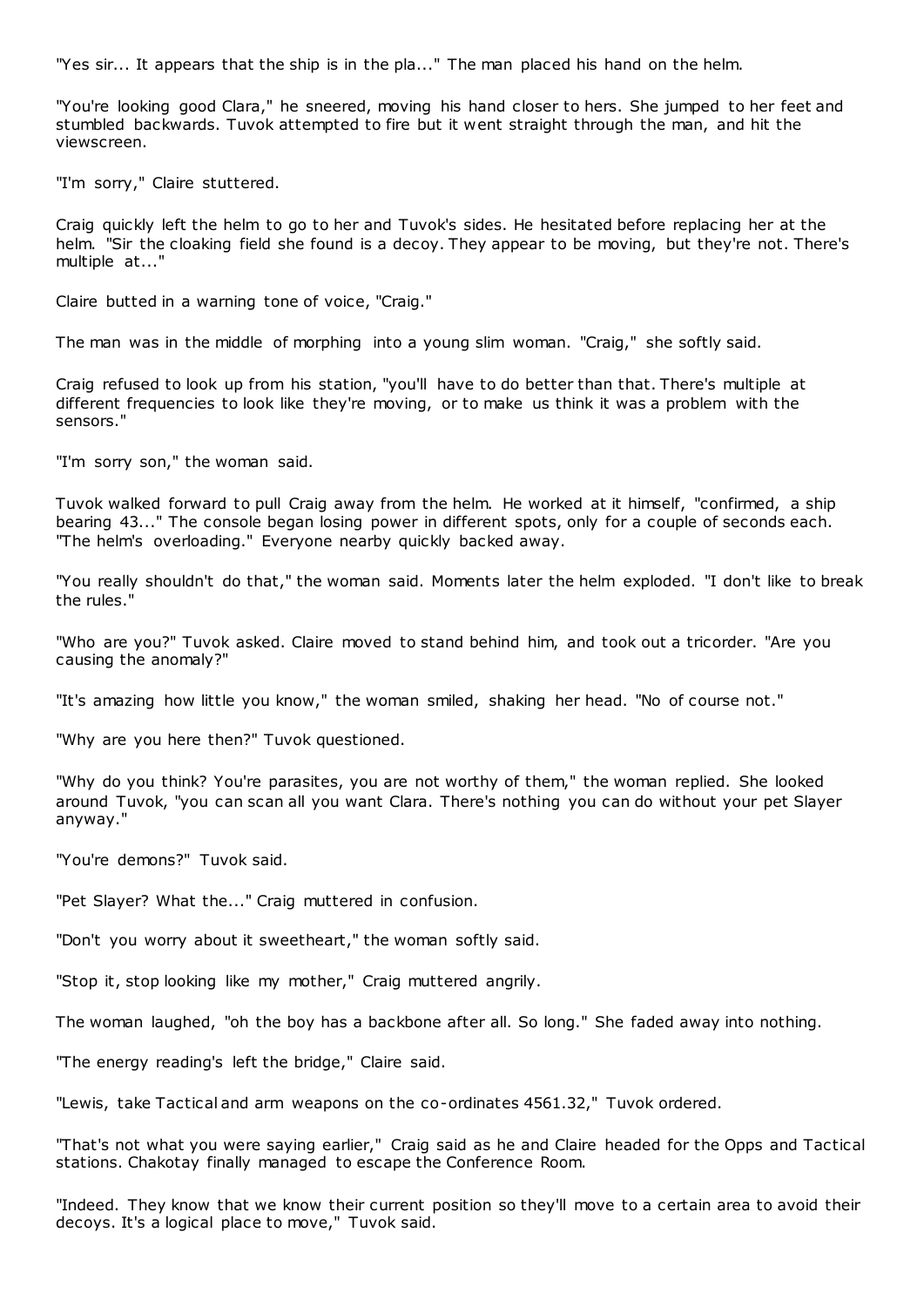"What's going on?" Chakotay asked.

"We've found the alien ship," Craig replied.

"Fire phasers," Chakotay ordered. Tuvok walked over to join Claire at Tactical. "Attack pattern Delta Four."

Claire keyed in the command, "firing."

"Commander an energy spike," Craig muttered. "A ship's decloaking three kilometres off our port bow."

"Good, keep firing until they're disabled," Chakotay commanded.

"Done," Claire said with a frown. She looked up, "they were no match for us."

"I may have the reason why. There is no signs of a signal coming from the ship. The ship cannot be the source of what is happening here," Tuvok said.

"Damn, that was why it was easy... they don't care that much," Chakotay grumbled. "Tuvok send an awayteam."

"Transporters are offline," Tuvok said.

"God fine, keep an eye on the ship, just in case," Chakotay muttered.

# **Meanwhile:**

Jessie and Danny sat in Jessie's quarters, she had buried her head in her hands, elbows resting on her legs.

"How could somebody be so sick to do some stuff like this?" Danny grumbled. "Jess, what did you think when you saw him?"

Jessie moved her arms to place her hands against her cheeks. "I don't know, I was happy to see him... but confused."

"Surely you knew that he couldn't have been real?" Danny muttered. "Sorry, I don't mean to be harsh."

"It's ok, I'm a little better," Jessie mumbled.

Danny put an arm around her, "as long as you need me, I'll be here ok. Just tell me if you ever need anything."

"Thanks but there's nothing you can do," Jessie said.

"Is there anything I can get you before I go to the bathroom?" Danny asked. Jessie shook her head. Danny got up and headed for the bathroom.

Jessie sighed, climbed to her feet and walked straight out through the main door.

# **Alternate Deck Thirteen:**

The fight had been moved away from the rift, into what was left of the corridor. More demons arrived through the turbolift. A couple of them ganged up on James, they all grabbed a hold and pushed him through the weak wall.

"That was easy," one commented.

Another looked through the hole and saw James just lying there. "It's ok."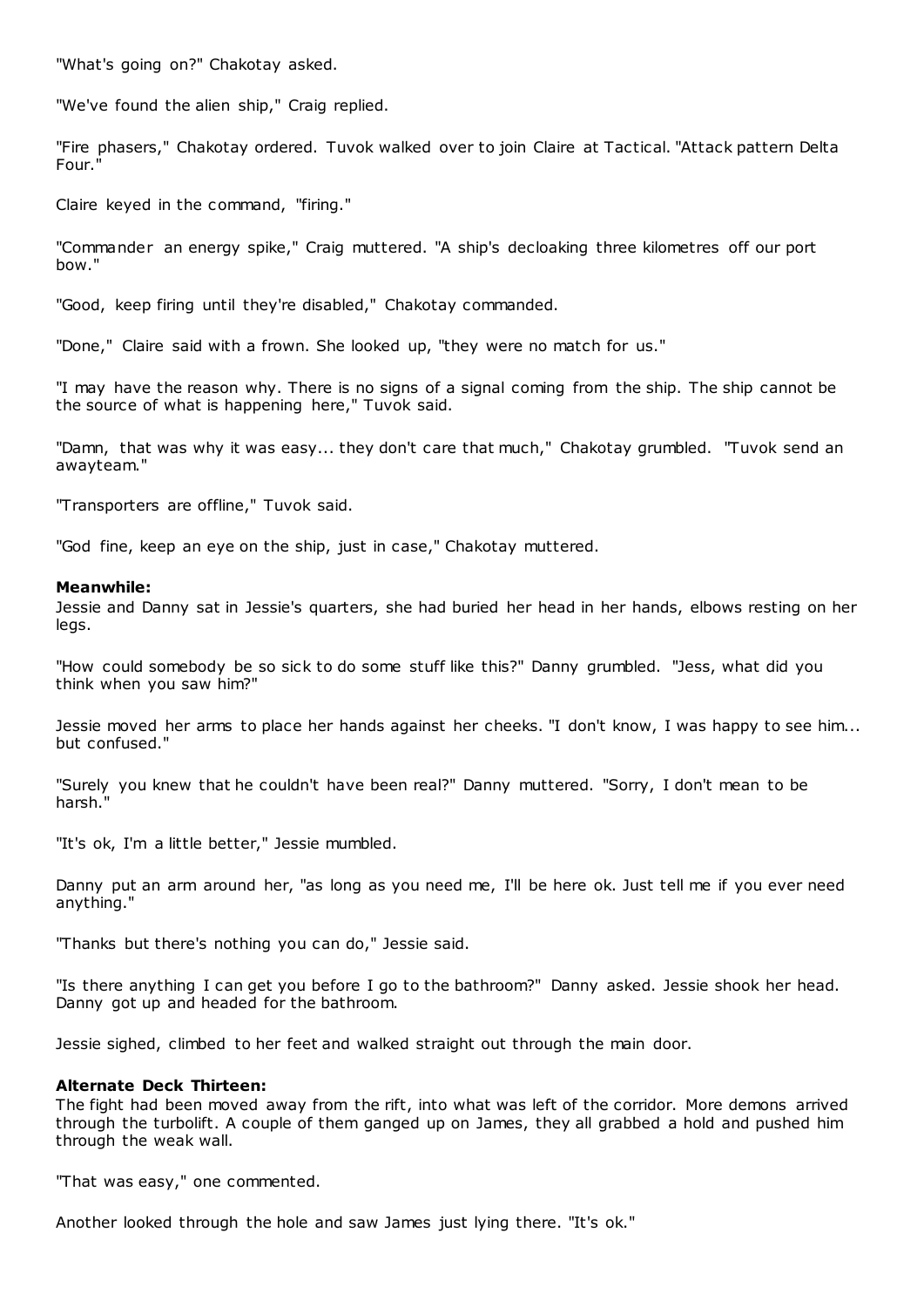The demons started to go back. One fidgeted slightly, he picked off a device that was on his arm. "What's thi..." The device then exploded, like a flash fire it covered the entire corridor killing all the demons in it.

James stepped out of the hole when the fire and smoke cleared, seemingly not affected by being thrown through the wall. He smiled to himself, "I can't believe they fell for that." He walked down through the charred corridor, and back into the rift's source room.

"Did you get them all?" Rhyian asked.

"And more actually," James replied. "How's it going?"

"I'm ready, you can go through on the next growth," Rhyian replied.

"Stay hidden, just in case," James said. "We don't know if they have any more coming."

Rhyian widened his eyes, "somebody's already here."

James turned back around. Paryain strode in to stand in front of the rift, smiling broadly. "Good job. I don't know how you managed to kill all of my guards, and my little science nerds but you did." Rhyian tried to lower himself. "I wouldn't hide Rhyian, you're already a traitor, don't be a coward too."

"It has a name?" James said, looking back at Rhyian, then at Paryain again. "You can have it back when I'm finished here."

Paryain laughed, "you're not good at lying are you. Don't dishonour him by covering for his actions. He may be a coward but he's not one for doing something somebody orders him to, whether his life's at stake or not."

"I dunno, that sounds brave to me. Unlike all the demons who had to wait until I was tied up and beaten to dare go near me," James muttered.

Paryain narrowed his eyes, "you're not going through the rift this time. I'll personally see that your very beautiful little girlfriend gets any message you want to give her, plus a little preview of the tortures she'll get in several hours." He only laughed at the look on James' face. "Oh I hope future Slayers get lucky like you, that look on your face will stay with me."

"So this torture, are you giving me the same preview?" James said.

"I'm guessing our fight is just going to be insults and jibes thrown back and forth," Paryain said.

"Well you insisted on it," James muttered. "Do you plan on just standing there and boring me for a few hours?"

"No," Paryain replied. He took out a rifle from behind his back, then pointed it at Rhyian's station. "Ok little leech, what would happen if I fired this at the station? I bet you didn't expect the fail safe on it."

"What do you mean?" James questioned.

"Oh... your backup plan was probably to destroy our invention to collapse the rift and stopping a new one. Sorry, Carden predicted that... the rift will do it's job no matter what you do to it," Paryain said. "Personally I don't think it has a use anymore, you and it have something in common."

"Shoot it if you want Paryain, if James goes in or not, whether you're lying about the fail safe or not, you're doing us a favour," Rhyian said.

"Ooh, he talks... Rhyian finally grew a backbone," Paryain teased.

James mockingly yawned into his hand while he moved over to block Paryain's line of fire.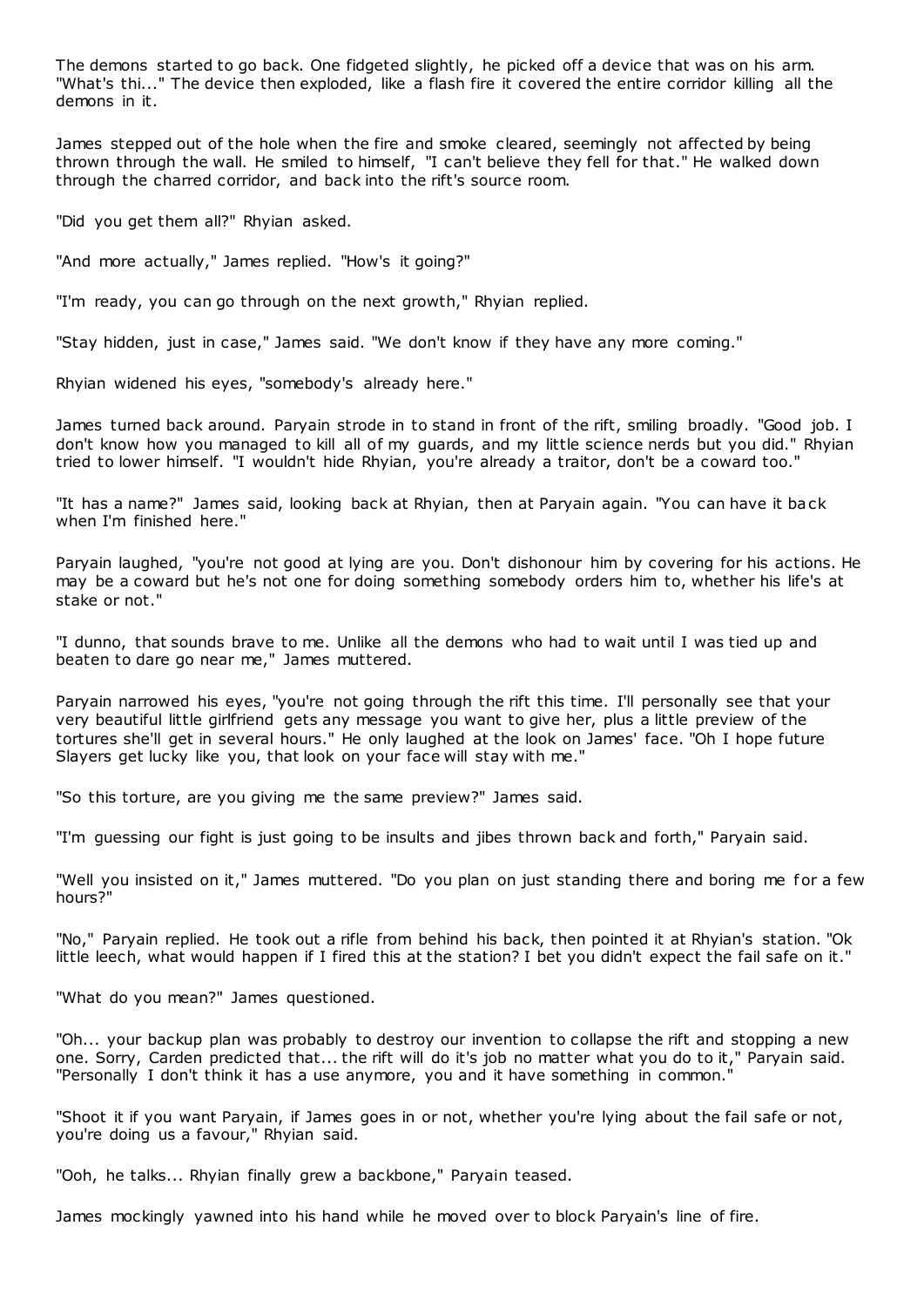"Am I boring you, maybe I should make things more exciting for you," Paryain muttered. He pressed a button on the rifle to power it up.

## **Engineering:**

In: "B'Elanna, we've uncovered the ship belonging to the intruders."

B'Elanna stepped off the small lift, and made her way toward the warp core. "You called me for a reason Commander? We've got enough problems of our own at the moment."

In: "I think everyone's problems are linked so don't give me that. We need transporters online so we can send an awayteam, or the very least attempt to transport these intruders to their own ship."

"I don't recommend it," B'Elanna said. "We did a test earlier just in case, and we lost the signal. While we're in this situation I don't recommend any of the ship's systems we can do without."

In: "B'Elanna this may be our only way to stop them."

"Ok but we're still going to die in less than three hours," B'Elanna muttered. "My whole team's working on trying to stop this anomaly."

In: "Any progress?"

"Do I sound like we have?" B'Elanna muttered angrily. She walked over to a Crewman, "Torres out. Crewman how's the..." She turned to look at her, B'Elanna widened her eyes and backed away. The Crewman had a female Klingon face and was staring at her with a look of annoyance on her face. "Ok where's Leanne?"

The woman didn't answer her, she just continued to stare at her.

B'Elanna looked around her, a few of her staff had gathered around. "No don't... this might be a trap. Get back to work." Her staff did as she said. "All right, what the hell do you want from us?" she snarled at the Klingon.

"All I ever wanted from you was to respect your own culture," the woman replied.

"No... you're not my mother. Tell me what you really want," B'Elanna said. The ship shook, at the same time an Engineering alarm went off. "Report?" B'Elanna ran over to a crewmember standing by the core.

"This can't be..." she stuttered, looking back at the Chief Engineer. "We're looking at a core breach Lieutenant."

"Damn it," B'Elanna growled. She swung herself under the console into the core area, she knelt down and ripped a panel off. "Give me a hand." Several of her staff gathered around to help.

#### **Bridge:**

In: "We're looking at a core breach in five minutes, one of the bio neural gel packs has been affected by the anomaly. If we don't stop this anomaly..."

"Understood B'Elanna," Chakotay said. He glanced back at Tuvok, "are the escape pods still here?" He nodded. "Chakotay to all hands, abandon ship. Repeat, abandon ship."

"Commander," Craig said from opps. "Somebody's restored life support to Deck Thirteen, a turbolift is on the move."

"Who is it?" Chakotay questioned.

Craig frowned at the station as he worked at it, "a Crewman Rex sir."

Chakotay groaned, "damn it Jessie..." He tapped his commbadge, "Security to Deck Thirteen."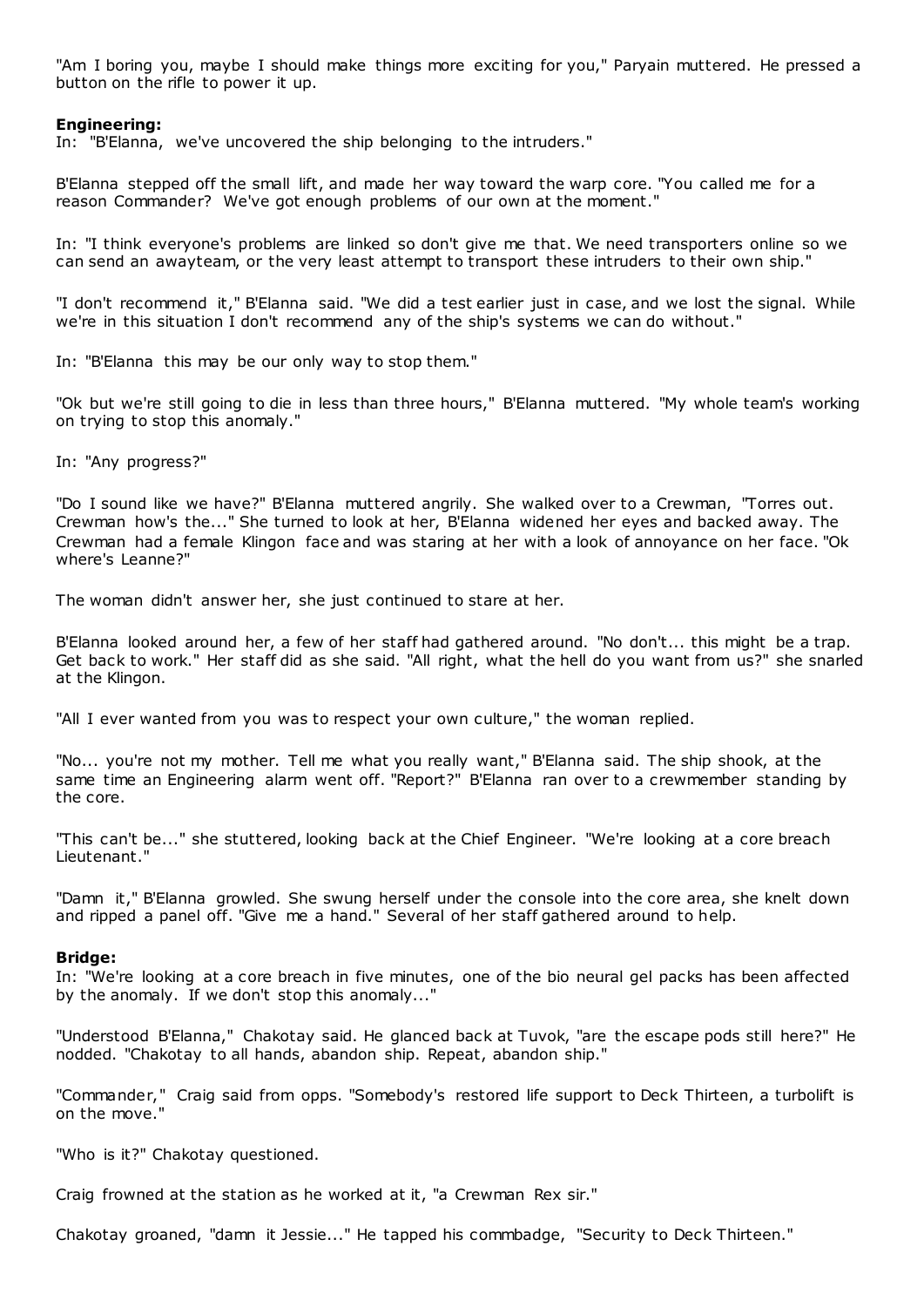"Captain Janeway is in another turbolift, heading there," Craig said.

# **Meanwhile, Alternate Deck Thirteen:**

"Don't block it, we need you alive to close the rift. It doesn't matter if he's telling the truth or not, we're going to destroy it anyway," Rhyian stuttered.

Paryain laughed, "it's funny that you need to tell him that."

He moved the rifle to the side quickly and fired at the station. A shield blocked it. Paryain's face tightened as Rhyian smirked at him. James lunged forward to kick the rifle from his hands, the two then began exchanging and dodging blows.

The station beeped at Rhyian, "James!"

Paryain and James stopped just as the rift expanded, James had a hand around Paryain's neck, while he was just about to punch him. "You're not going to ruin this for us, not again!" he snarled. His punch continued, but James blocked it in time. Using all the strength he had he pushed Paryain away from him, and kicked him hard enough to make him stumble backward into the rift. He screamed as he was vaporised.

"Are you ready?" James asked as he walked back over to Rhyian.

"As I'll ever be," he replied.

"They know you've betrayed them, if they catch you...." James said.

Rhyian smiled, "they can't do anything to me. I'm the only smart one left, they need me."

"You helped me though, it doesn't feel right to just leave without..." James said.

"Yeah you're forgetting though that I was helping myself as well. Thanks for your concern but even if I was put to death, I'd be happy that it was something worthwhile," Rhyian said. "Now go, say hi to Jessie for me."

"Ok then, good luck," James sighed.

"You too," Rhyian said with a nod.

James turned back to face the rift, he walked towards it.

# **A minute or so earlier:**

Kathryn stood in a turbolift that was on the move. It stopped, she stepped out of it. She saw the edges of the anomaly coming from the hole in the wall from the last time the anomaly forced it's way through. "I'm here... what is it you want to show me?"

In the next room Jessie stood pretty close to the anomaly, staring at it with intent. It fluctuated slightly as she closed her eyes and walked slowly towards it.

Kathryn then walked through the doors, "no... Jessie!" The anomaly fluctuated again, a bright light engulfed the room. Kathryn covered her eyes, "oh god no, you didn't..." The light died down so she uncovered her eyes. The anomaly had disappeared, Jessie lay on the ground nearby where she stood before. Next to her lay somebody else.

Jessie groaned, opening her eyes. She looked straight at where the anomaly was, "oh no..."

She heard a groan come from beside her, her eyes widened in shock and partial disbelief. Kathryn had done the same thing, and rushed over to her. The body lying beside her lifted his head up, and looked around at his surroundings. "Jess," he managed to say.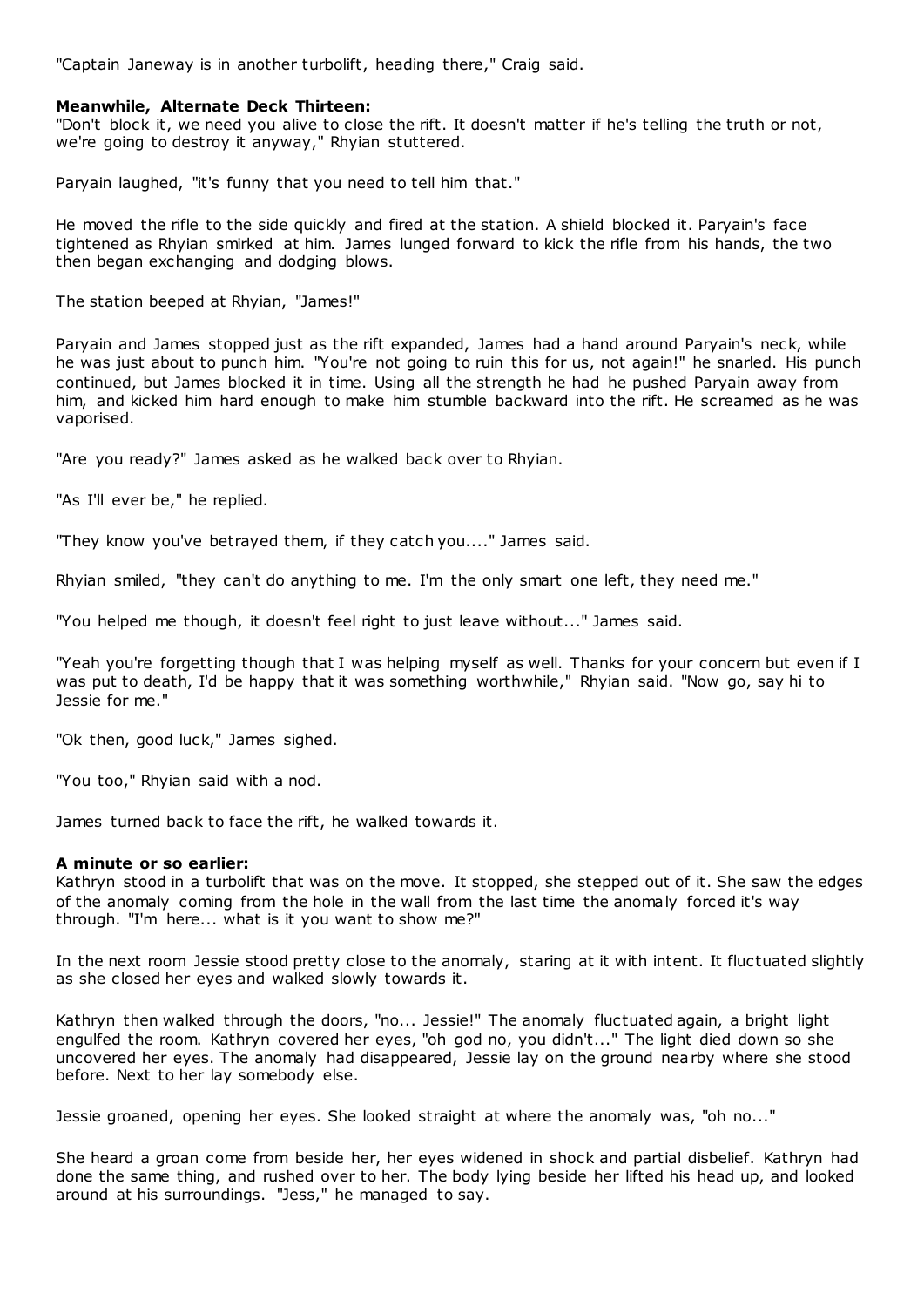Kathryn quickly helped Jessie to her feet, and pulled her away. She tried to get away from her, but couldn't. Kathryn now had a very angry look on her face. "You're doing this to her again? How could you lure a grieving girl to a dangerous anomaly, when I find out who and where you are I'm..."

James stumbled to his feet, looking more than just confused. "Ok... how much coffee did you drink today?"

"No don't do that... you're not him!" Kathryn snapped.

Jessie looked at her briefly then back at James, "why, what are you doing?"

"Don't listen to this ghost ok Jessie, it's already tried to kill you once," Kathryn grumbled.

James stared blankly at the pair, he stepped closer but that only made Kathryn go backwards. "Look I'm not a ghost, but I get why you think that. The rift was a passage way to ano..."

"What a nerve, come on," Kathryn muttered. She tried to pull Jessie out of the room, but this time she managed to get out of her grip. "Don't, you never know what'll happen."

Jessie ignored her and closed the gap between her and James. "Is it really you?"

"Yeah, what's left of me anyway," James replied. "What do you mean by try to kill you, who did?"

"You did, that's who," Kathryn said.

"No I tried to do the opposite," James muttered. Jessie reached out to touch his arm.

"He's corporal..." she muttered, looking back at Kathryn. "The one I saw before wasn't."

James looked confused again, "huh?" The next thing he knew both women were tightly hugging him. "Ok.... need, to breathe."

"I don't understand this," Kathryn said, she loosened her grip slightly so she could look at his face. "Oh who cares how and why, we're glad you're alive."

In: "Chakotay to Janeway. What happened?"

Kathryn moved away to tap her commbadge, "the anomaly was closed, I'll get the explanation later. Continue the hunt for those intruders of ours."

In: "All right. Just so you know, the warp core breac h has been prevented in time."

"Good, let's get out of here," Kathryn said. She turned to leave but noticed the other two weren't following her. She turned around on her heel, "ahem!"

James looked at her, Jessie still was hugging him, totally oblivious to everything else. "Jess, at the very least can you walk backwards?"

Kathryn sighed, "never mind, in your own time." She walked out of the room.

"I don't understand, I thought the anomaly was lethal," Jessie mumbled.

"It is for everyone, but me. It's just me that can go through it," James said, looking uncomfortable. "What's going on here anyway?" He looked at her suspiciously, "no, what are you doing here?"

"I'm not sure," Jessie quietly replied. "You were here, before.... but then you weren't. You told me to come here, so here I am." She smiled for the first time in weeks, "and so are you."

"Here I am," James sighed. "What was Janeway talking about?"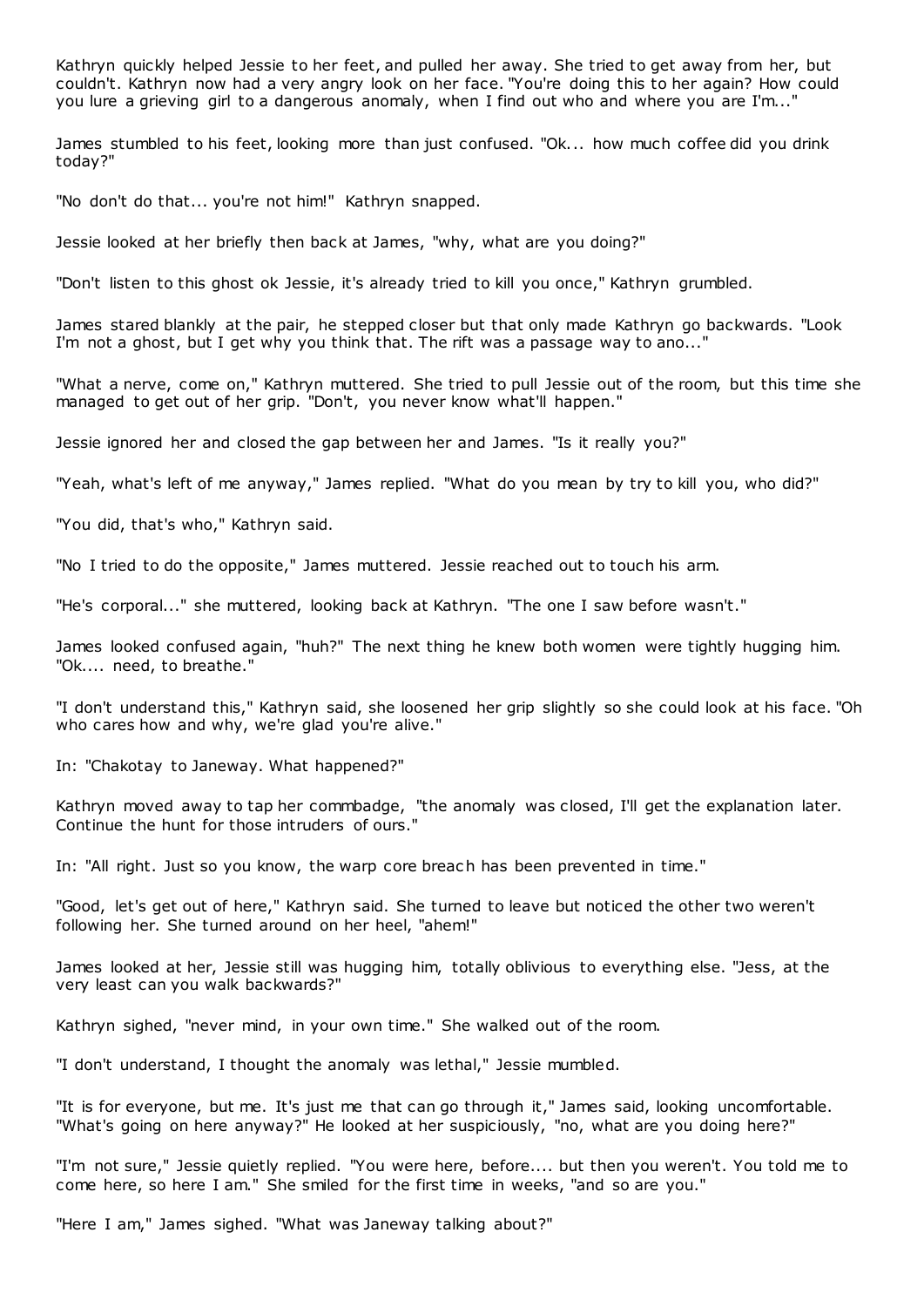"I don't know, I don't care either. All I do care about is that your plan worked," Jessie replied.

"I never told you to come here," James said.

Jessie pulled a confused face, "but you did. I saw you, you wanted me to go where you were, or something."

"You mean through the rift?" James questioned bewilderedly "I'd never tell you to do something like that."

"I know, the entire experience was a tad weird. I don't understand what's going on here," Jessie muttered.

#### **Meanwhile:**

"Do you think they're still here?" Tom questioned.

Harry glanced at him briefly as they walked down a corridor. "Maybe, they'll probably have less to do though."

Tom smiled a little, "I have an idea."

"Glad to hear it, I'll try anything at this point," Harry said.

#### **The Bridge:**

Kathryn stepped out of the turbolift, "report."

Chakotay turned around to look in her direction, "Tuvok placed a tractor beam on the alien ship, they're not going anywhere."

"Good, have we found our intruders yet?" Kathryn questioned.

"Not yet," Chakotay replied. "Deck Eight's been sealed off for now, only to non repair personnel."

"Captain. I've detected the energy readings on Decks Six and Seven, same sections," Tuvok said.

"Can you get a transporter lock on them yet?" Kathryn questioned.

"The transporters don't recognise the readings as an object that can be transported. I will continue to work on it," Tuvok responded.

Kathryn sighed as she walked closer to Chakotay. "You won't believe what just happened on Deck Thirteen."

"I really believe that," he said. "What happened?"

"He returned, at first I thought it was another trick but unlike the other ghosts he was corporal," Kathryn quietly replied.

"Who?" Chakotay whispered. Kathryn looked directly into his eyes with her eyebrows raised. "That's not possible."

"Don't you think I know that, but it happened," Kathryn said.

"So again he closed the rift, I can see this becoming quickly tedious," Chakotay muttered.

#### **Deck Seven:**

The turbolift doors opened, James and Jessie stepped through them. "This doesn't look like Deck Eight, were the turbolifts affected by the rift?"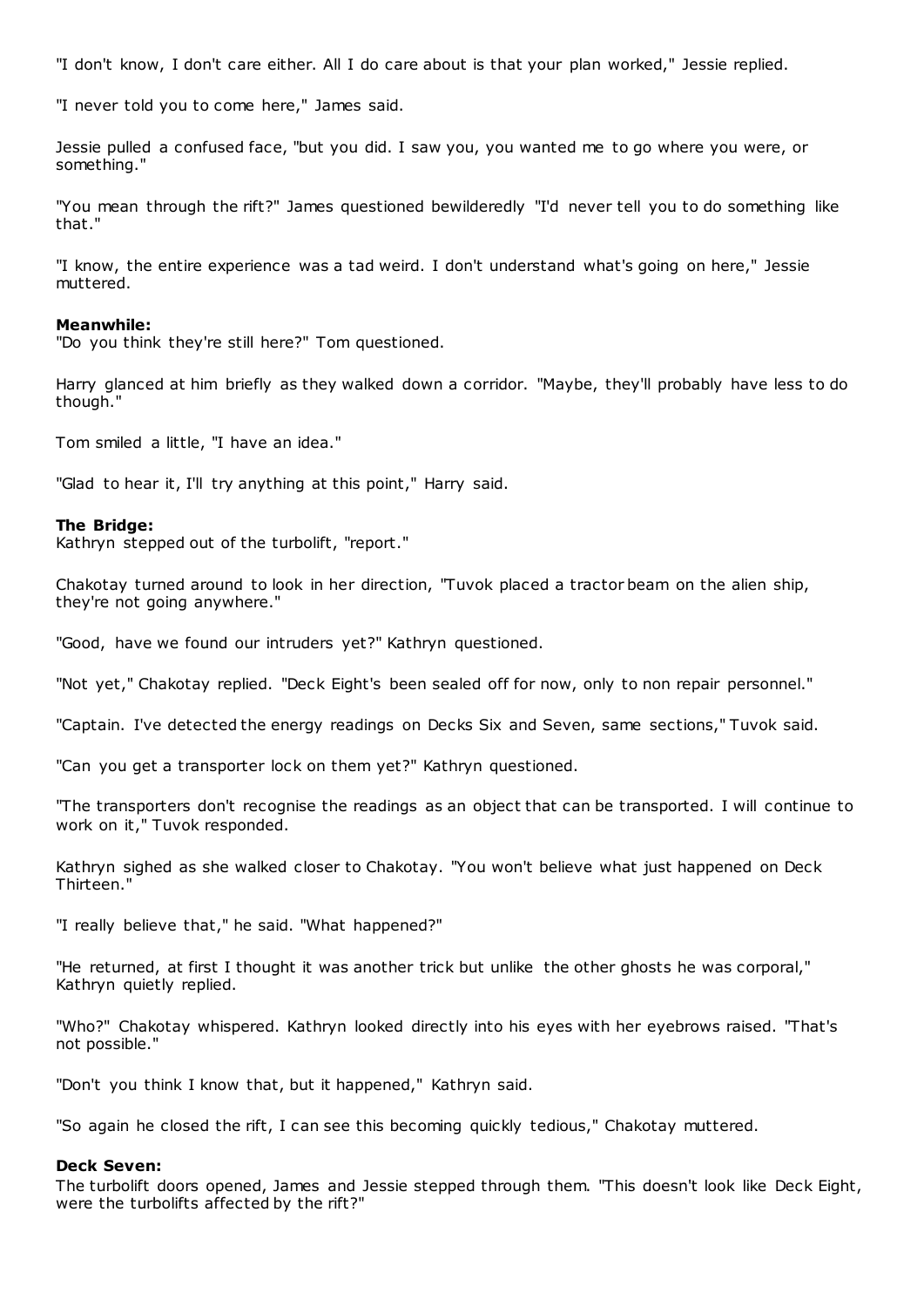"Yes, I don't know why," Jessie mumbled.

James groaned as he turned back to face the turbolift, he began to work on the panel beside it. "It took us to the nearest deck, it must be sealed off."

"There was a fire there, but the damage was already being repaired when I left," Jessie said. "One member of the Marquis ran into our quarters, escaping a Cardassian."

James glanced back briefly at her, "what, a Cardassian?"

"What? Oh sorry, I was just muttering to myself, a habit I can break now that you're back," Jessie replied.

"Hmm, Janeway and you hinted that I was here before, even though I wasn't... and a Cardassian," James muttered. "Something about tricking, luring."

Jessie shrugged her shoulders, "you know just as much as I do now. I've been in my, our room most of the two weeks so I don't know what's happening."

James turned away from the panel, "Deck Eight's sealed off. Sickbay could be a better place to go anyway." They both heard the turbolift moving away from the deck.

Jessie nodded her head, "yeah, I don't even know why we were heading to our quarters anyway. How many times were you punched, and by who?"

"I lost count, you're not supposed to count at all but..." James said.

Jessie failed to look amused, "Sickbay for you, Mister. Why do I get the feeling there's more wounds that are not on your face, and where did you get that coat?"

James looked down at himself, then back at her. "I found it on a dead demon."

"What?" Jessie muttered, raising an eyebrow.

"Just kidding," James smirked at her. Jessie groaned, shaking her head as she started to walk down the corridor. James shook his head like he didn't mean what he said, and followed her. "The other Voyager was kinda like an opposite one, instead of us there was demons living on it."

"So let me guess, you had to hide away for a while until you could get through the rift again. Of course the demons knew that, so a fight happened," Jessie said.

"More or less, there was a fight when I first got there," James replied. "They weren't happy that I closed their rift."

Jessie frowned, "why would demons want to destroy us that way? Surely there's easier ways."

"I'll explain later," James said.

They turned a corner, she almost walked into a middle aged male crewmember. "Excuse me," he said, eyeing Jessie. "Are you Jessica Rex?"

"Um yes I am, it's Jessie actually," Jessie replied in a suspicious worried tone of voice.

James caught up and stayed by her side, looking a bit suspicious himself.

"This may sound a bit farfetched to you but I must say it. I'm your father," the man said.

Jessie stared with wide eyes, "what?"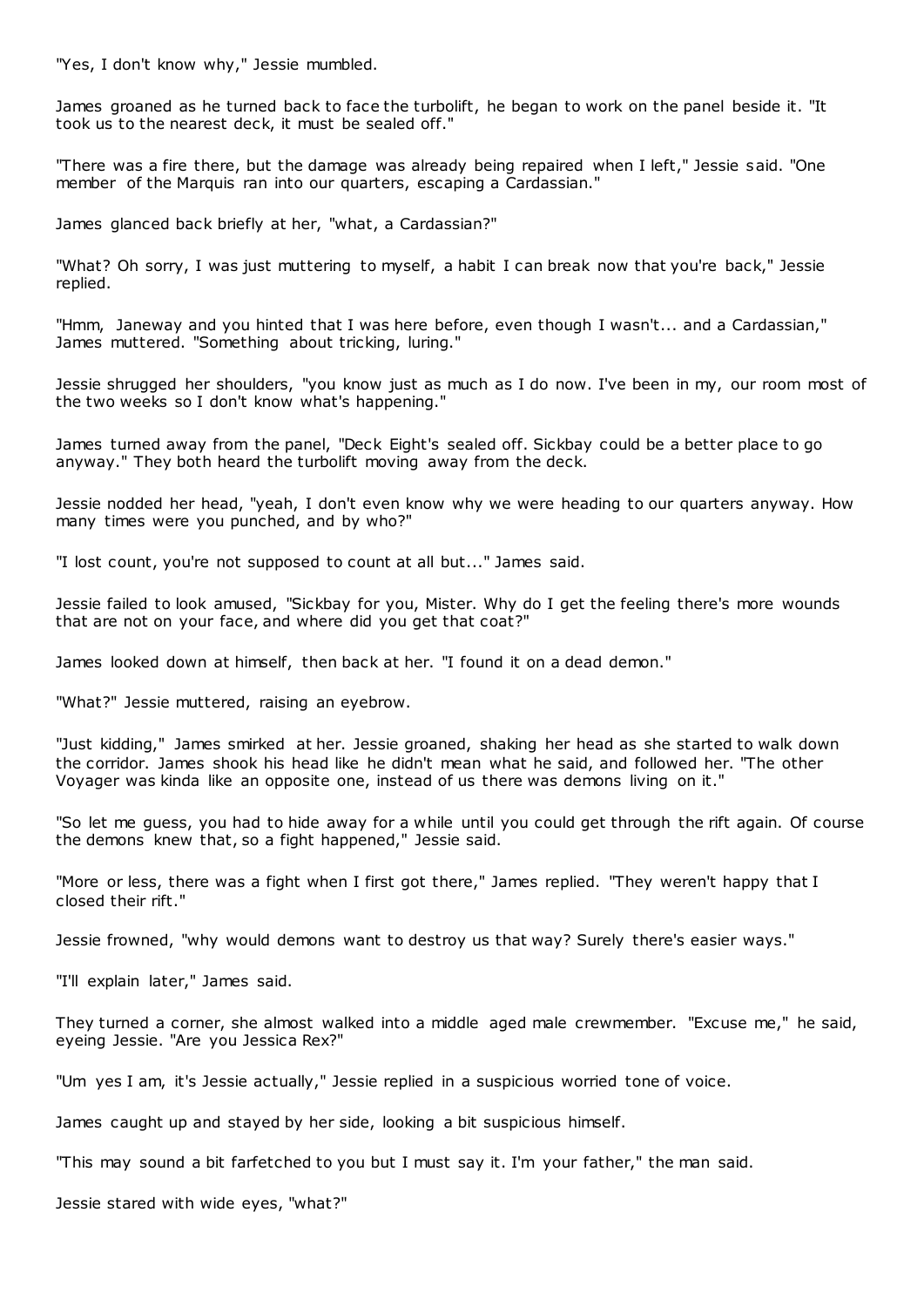"I'm so glad I'm not on duty, I don't have to hold you back," James quietly said to her.

"How, what... why," Jessie muttered.

"I heard you were on the Maquis ship, so I requested to join Voyager," the man said. "Well here I am."

"If you are her dad, what took you so long to find her?" James asked.

The man looked at him with a raised eyebrow, "mind your own business."

"Um he has every right to be in my business," Jessie said. "Why the hell would you look for me if you abandoned me before I was born?"

"Abandoned you?" the man said. "I didn't even know you existed when your mother left me. She and I had just recently met on good terms since the split, and she told me. The rest is history."

"How can I believe you?" Jessie questioned.

The man smiled, "doesn't any of me seem familiar to you? If that's not enough, I'd be glad to do a DNA test. I'd love to know a few things about you first."

James half rolled his eyes, "why can't you wait until after the test?"

"Just who is this rude young man?" the man asked, getting a little annoyed.

"He's a... uh friend," Jessie replied awkwardly. "He asked a good question."

"Don't tell me you're seeing him," the man said, looking at James in distaste.

"You got the wrong idea," Jessie muttered.

The man moved his distasted look to her, "don't try to fool me. You look pregnant and there's an irritating man your age at your side, trying to protect you from me."

Jessie gasped and looked at James, "do I look fat, oh god..."

"No, no you don't. You're skinny and tiny remember," James muttered.

"I'm not tiny," Jessie pouted.

"In a good way," James quietly said to her.

The man scoffed, "maybe my expectations were too high, but... ugh god."

"What?" Jessie said.

"You're pregnant at twenty two, with a 'friend' in any case. You appear to be vain and whiny, and the 'friend' must have been somebody you discovered on the street back at Earth," the man said.

"I'm not whiny," Jessie mumbled.

James gently took a hold of her arm to lead her away, "we should leave him to it." She nodded in silent agreement, they backtracked to where they were earlier.

"I've never been more disappointed in my life. Even your mother wouldn't stoop so low," the man said, watching them walk away with interest.

James looked up, frowning slightly. "What the..." Jessie looked at him, trying her best not to look upset. "The lure."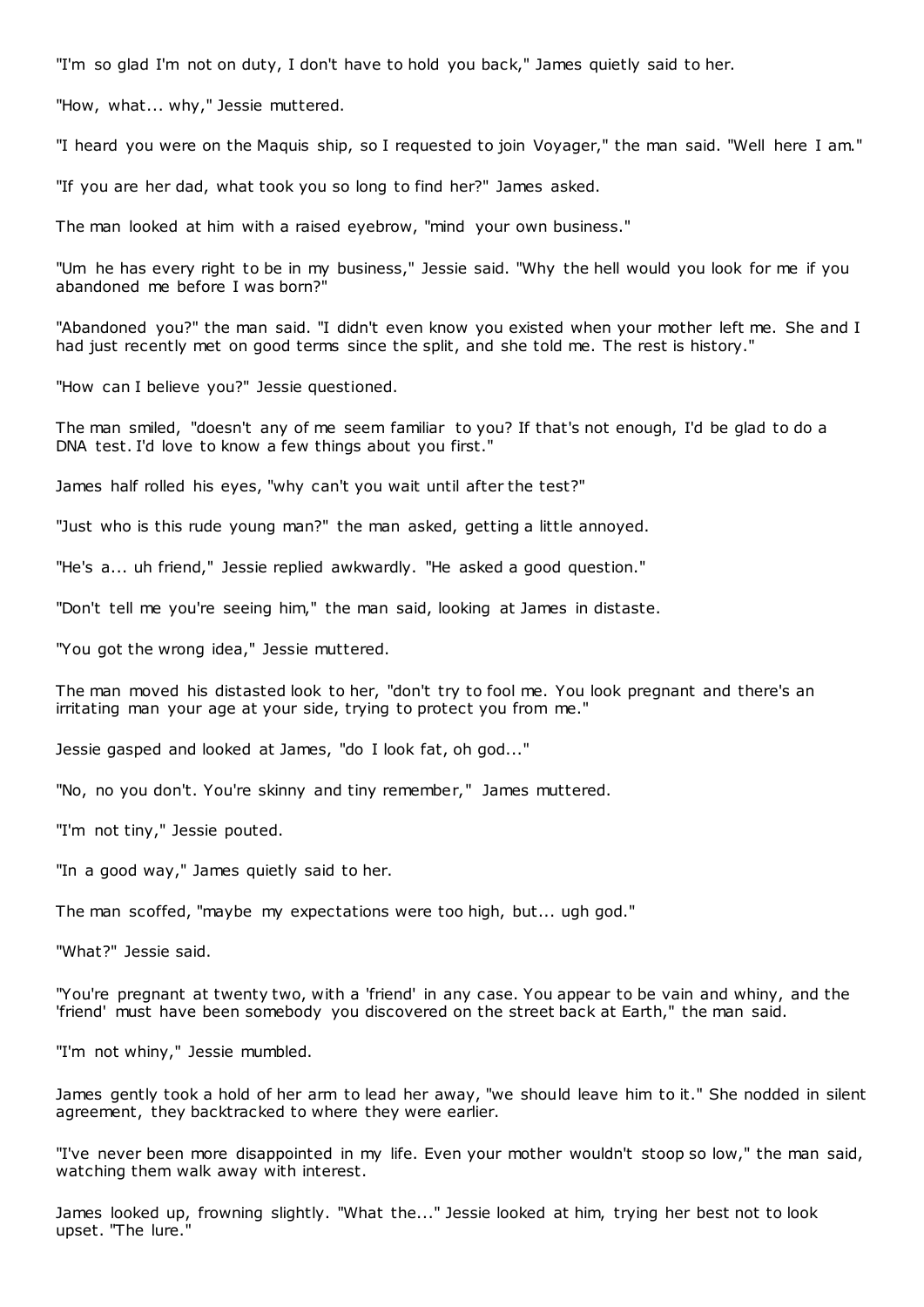"What?" she said.

He quickly pushed her forward as the ceiling started to collapse. A thin and long, sharp edged beam fell, plunging itself into his left arm. It went straight through, and hit the ground, pulling him to the ground too. Jessie quickly got her bearings back, and turned back to him.

"What the hell just happened?" she asked. Her eyes then focused on the man who claimed to be her father, he chuckled to himself.

"It never gets old," he said, fading out.

Jessie knelt down beside James, now looking very annoyed. "Oh my god, don't move... are you ok?"

"Yeah, I can barely feel the arm now so it doesn't hurt," James replied, still cringing slightly. He grabbed the beam with his right hand, Jessie quickly put one hand on it.

"Don't... if you pull that out you could bleed to death. You know we're both weak to too much blood," she said.

A few crewmembers turned the corner, one was Harry, they rushed over to them. "What the hell, James?" Harry stuttered.

"Yeah, he's back. Now can some of you block the bleeding when he pulls this thing out?" Jessie questioned.

"Uh... what if he's one of the ghosts?" Harry replied.

"He's not," Jessie said, she looked down at her hand that was on James' right hand.

"Oh... ok," Harry stuttered. He and another crewmember knelt down, with their hands awaiting for the wound to be exposed. James pulled the beam out of his arm, Harry and the unknown crewmember quickly used their hands to cover the wound. Jessie took off her jacket, she wrapped it around his arm tightly.

James stood up, the other three soon did the same. "How did you know?" Jessie asked. "And why didn't you get out the way too?"

"It was just a hunch, plus I heard something just above us," James replied. He looked up again where the ceiling had collapsed, "excuse me." He picked up the beam with his left hand, then jumped up to look up through the hole, holding on just with his right. Harry stood at Jessie's side.

"What's he doing?" he asked.

"I don't know," Jessie replied.

James dropped back down, everyone quickly backed away. The beam he was holding had a small, scrawny little demon through the end of it. It was still alive though, and kept trying to slash at anyone nearby.

"Oh... well that's one down," Harry muttered.

In: "Paris to Kim... ahem."

Harry nodded, "do you want to help with another one?" He headed down the corridor holding a tricorder in his hands.

James smiled as he watched the demon squirm, then looked at the other side of the beam. "Sure why not."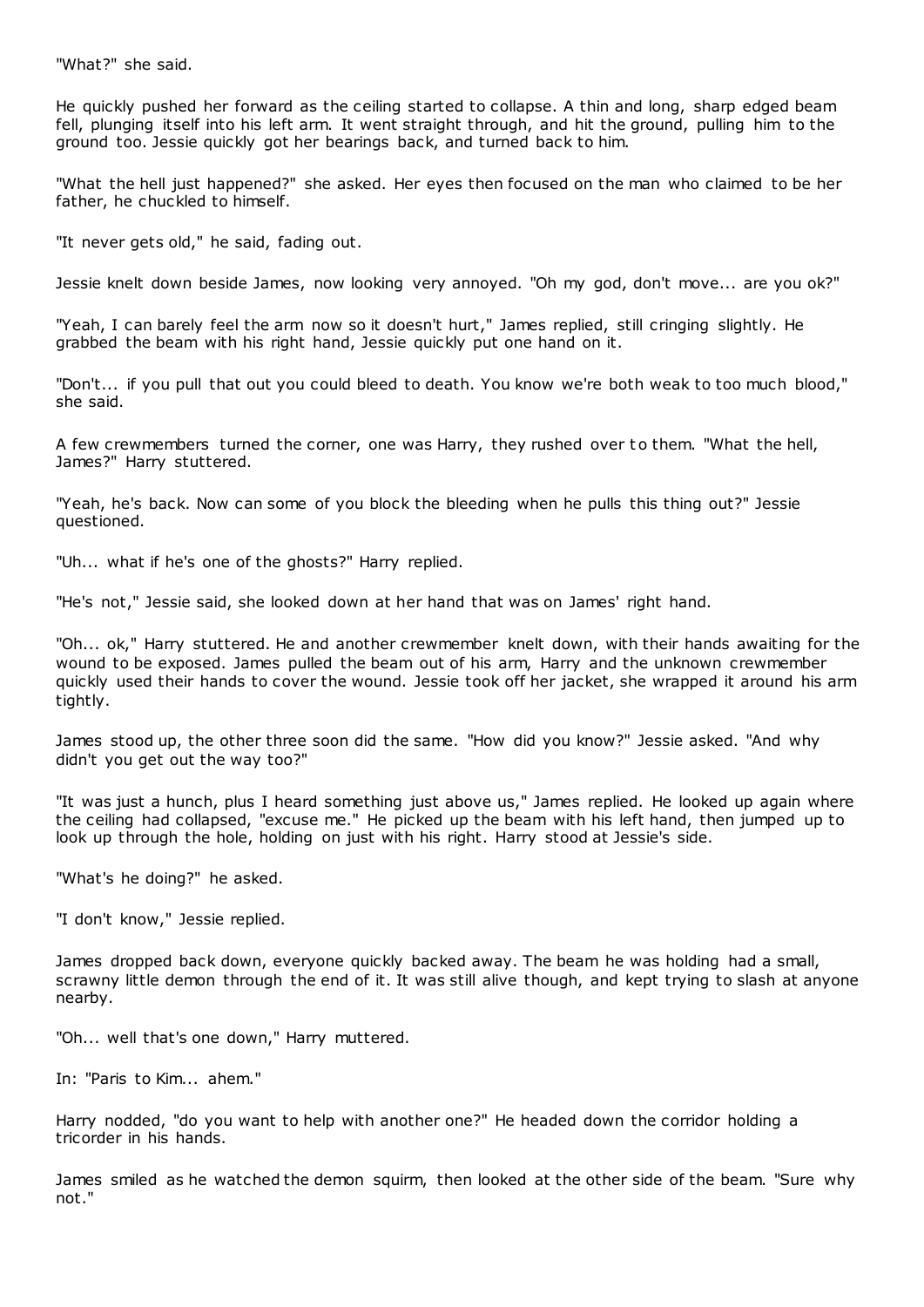# **Meanwhile:**

Tom stood around in a dead end, outside a door. Standing in front of him was Admiral Paris, obviously lecturing him.

"Uh huh... what would you want me to do instead?" Tom muttered. "You know I was thinking of becoming a ballet dancer."

"What? Why the hell would you demean yourself like that!" Paris snapped.

"Oh no, I was just kidding, if we were still in the Alpha Quadrant I would have joined the Romulans," Tom said.

Paris raised an eyebrow, "I see what you're doing here... You're trying to stall me."

"Stall you for what, dad?" Tom questioned nervously.

#### **Meanwhile again, inside a Jeffries tube:**

James and Harry sat just around a corner, James peeped his head around it. Not far away was another of the demons standing around, talking to itself.

"I find it hard to believe you wanted to be a ballet dancer, so you think I'd believe this Romulan crap," it said.

James turned to look at Harry with a raised eyebrow. Harry smirked at him, "I told Tom to keep it busy as long as possible, we have to move fast." He handed him a phaser.

"You're trying to trick me, it's not going to work," the demon hissed.

James aimed the phaser at it, it turned just in time to get hit by the beam. It disintegrated. "Oops, wrong setting."

Harry frowned, "uh, no it wasnt... damn that must have been one of the affected phasers."

"Who cares, it's a demon not an alien," James muttered. "Is there anymore?"

"We only thought there was two, I'm not sure," Harry replied.

"Wait, the rift is closed... what caused the ceiling to collapse? And what was Tom being lured to or distracted for?" James questioned.

Harry frowned, "that is strange, I'm not sure of that either."

#### **The Bridge:**

Kathryn paced back and forth, with her hands held behind her back. A figure started fading in, in front of the viewscreen.

"Captain," Chakotay said to get her attention.

Kathryn stopped to look, everyone else stopped what they were doing and watched as well. A man in his twenties appeared, Kathryn's face turned a little pale as a result.

"Justin?"

"Oh my god, where!?" an unknown crewmember panicked.

Tuvok raised an eyebrow, "Captain, we should still be careful despite the rift's closure."

Kathryn raised a hand in the air, she stepped closer to the man. "I know. Are you here as Justin or yourself?"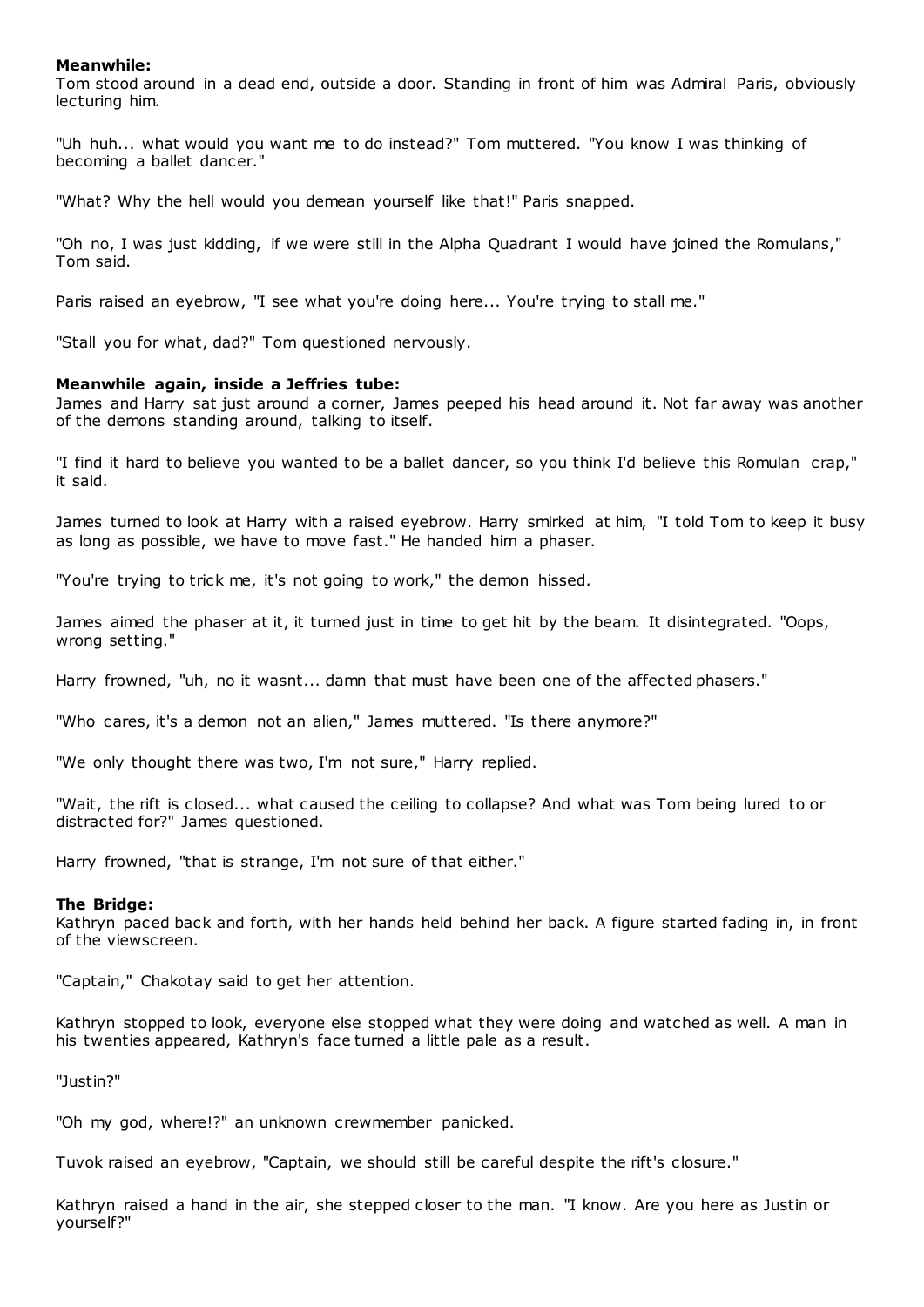"Forgive me Kathryn, our normal look usually alarms. I appear like this so I do not do that," Justin replied.

"You're the one that lured me to Deck Thirteen as James, aren't you?" Kathryn questioned.

"What do you want?" Chakotay asked.

"What I want is no longer an issue. I am sorry for what my former colleagues were doing to you, if you release my ship from the tractor beam I will leave and never bother you again," Justin said.

"You can't be serious," Chakotay said.

"Release the tractor beam," Kathryn ordered.

Tuvok didn't do as she said right away, "Captain?"

"I believe him. You took me to Thirteen to inform me about him, didn't you?" Kathryn said.

Justin nodded, "I only wish I was able to police the two trouble makers better than I did."

"Well, where are they?" Chakotay asked.

"Dead... they were renegades, they believed demons were meant to kill mortals and that was all. It's not our kinds way," Justin replied. "Thank you for your crew's help."

"Your kind, you mean demons or your kind of demon?" Chakotay said.

"Tuvok, release the tractor," Kathryn said. "Though I do have one question myself. Why didn't you just give me the message, instead of luring me posing as someone else?"

"I couldn't risk the renegades overhearing, they didn't know I was here," Justin said.

Tuvok worked at his station, "tractor beam has been released Captain."

Justin bowed his head before fading away again.

Kathryn sighed, "I want a full damage and casualty report send to me in an hour." She headed into her Ready Room.

"Yes ma'am," Chakotay said.

# **Deck Eight:**

The door to James and Jessie's quarters opened, James walked through into the living room, then straight for the bedroom. He slowly and carefully pulled the jacket off of him, cringing everytime the material rubbed against the deep cuts, burns and of course the bandage that covered his earlier injury.

Not long later he emerged from the bedroom, then headed towards the bathroom holding clean clothes on his better arm. After placing them in the corner of the floor, he carefully lifted the top he had on upwards. There on his back, chest, stomach and neck were more cuts, bruises and a few phaser wounds. He tossed aside the piece of clothing, and looked down at himself then into the mirror. He could barely recognise himself with the swollen black eye, and bruises across his face.

"Computer," James said. The computer responded by beeping. "Never mind." He turned on the tap that was still attached to the shower system he made. Reluctantly he stepped into the shower area. The room was quickly steaming up from the heat of the water. James even more reluctantly moved into the water's path, cringing at the pain he had to endure throughout his whole body.

After just a minute of the hot shower, he couldn't take it anymore and yelled out while punching his right hand through the wall. He continued to punch it until he heard somebody's voice say something like, "what the hell was that noise?"